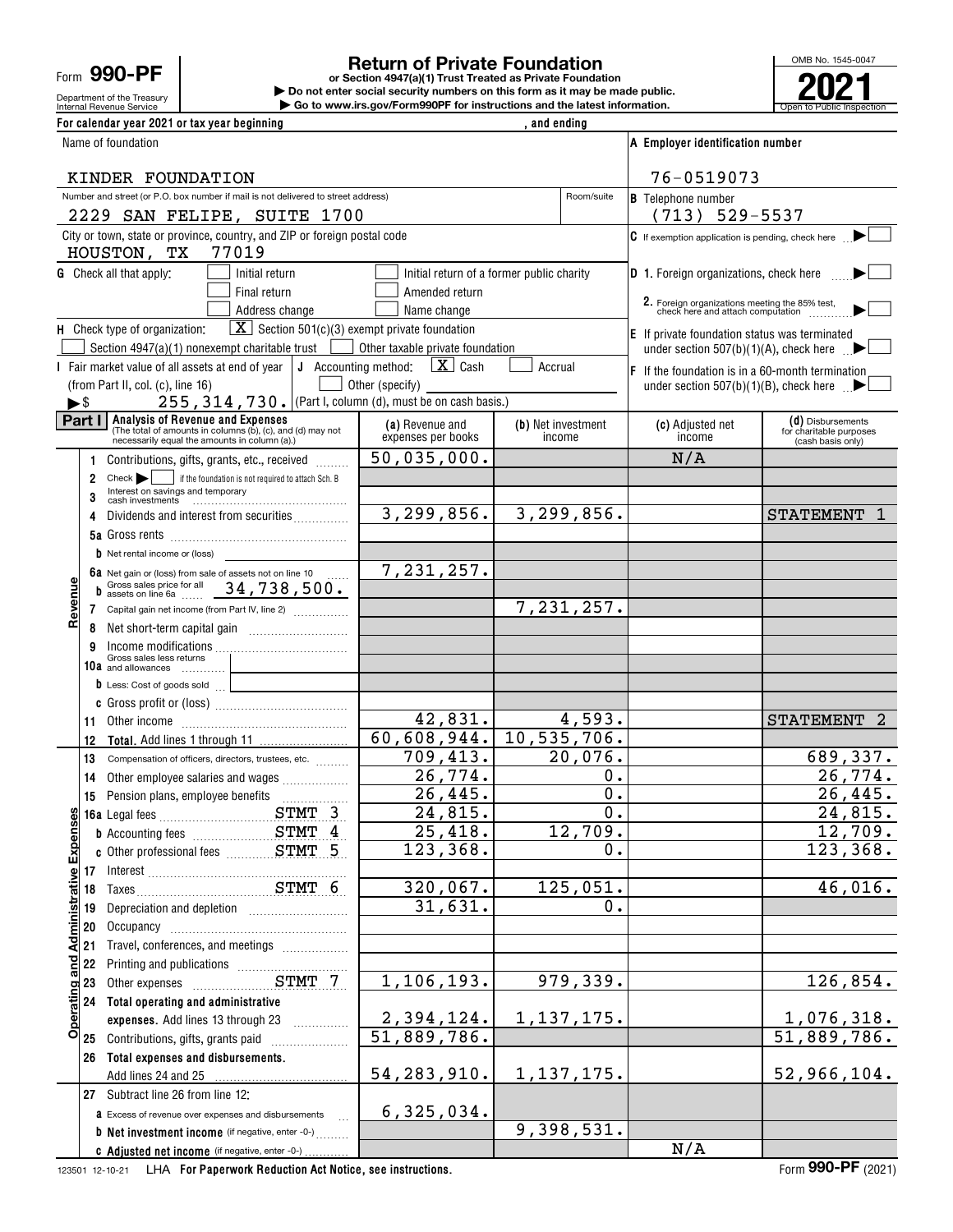| 76-0519073<br>KINDER FOUNDATION<br>Form 990-PF (2021) |          |                                                                                                                            |                   |                                 | Page 2                                           |
|-------------------------------------------------------|----------|----------------------------------------------------------------------------------------------------------------------------|-------------------|---------------------------------|--------------------------------------------------|
|                                                       | Part II  | <b>Balance Sheets</b> Attached schedules and amounts in the description                                                    | Beginning of year | End of year                     |                                                  |
|                                                       |          | column should be for end-of-year amounts only.                                                                             | (a) Book Value    | (b) Book Value                  | (c) Fair Market Value                            |
|                                                       |          | 1 Cash - non-interest-bearing                                                                                              | 13, 137, 358.     | $\overline{18, 380, 135.}$      | 18,380,135.                                      |
|                                                       |          | 2 Savings and temporary cash investments [111][11] Savings and temporary cash investments                                  |                   |                                 |                                                  |
|                                                       |          | 3 Accounts receivable                                                                                                      |                   |                                 |                                                  |
|                                                       |          | Less: allowance for doubtful accounts                                                                                      |                   |                                 |                                                  |
|                                                       |          | 4 Pledges receivable $\blacktriangleright$                                                                                 |                   |                                 |                                                  |
|                                                       |          | Less: allowance for doubtful accounts $\blacktriangleright$                                                                |                   |                                 |                                                  |
|                                                       |          |                                                                                                                            |                   |                                 |                                                  |
|                                                       | 6.       | Receivables due from officers, directors, trustees, and other                                                              |                   |                                 |                                                  |
|                                                       |          |                                                                                                                            |                   |                                 |                                                  |
|                                                       |          |                                                                                                                            |                   |                                 |                                                  |
|                                                       |          | Less: allowance for doubtful accounts                                                                                      |                   |                                 |                                                  |
|                                                       |          |                                                                                                                            |                   |                                 |                                                  |
| Assets                                                |          |                                                                                                                            |                   |                                 |                                                  |
|                                                       |          | 10a Investments - U.S. and state government obligations                                                                    |                   |                                 |                                                  |
|                                                       |          |                                                                                                                            |                   |                                 |                                                  |
|                                                       |          |                                                                                                                            |                   |                                 |                                                  |
|                                                       |          | 11 Investments - land, buildings, and equipment: basis  > _______________                                                  |                   |                                 |                                                  |
|                                                       |          |                                                                                                                            |                   |                                 |                                                  |
|                                                       |          |                                                                                                                            |                   |                                 |                                                  |
|                                                       | 13       |                                                                                                                            |                   |                                 | $116, 906, 345.$ 123, 029, 945. 236, 895, 495.   |
|                                                       | 14       | Land, buildings, and equipment: basis $\blacktriangleright$ 403, 925.<br>Less: accumulated depreciation STMT 10 > 364,825. |                   |                                 |                                                  |
|                                                       |          |                                                                                                                            | 66,777.           | 39,100.                         | 39,100.                                          |
|                                                       |          | 15 Other assets (describe                                                                                                  |                   |                                 |                                                  |
|                                                       |          | 16 Total assets (to be completed by all filers - see the                                                                   |                   |                                 | 130, 110, 480.   141, 449, 180.   255, 314, 730. |
|                                                       |          |                                                                                                                            |                   |                                 |                                                  |
|                                                       | 18       |                                                                                                                            |                   |                                 |                                                  |
|                                                       |          |                                                                                                                            |                   |                                 |                                                  |
|                                                       |          | 20 Loans from officers, directors, trustees, and other disqualified persons                                                |                   |                                 |                                                  |
| Liabilities                                           |          | .                                                                                                                          |                   |                                 |                                                  |
|                                                       |          | 22 Other liabilities (describe $\blacktriangleright$                                                                       |                   |                                 |                                                  |
|                                                       |          |                                                                                                                            |                   |                                 |                                                  |
|                                                       |          | 23 Total liabilities (add lines 17 through 22)                                                                             | О.                | Ο.                              |                                                  |
|                                                       |          | Foundations that follow FASB ASC 958, check here _____ >                                                                   |                   |                                 |                                                  |
|                                                       |          | and complete lines 24, 25, 29, and 30.                                                                                     |                   |                                 |                                                  |
|                                                       | 24       | Net assets without donor restrictions                                                                                      |                   |                                 |                                                  |
|                                                       | 25       |                                                                                                                            |                   |                                 |                                                  |
| or Fund Balances                                      |          | Foundations that do not follow FASB ASC 958, check here $\blacktriangleright \boxed{\text{X}}$                             |                   |                                 |                                                  |
|                                                       |          | and complete lines 26 through 30.                                                                                          |                   |                                 |                                                  |
|                                                       | 26       | Capital stock, trust principal, or current funds                                                                           | 0.                | 0.                              |                                                  |
|                                                       | 27       | Paid-in or capital surplus, or land, bldg., and equipment fund                                                             | $\overline{0}$ .  | $\overline{0}$ .                |                                                  |
| Assets                                                | 28       | Retained earnings, accumulated income, endowment, or other funds                                                           | 130, 110, 480.    | 141, 449, 180.                  |                                                  |
| $\frac{\ddot{\bullet}}{2}$                            | 29       |                                                                                                                            | 130, 110, 480.    | 141,449,180.                    |                                                  |
|                                                       |          |                                                                                                                            |                   |                                 |                                                  |
|                                                       | 30       | Total liabilities and net assets/fund balances                                                                             |                   | 130, 110, 480.   141, 449, 180. |                                                  |
|                                                       | Part III | Analysis of Changes in Net Assets or Fund Balances                                                                         |                   |                                 |                                                  |
|                                                       |          |                                                                                                                            |                   |                                 |                                                  |
|                                                       |          | 1 Total net assets or fund balances at beginning of year - Part II, column (a), line 29                                    |                   |                                 |                                                  |
|                                                       |          | (must agree with end-of-year figure reported on prior year's return)<br>2 Enter amount from Part I, line 27a               |                   | $\mathbf{1}$<br>$\overline{2}$  | 130, 110, 480.<br>6, 325, 034.                   |
| 3                                                     |          | SEE STATEMENT 8<br>Other increases not included in line 2 (itemize) > _____________________________                        |                   | 3                               | 5,086,079.                                       |
| 4                                                     |          | Add lines 1, 2, and 3                                                                                                      |                   | 4                               | 141, 521, 593.                                   |
| 5                                                     |          | Decreases not included in line 2 (itemize) > TIMING DIFFERENCE                                                             |                   | 5                               | 72,413.                                          |
|                                                       |          |                                                                                                                            |                   | 6                               | 141,449,180.                                     |

| 5 Decreases not included in line 2 (itemize) > TIMING DIFFERENCE |  |  |
|------------------------------------------------------------------|--|--|
|                                                                  |  |  |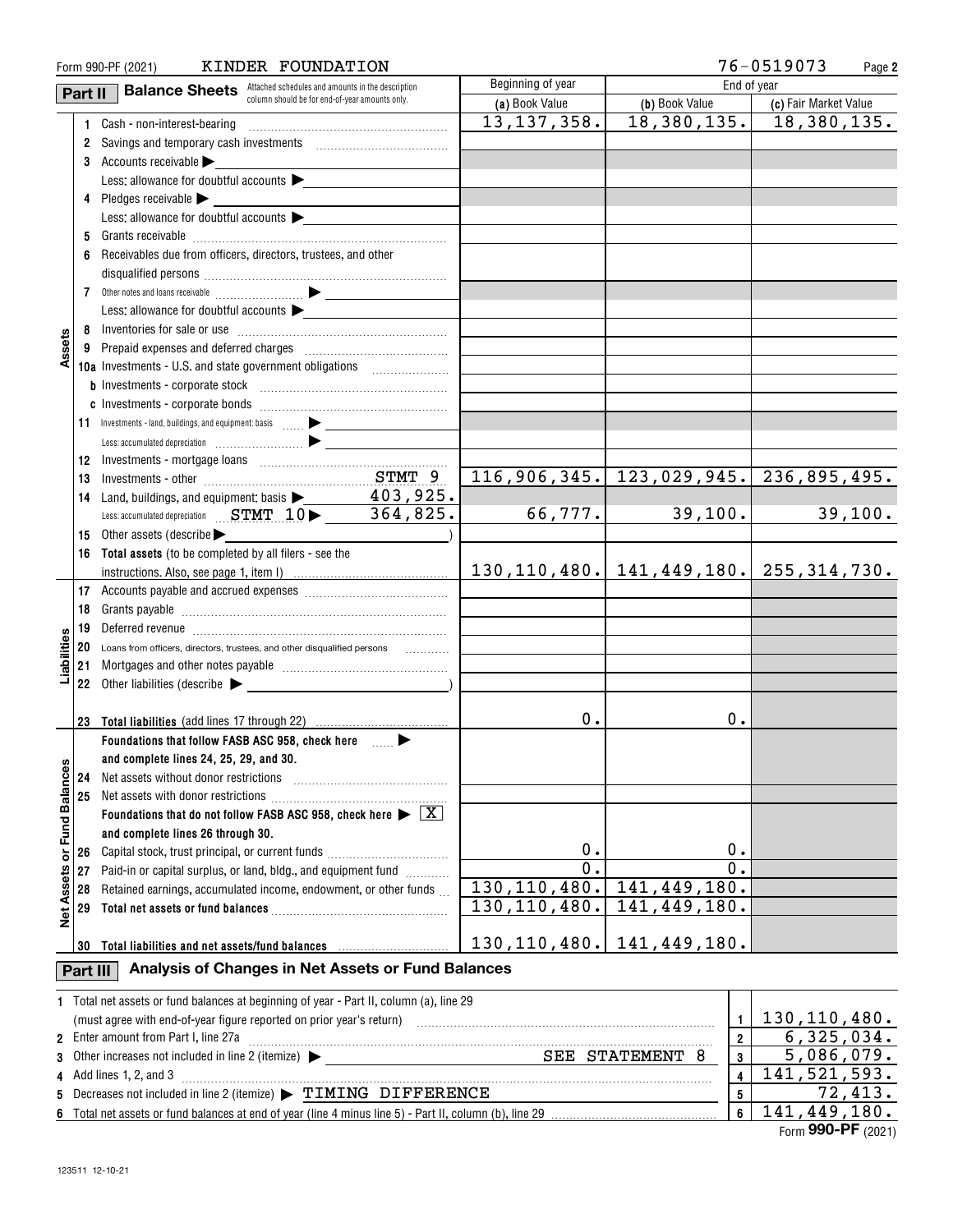| Form 990-PF (2021)                                                                                                                 | KINDER FOUNDATION                                                                                                                            |                                                         |                                                  | 76-0519073                                                    |                                  | Page 3                                          |
|------------------------------------------------------------------------------------------------------------------------------------|----------------------------------------------------------------------------------------------------------------------------------------------|---------------------------------------------------------|--------------------------------------------------|---------------------------------------------------------------|----------------------------------|-------------------------------------------------|
| Part IV                                                                                                                            | <b>Capital Gains and Losses for Tax on Investment Income</b>                                                                                 |                                                         |                                                  |                                                               |                                  |                                                 |
|                                                                                                                                    | (a) List and describe the kind(s) of property sold (for example, real estate,<br>2-story brick warehouse; or common stock, 200 shs. MLC Co.) |                                                         | (b) How acquired<br>P - Purchase<br>D - Donation | (c) Date acquired<br>(mo., day, yr.)                          | (d) Date sold<br>(mo., day, yr.) |                                                 |
| 1a CAPITAL GAIN DISTRIBUTION                                                                                                       |                                                                                                                                              |                                                         | P                                                |                                                               | 12/31/21                         |                                                 |
| <b>b PUBLICLY TRADED SECURITIES</b>                                                                                                |                                                                                                                                              |                                                         | $\mathbf{P}$                                     |                                                               | 12/31/21                         |                                                 |
| c                                                                                                                                  |                                                                                                                                              |                                                         |                                                  |                                                               |                                  |                                                 |
| d                                                                                                                                  |                                                                                                                                              |                                                         |                                                  |                                                               |                                  |                                                 |
| e                                                                                                                                  |                                                                                                                                              |                                                         |                                                  |                                                               |                                  |                                                 |
| (e) Gross sales price                                                                                                              | (f) Depreciation allowed<br>(or allowable)                                                                                                   | (g) Cost or other basis<br>plus expense of sale         |                                                  | (h) Gain or (loss)<br>$((e)$ plus $(f)$ minus $(g))$          |                                  |                                                 |
| 2,502.<br>a                                                                                                                        |                                                                                                                                              |                                                         |                                                  |                                                               |                                  |                                                 |
| 34,735,998.<br>b                                                                                                                   |                                                                                                                                              | 27,507,243.                                             |                                                  |                                                               | $\frac{2,502}{7,228,755}$        |                                                 |
| C                                                                                                                                  |                                                                                                                                              |                                                         |                                                  |                                                               |                                  |                                                 |
| d                                                                                                                                  |                                                                                                                                              |                                                         |                                                  |                                                               |                                  |                                                 |
| e                                                                                                                                  |                                                                                                                                              |                                                         |                                                  |                                                               |                                  |                                                 |
|                                                                                                                                    | Complete only for assets showing gain in column (h) and owned by the foundation on 12/31/69.                                                 |                                                         |                                                  | (I) Gains (Col. (h) gain minus                                |                                  |                                                 |
| (i) FMV as of 12/31/69                                                                                                             | (j) Adjusted basis<br>as of 12/31/69                                                                                                         | $(k)$ Excess of col. (i)<br>over col. (j), if any       |                                                  | col. (k), but not less than -0-) or<br>Losses (from col. (h)) |                                  |                                                 |
| a                                                                                                                                  |                                                                                                                                              |                                                         |                                                  |                                                               |                                  |                                                 |
| b                                                                                                                                  |                                                                                                                                              |                                                         |                                                  |                                                               | $\frac{2,502}{7,228,755}$        |                                                 |
| c                                                                                                                                  |                                                                                                                                              |                                                         |                                                  |                                                               |                                  |                                                 |
| d                                                                                                                                  |                                                                                                                                              |                                                         |                                                  |                                                               |                                  |                                                 |
| e                                                                                                                                  |                                                                                                                                              |                                                         |                                                  |                                                               |                                  |                                                 |
| 2 Capital gain net income or (net capital loss)<br>3 Net short-term capital gain or (loss) as defined in sections 1222(5) and (6): | If gain, also enter in Part I, line 7<br>If (loss), enter -0- in Part I, line 7                                                              | .                                                       | $\overline{2}$                                   |                                                               | 7,231,257.                       |                                                 |
|                                                                                                                                    | If gain, also enter in Part I, line 8, column (c). See instructions. If (loss), enter -0- in                                                 |                                                         |                                                  | N/A                                                           |                                  |                                                 |
| Part I, line 8<br>∣ Part V                                                                                                         | Excise Tax Based on Investment Income (Section 4940(a), 4940(b), or 4948 - see instructions)                                                 |                                                         |                                                  |                                                               |                                  |                                                 |
|                                                                                                                                    |                                                                                                                                              |                                                         |                                                  |                                                               |                                  |                                                 |
|                                                                                                                                    | <b>1a</b> Exempt operating foundations described in section $4940(d)(2)$ , check here $\blacktriangleright$ and enter "N/A" on line 1.       |                                                         |                                                  |                                                               |                                  | 130,640.                                        |
| Date of ruling or determination letter:                                                                                            |                                                                                                                                              | (attach copy of letter if necessary - see instructions) |                                                  | 1                                                             |                                  |                                                 |
|                                                                                                                                    | <b>b</b> All other domestic foundations enter 1.39% (0.0139) of line 27b. Exempt foreign organizations,                                      |                                                         |                                                  |                                                               |                                  |                                                 |
|                                                                                                                                    |                                                                                                                                              |                                                         |                                                  |                                                               |                                  |                                                 |
|                                                                                                                                    |                                                                                                                                              |                                                         |                                                  | 2                                                             |                                  | 0.                                              |
| Add lines 1 and 2<br>3                                                                                                             |                                                                                                                                              |                                                         |                                                  | 3                                                             |                                  | 130,640.                                        |
|                                                                                                                                    | Subtitle A (income) tax (domestic section 4947(a)(1) trusts and taxable foundations only; others, enter -0-)                                 |                                                         |                                                  | 4                                                             |                                  | 0.                                              |
|                                                                                                                                    | Tax based on investment income. Subtract line 4 from line 3. If zero or less, enter -0-                                                      |                                                         |                                                  | $\overline{5}$                                                |                                  | 130,640.                                        |
| Credits/Payments:<br>6                                                                                                             |                                                                                                                                              |                                                         |                                                  |                                                               |                                  |                                                 |
|                                                                                                                                    | a 2021 estimated tax payments and 2020 overpayment credited to 2021 [11, 2010]                                                               | 6a                                                      | 155,452.                                         |                                                               |                                  |                                                 |
|                                                                                                                                    |                                                                                                                                              | 6b                                                      |                                                  | Ο.                                                            |                                  |                                                 |
|                                                                                                                                    |                                                                                                                                              | 6c                                                      |                                                  | 0.                                                            |                                  |                                                 |
|                                                                                                                                    |                                                                                                                                              | 6d                                                      |                                                  | 0.                                                            |                                  |                                                 |
| 7                                                                                                                                  | Total credits and payments. Add lines 6a through 6d manufactured contains and payments. Add lines 6a through 6d                              |                                                         |                                                  | 7                                                             |                                  | 155,452.                                        |
| 8                                                                                                                                  | Enter any <b>penalty</b> for underpayment of estimated tax. Check here $X$ if Form 2220 is attached                                          |                                                         |                                                  | 8                                                             |                                  | 0.                                              |
| 9                                                                                                                                  | Tax due. If the total of lines 5 and 8 is more than 7, enter amount owed                                                                     |                                                         |                                                  | 9                                                             |                                  |                                                 |
| 10                                                                                                                                 | Overpayment. If line 7 is more than the total of lines 5 and 8, enter the amount overpaid manufactured.                                      |                                                         |                                                  | 10                                                            |                                  | 24,812.                                         |
| 11                                                                                                                                 | Enter the amount of line 10 to be: Credited to 2022 estimated tax $\blacktriangleright$                                                      |                                                         | 24,812. Refunded                                 | 11                                                            |                                  | о.<br>$000 \n\mathsf{DE}$ $(000 \n\mathsf{DE})$ |

Form (2021) **990-PF**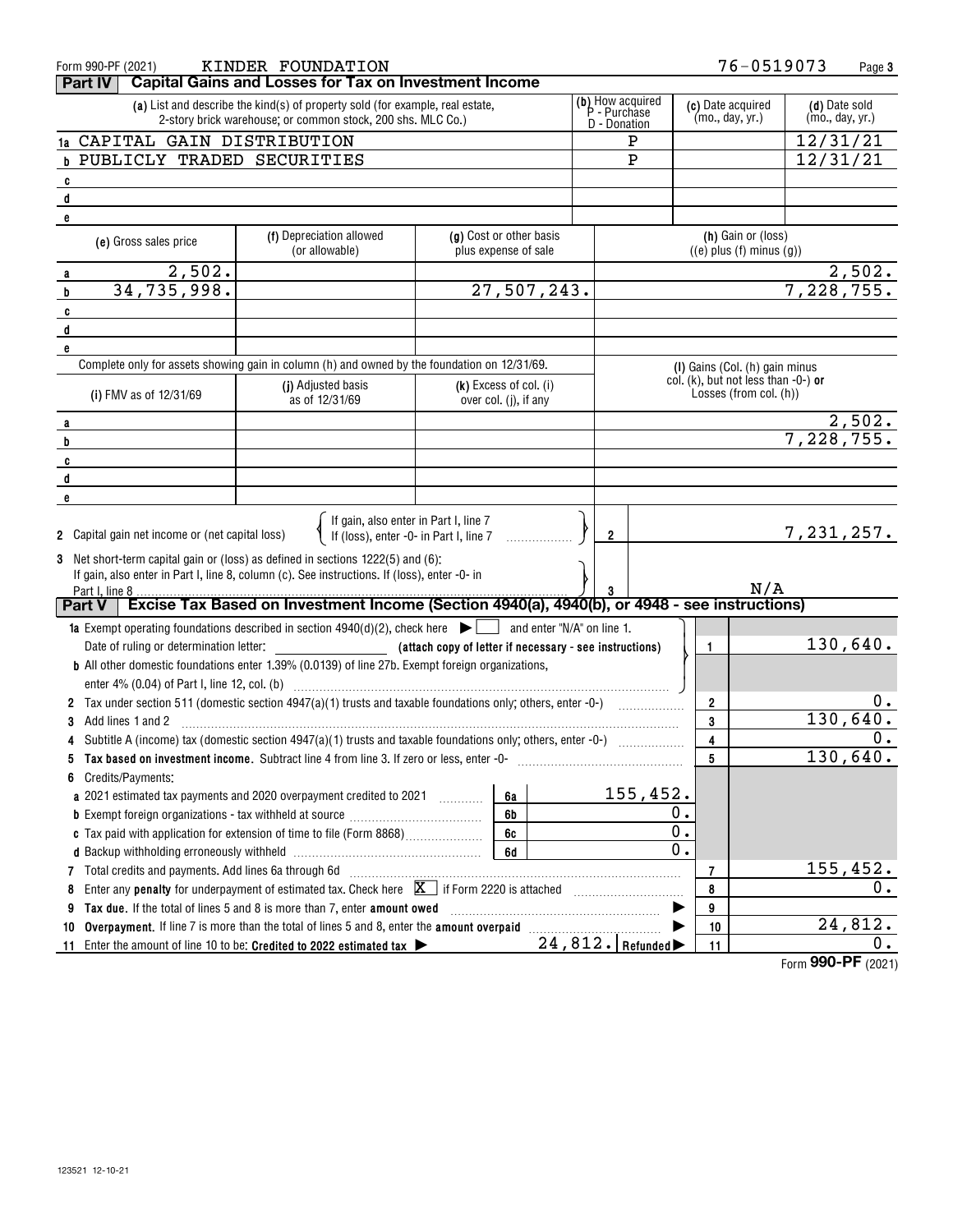| Form 990-PF (2021) | FOUNDATION<br><b>KINDER</b> | 0519073<br>76- | Page |
|--------------------|-----------------------------|----------------|------|
|                    |                             |                |      |

|    | Part VI-A       | <b>Statements Regarding Activities</b>                                                                                                          |                |        |                    |
|----|-----------------|-------------------------------------------------------------------------------------------------------------------------------------------------|----------------|--------|--------------------|
|    |                 | 1a During the tax year, did the foundation attempt to influence any national, state, or local legislation or did it participate or intervene in |                |        | Yes No             |
|    |                 |                                                                                                                                                 | 1a             |        | X                  |
|    |                 | b Did it spend more than \$100 during the year (either directly or indirectly) for political purposes? See the instructions for the definition  | 1b             |        | $\mathbf X$        |
|    |                 | If the answer is "Yes" to 1a or 1b, attach a detailed description of the activities and copies of any materials published or                    |                |        |                    |
|    |                 | distributed by the foundation in connection with the activities.                                                                                |                |        |                    |
|    |                 |                                                                                                                                                 | 1c             |        | х                  |
|    |                 | d Enter the amount (if any) of tax on political expenditures (section 4955) imposed during the year:                                            |                |        |                    |
|    |                 | $0$ .                                                                                                                                           |                |        |                    |
|    |                 | e Enter the reimbursement (if any) paid by the foundation during the year for political expenditure tax imposed on foundation                   |                |        |                    |
|    |                 | managers. $\triangleright$ \$ $\_\_\_\_\_\_\_\_\_\_\_\_\_$<br>$0$ .                                                                             |                |        |                    |
|    |                 | 2 Has the foundation engaged in any activities that have not previously been reported to the IRS?                                               | $\overline{2}$ |        | x                  |
|    |                 | If "Yes," attach a detailed description of the activities.                                                                                      |                |        |                    |
| 3  |                 | Has the foundation made any changes, not previously reported to the IRS, in its governing instrument, articles of incorporation, or             |                |        |                    |
|    |                 | bylaws, or other similar instruments? If "Yes," attach a conformed copy of the changes                                                          | 3              |        | х                  |
|    |                 |                                                                                                                                                 | 4a             |        | X                  |
|    |                 |                                                                                                                                                 | 4b             |        |                    |
|    |                 |                                                                                                                                                 | 5              |        | Х                  |
|    |                 | If "Yes," attach the statement required by General Instruction T.                                                                               |                |        |                    |
| 6  |                 | Are the requirements of section 508(e) (relating to sections 4941 through 4945) satisfied either:                                               |                |        |                    |
|    |                 | • By language in the governing instrument, or                                                                                                   |                |        |                    |
|    |                 | • By state legislation that effectively amends the governing instrument so that no mandatory directions that conflict with the state law        |                |        |                    |
|    |                 |                                                                                                                                                 | 6              | х      |                    |
| 7  |                 |                                                                                                                                                 |                | X      |                    |
|    |                 |                                                                                                                                                 |                |        |                    |
|    |                 | 8a Enter the states to which the foundation reports or with which it is registered. See instructions.                                           |                |        |                    |
|    | TХ              |                                                                                                                                                 |                |        |                    |
|    |                 | <b>b</b> If the answer is "Yes" to line 7, has the foundation furnished a copy of Form 990-PF to the Attorney General (or designate)            |                |        |                    |
|    |                 |                                                                                                                                                 | 8b             | х      |                    |
| 9  |                 | Is the foundation claiming status as a private operating foundation within the meaning of section $4942(j)(3)$ or $4942(j)(5)$ for calendar     |                |        |                    |
|    |                 |                                                                                                                                                 | 9              |        | х                  |
| 10 |                 |                                                                                                                                                 | 10             |        | X                  |
|    |                 | 11 At any time during the year, did the foundation, directly or indirectly, own a controlled entity within the meaning of                       |                |        |                    |
|    |                 |                                                                                                                                                 | 11             |        | x                  |
|    |                 | 12 Did the foundation make a distribution to a donor advised fund over which the foundation or a disqualified person had advisory privileges?   |                |        |                    |
|    |                 | SEE STATEMENT 11 SEE STATEMENT 12<br>If "Yes," attach statement. See instructions                                                               | 12             | х<br>X |                    |
|    |                 |                                                                                                                                                 | 13             |        |                    |
|    |                 | Website address > WWW.KINDERFOUNDATION.ORG<br>Telephone no. • (713) 529-5537<br>14 The books are in care of > NANCY G. KINDER                   |                |        |                    |
|    |                 | Located at > 2229 SAN FELIPE, SUITE 1700, HOUSTON, TX<br>ZIP+4 >77019                                                                           |                |        |                    |
|    |                 |                                                                                                                                                 |                |        |                    |
|    |                 | and enter the amount of tax-exempt interest received or accrued during the year<br>15                                                           |                | N/A    |                    |
|    |                 | 16 At any time during calendar year 2021, did the foundation have an interest in or a signature or other authority over a bank,                 |                | Yes    | No                 |
|    |                 | securities, or other financial account in a foreign country?                                                                                    | 16             |        | X                  |
|    |                 | See the instructions for exceptions and filing requirements for FinCEN Form 114. If "Yes," enter the name of the                                |                |        |                    |
|    | foreign country |                                                                                                                                                 |                |        |                    |
|    |                 |                                                                                                                                                 |                |        | Form 990-PF (2021) |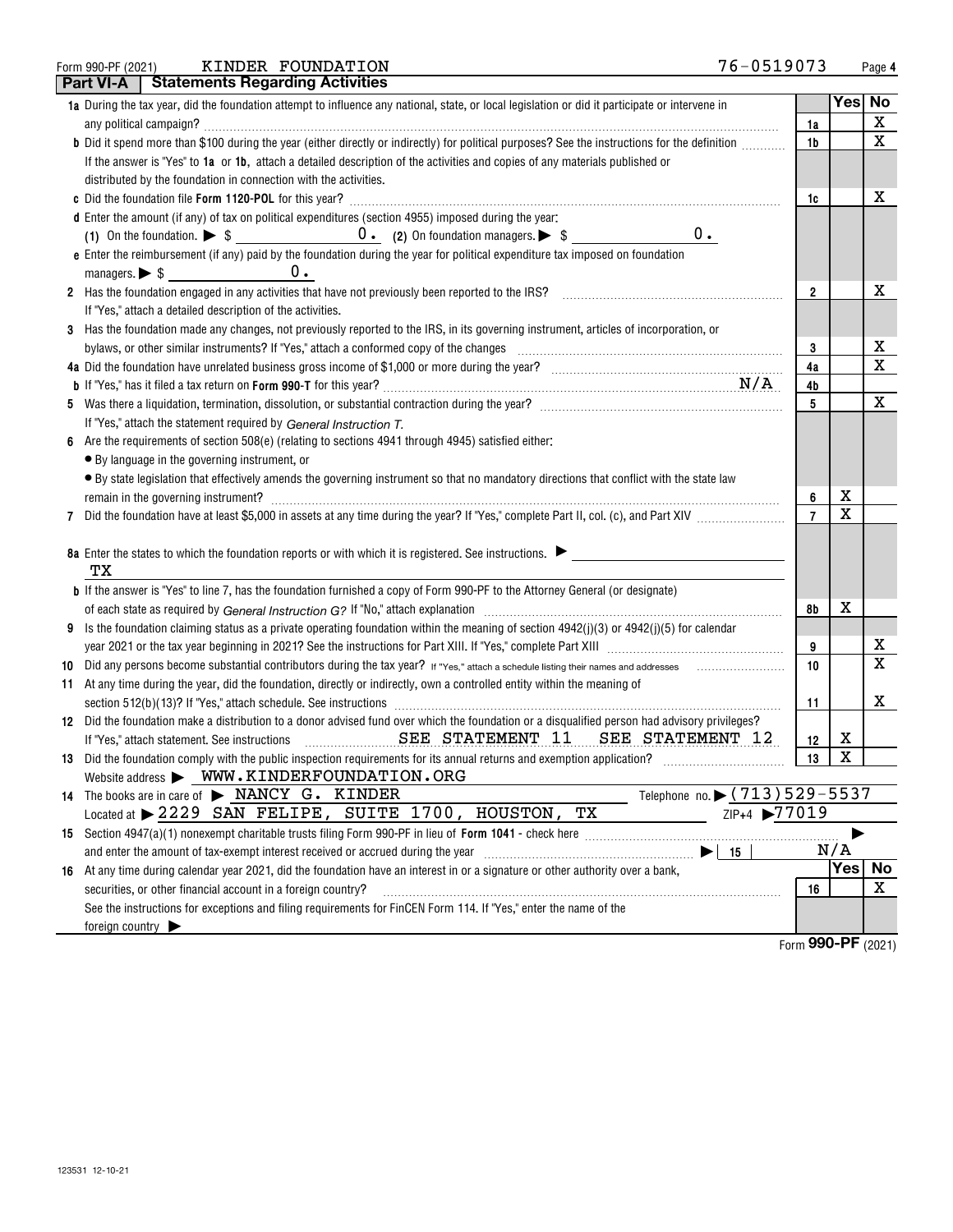| KINDER FOUNDATION<br>Form 990-PF (2021)                                                                                                                                                                                                                                                | 76-0519073 |       |                   | Page 5    |
|----------------------------------------------------------------------------------------------------------------------------------------------------------------------------------------------------------------------------------------------------------------------------------------|------------|-------|-------------------|-----------|
| Statements Regarding Activities for Which Form 4720 May Be Required<br>Part VI-B                                                                                                                                                                                                       |            |       |                   |           |
| File Form 4720 if any item is checked in the "Yes" column, unless an exception applies.                                                                                                                                                                                                |            |       | Yes               | <b>No</b> |
| 1a During the year, did the foundation (either directly or indirectly):                                                                                                                                                                                                                |            |       |                   |           |
| (1) Engage in the sale or exchange, or leasing of property with a disqualified person?                                                                                                                                                                                                 |            | 1a(1) |                   | Х         |
| (2) Borrow money from, lend money to, or otherwise extend credit to (or accept it from)                                                                                                                                                                                                |            |       |                   |           |
| a disqualified person?                                                                                                                                                                                                                                                                 |            | 1a(2) |                   | x         |
|                                                                                                                                                                                                                                                                                        |            | 1a(3) | X                 |           |
| (4) Pay compensation to, or pay or reimburse the expenses of, a disqualified person? [11] may compensation to, or pay or reimburse the expenses of, a disqualified person? [11] may compensation to, or pay or reimburse                                                               |            | 1a(4) |                   | X         |
| (5) Transfer any income or assets to a disqualified person (or make any of either available                                                                                                                                                                                            |            |       |                   |           |
| (6) Agree to pay money or property to a government official? (Exception. Check "No"                                                                                                                                                                                                    |            | 1a(5) |                   | X         |
| if the foundation agreed to make a grant to or to employ the official for a period after                                                                                                                                                                                               |            |       |                   |           |
|                                                                                                                                                                                                                                                                                        |            | 1a(6) |                   | X         |
| <b>b</b> If any answer is "Yes" to 1a(1)-(6), did any of the acts fail to qualify under the exceptions described in Regulations                                                                                                                                                        |            |       |                   |           |
| section 53.4941(d)-3 or in a current notice regarding disaster assistance? See instructions [100] and the section 53.4941(d)-3 or in a current notice regarding disaster assistance? See instructions [100] and the section 53                                                         |            | 1b    |                   | X         |
|                                                                                                                                                                                                                                                                                        |            |       |                   |           |
| d Did the foundation engage in a prior year in any of the acts described in 1a, other than excepted acts, that were not corrected                                                                                                                                                      |            |       |                   |           |
|                                                                                                                                                                                                                                                                                        |            | 1d    |                   | х         |
| 2 Taxes on failure to distribute income (section 4942) (does not apply for years the foundation was a private operating foundation<br>defined in section $4942(j)(3)$ or $4942(j)(5)$ :                                                                                                |            |       |                   |           |
| a At the end of tax year 2021, did the foundation have any undistributed income (Part XII, lines                                                                                                                                                                                       |            |       |                   |           |
|                                                                                                                                                                                                                                                                                        |            | 2a    |                   | х         |
|                                                                                                                                                                                                                                                                                        |            |       |                   |           |
| <b>b</b> Are there any years listed in 2a for which the foundation is not applying the provisions of section 4942(a)(2) (relating to incorrect<br>valuation of assets) to the year's undistributed income? (If applying section 4942(a)(2) to all years listed, answer "No" and attach |            |       |                   |           |
| statement - see instructions.) 2000 million and the international contract of the international contract of the international contract of the international contract of the international contract of the international contra                                                         | N/A        | 2b    |                   |           |
| c If the provisions of section $4942(a)(2)$ are being applied to any of the years listed in 2a, list the years here.                                                                                                                                                                   |            |       |                   |           |
| 3a Did the foundation hold more than a 2% direct or indirect interest in any business enterprise at any time                                                                                                                                                                           |            |       |                   |           |
| during the year? <b>William Commission Commission Commission</b> Commission Commission Commission Commission                                                                                                                                                                           |            | 3a    |                   | x         |
| <b>b</b> If "Yes," did it have excess business holdings in 2021 as a result of (1) any purchase by the foundation or disqualified persons after                                                                                                                                        |            |       |                   |           |
| May 26, 1969; (2) the lapse of the 5-year period (or longer period approved by the Commissioner under section $4943(c)(7)$ ) to dispose                                                                                                                                                |            |       |                   |           |
| of holdings acquired by gift or bequest; or (3) the lapse of the 10-, 15-, or 20-year first phase holding period? (Use Form 4720,                                                                                                                                                      |            |       |                   |           |
|                                                                                                                                                                                                                                                                                        |            | 3b    |                   |           |
|                                                                                                                                                                                                                                                                                        |            | 4a    |                   | X         |
| <b>b</b> Did the foundation make any investment in a prior year (but after December 31, 1969) that could jeopardize its charitable purpose that                                                                                                                                        |            |       |                   |           |
|                                                                                                                                                                                                                                                                                        |            | 4b    | $000$ DE $(0001)$ | х         |

Form (2021) **990-PF**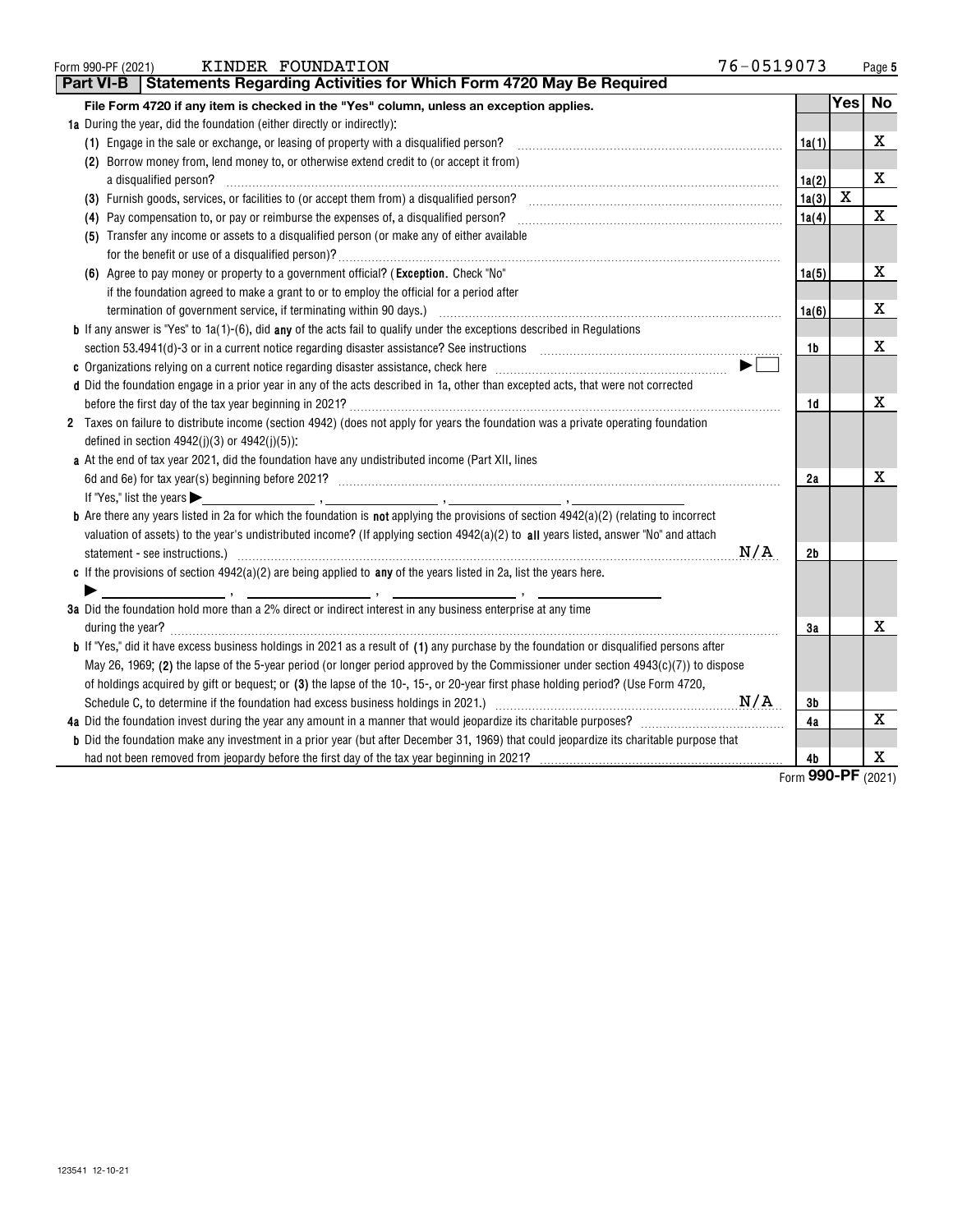| Form 990-PF (2021) |                                                                           | KINDER FOUNDATION                                                                                                                                                                                                                | 76-0519073  |       |            | Page 6      |
|--------------------|---------------------------------------------------------------------------|----------------------------------------------------------------------------------------------------------------------------------------------------------------------------------------------------------------------------------|-------------|-------|------------|-------------|
| <b>Part VI-B</b>   |                                                                           | Statements Regarding Activities for Which Form 4720 May Be Required                                                                                                                                                              | (continued) |       |            |             |
|                    | <b>5a</b> During the year, did the foundation pay or incur any amount to: |                                                                                                                                                                                                                                  |             |       | <b>Yes</b> | <b>No</b>   |
|                    |                                                                           |                                                                                                                                                                                                                                  |             | 5a(1) |            | X           |
| (2)                |                                                                           | Influence the outcome of any specific public election (see section 4955); or to carry on, directly or indirectly,                                                                                                                |             |       |            |             |
|                    | any voter registration drive?                                             |                                                                                                                                                                                                                                  |             | 5a(2) |            | х           |
|                    |                                                                           |                                                                                                                                                                                                                                  |             | 5a(3) |            | X           |
|                    |                                                                           | (4) Provide a grant to an organization other than a charitable, etc., organization described in section                                                                                                                          |             |       |            |             |
|                    |                                                                           |                                                                                                                                                                                                                                  |             | 5a(4) |            | X           |
|                    |                                                                           | (5) Provide for any purpose other than religious, charitable, scientific, literary, or educational purposes, or for                                                                                                              |             |       |            |             |
|                    | the prevention of cruelty to children or animals?                         |                                                                                                                                                                                                                                  |             | 5a(5) |            | x           |
|                    |                                                                           | <b>b</b> If any answer is "Yes" to 5a(1)-(5), did any of the transactions fail to qualify under the exceptions described in Regulations                                                                                          |             |       |            |             |
|                    |                                                                           | section 53.4945 or in a current notice regarding disaster assistance? See instructions                                                                                                                                           | N/A         | 5b    |            |             |
|                    |                                                                           |                                                                                                                                                                                                                                  | ▶∣          |       |            |             |
|                    |                                                                           | d If the answer is "Yes" to question 5a(4), does the foundation claim exemption from the tax because it maintained                                                                                                               |             |       |            |             |
|                    |                                                                           |                                                                                                                                                                                                                                  | N/A         | 5d    |            |             |
|                    |                                                                           | If "Yes," attach the statement required by Regulations section 53.4945-5(d).                                                                                                                                                     |             |       |            |             |
|                    |                                                                           | 6a Did the foundation, during the year, receive any funds, directly or indirectly, to pay premiums on                                                                                                                            |             |       |            |             |
|                    |                                                                           |                                                                                                                                                                                                                                  |             | 6a    |            | X           |
|                    |                                                                           |                                                                                                                                                                                                                                  |             | 6b    |            | $\mathbf X$ |
|                    | If "Yes" to 6b, file Form 8870.                                           |                                                                                                                                                                                                                                  |             |       |            |             |
|                    |                                                                           | 7a At any time during the tax year, was the foundation a party to a prohibited tax shelter transaction?<br>The management of the community contains the community of the term of the term of the term of the term of the term of |             | 7а    |            | x           |
|                    |                                                                           |                                                                                                                                                                                                                                  |             | 7b    |            |             |
| 8                  |                                                                           | Is the foundation subject to the section 4960 tax on payment(s) of more than \$1,000,000 in remuneration or                                                                                                                      |             |       |            |             |
|                    | excess parachute payment(s) during the year?                              |                                                                                                                                                                                                                                  |             | 8     |            | x           |
| <b>Part VII</b>    |                                                                           | Information About Officers, Directors, Trustees, Foundation Managers, Highly                                                                                                                                                     |             |       |            |             |

**Paid Employees, and Contractors**

| (a) Name and address                                                                                        | (b) Title, and average<br>hours per week devoted<br>to position | (c) Compensation<br>(If not paid,<br>$enter - 0-1$ | (d) Contributions to<br>employee benefit plans<br>and deferred<br>compensation | (e) Expense<br>account, other<br>allowances |
|-------------------------------------------------------------------------------------------------------------|-----------------------------------------------------------------|----------------------------------------------------|--------------------------------------------------------------------------------|---------------------------------------------|
| SEE STATEMENT 13                                                                                            |                                                                 | $944, 666$ . 25,642.                               |                                                                                | 4,341.                                      |
|                                                                                                             |                                                                 |                                                    |                                                                                |                                             |
|                                                                                                             |                                                                 |                                                    |                                                                                |                                             |
|                                                                                                             |                                                                 |                                                    |                                                                                |                                             |
|                                                                                                             |                                                                 |                                                    |                                                                                |                                             |
| 2 Compensation of five highest-paid employees (other than those included on line 1). If none, enter "NONE." |                                                                 |                                                    | $\mathbf{A}$ and $\mathbf{A}$ and $\mathbf{A}$ and $\mathbf{A}$                |                                             |

| (a) Name and address of each employee paid more than \$50,000 | <b>(b)</b> Title, and average<br>hours per week<br>devoted to position | (c) Compensation | (CI) Contributions to<br>employee benefit plans<br>and deferred<br>compensation | (e) Expense<br>account, other<br>allowances |
|---------------------------------------------------------------|------------------------------------------------------------------------|------------------|---------------------------------------------------------------------------------|---------------------------------------------|
| <b>NONE</b>                                                   |                                                                        |                  |                                                                                 |                                             |
|                                                               |                                                                        |                  |                                                                                 |                                             |
|                                                               |                                                                        |                  |                                                                                 |                                             |
|                                                               |                                                                        |                  |                                                                                 |                                             |
|                                                               |                                                                        |                  |                                                                                 |                                             |
|                                                               |                                                                        |                  |                                                                                 |                                             |
|                                                               |                                                                        |                  |                                                                                 |                                             |
| <b>Total</b> number of other employees paid over \$50,000     |                                                                        |                  |                                                                                 |                                             |
|                                                               |                                                                        |                  | $\sim$                                                                          | $000 \n\mathsf{DE}$ $(000 \n\mathsf{DE})$   |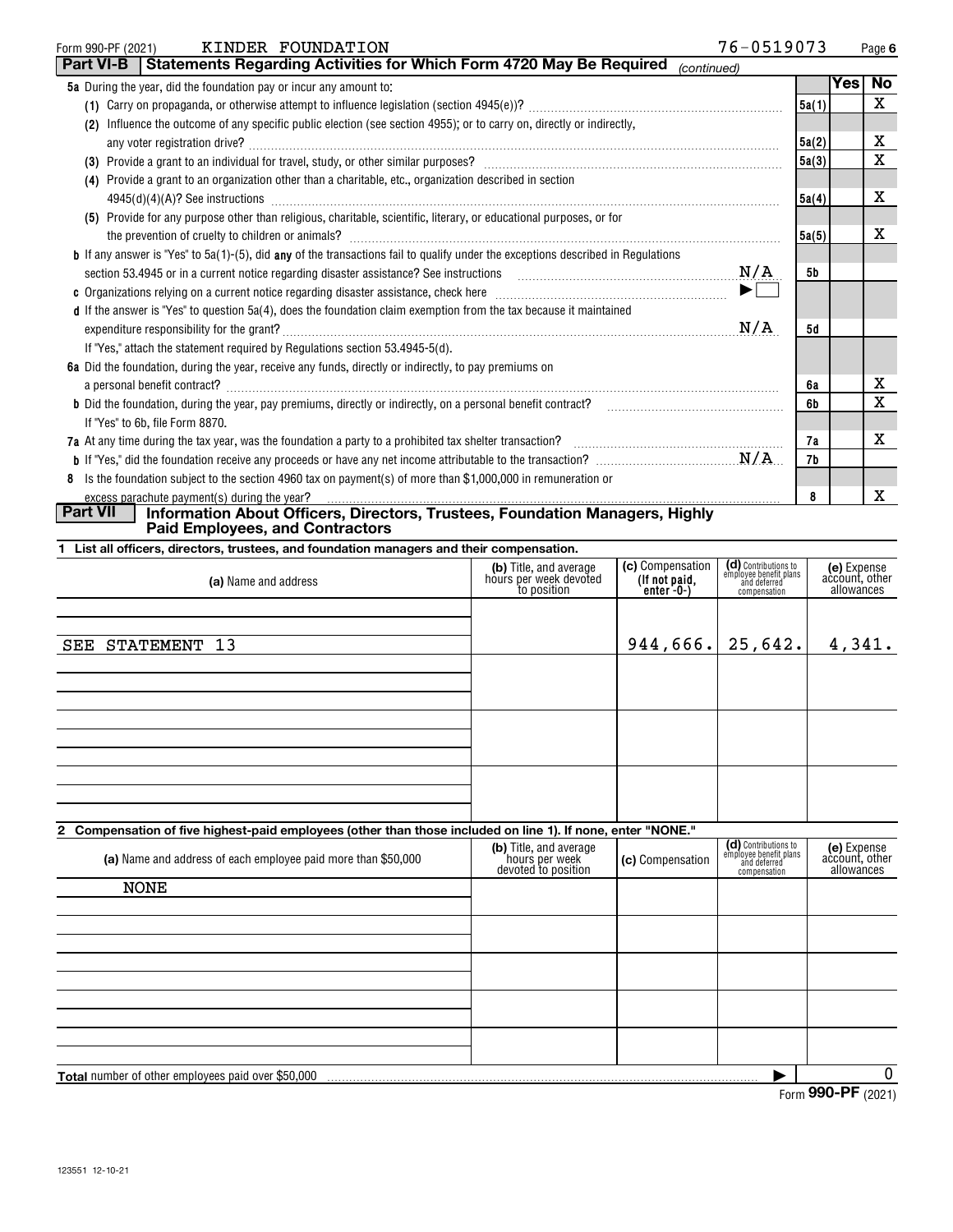| KINDER FOUNDATION<br>Form 990-PF (2021)                                                                                                                                                                                                                   | 76-0519073          | Page 7             |
|-----------------------------------------------------------------------------------------------------------------------------------------------------------------------------------------------------------------------------------------------------------|---------------------|--------------------|
| <b>Part VII</b><br>Information About Officers, Directors, Trustees, Foundation Managers, Highly<br>Paid Employees, and Contractors (continued)                                                                                                            |                     |                    |
| 3 Five highest-paid independent contractors for professional services. If none, enter "NONE."                                                                                                                                                             |                     |                    |
| (a) Name and address of each person paid more than \$50,000                                                                                                                                                                                               | (b) Type of service | (c) Compensation   |
| <b>NONE</b>                                                                                                                                                                                                                                               |                     |                    |
|                                                                                                                                                                                                                                                           |                     |                    |
|                                                                                                                                                                                                                                                           |                     |                    |
|                                                                                                                                                                                                                                                           |                     |                    |
|                                                                                                                                                                                                                                                           |                     |                    |
|                                                                                                                                                                                                                                                           |                     |                    |
|                                                                                                                                                                                                                                                           |                     |                    |
|                                                                                                                                                                                                                                                           |                     |                    |
|                                                                                                                                                                                                                                                           |                     |                    |
|                                                                                                                                                                                                                                                           |                     |                    |
| <b>Part VIII-A   Summary of Direct Charitable Activities</b>                                                                                                                                                                                              | ▶                   | 0                  |
|                                                                                                                                                                                                                                                           |                     |                    |
| List the foundation's four largest direct charitable activities during the tax year. Include relevant statistical information such as the<br>number of organizations and other beneficiaries served, conferences convened, research papers produced, etc. |                     | Expenses           |
| N/A<br>1.                                                                                                                                                                                                                                                 |                     |                    |
|                                                                                                                                                                                                                                                           |                     |                    |
|                                                                                                                                                                                                                                                           |                     |                    |
| 2                                                                                                                                                                                                                                                         |                     |                    |
|                                                                                                                                                                                                                                                           |                     |                    |
|                                                                                                                                                                                                                                                           |                     |                    |
| З                                                                                                                                                                                                                                                         |                     |                    |
|                                                                                                                                                                                                                                                           |                     |                    |
|                                                                                                                                                                                                                                                           |                     |                    |
|                                                                                                                                                                                                                                                           |                     |                    |
|                                                                                                                                                                                                                                                           |                     |                    |
| <b>Part VIII-B   Summary of Program-Related Investments</b>                                                                                                                                                                                               |                     |                    |
| Describe the two largest program-related investments made by the foundation during the tax year on lines 1 and 2.                                                                                                                                         |                     | Amount             |
| N/A<br>1.                                                                                                                                                                                                                                                 |                     |                    |
|                                                                                                                                                                                                                                                           |                     |                    |
|                                                                                                                                                                                                                                                           |                     |                    |
| 2                                                                                                                                                                                                                                                         |                     |                    |
|                                                                                                                                                                                                                                                           |                     |                    |
|                                                                                                                                                                                                                                                           |                     |                    |
| All other program-related investments. See instructions.                                                                                                                                                                                                  |                     |                    |
| $3 \qquad \qquad$                                                                                                                                                                                                                                         |                     |                    |
|                                                                                                                                                                                                                                                           |                     |                    |
|                                                                                                                                                                                                                                                           |                     |                    |
|                                                                                                                                                                                                                                                           |                     |                    |
|                                                                                                                                                                                                                                                           |                     |                    |
| Total. Add lines 1 through 3                                                                                                                                                                                                                              | ▶                   | $0$ .              |
|                                                                                                                                                                                                                                                           |                     | Form 990-PF (2021) |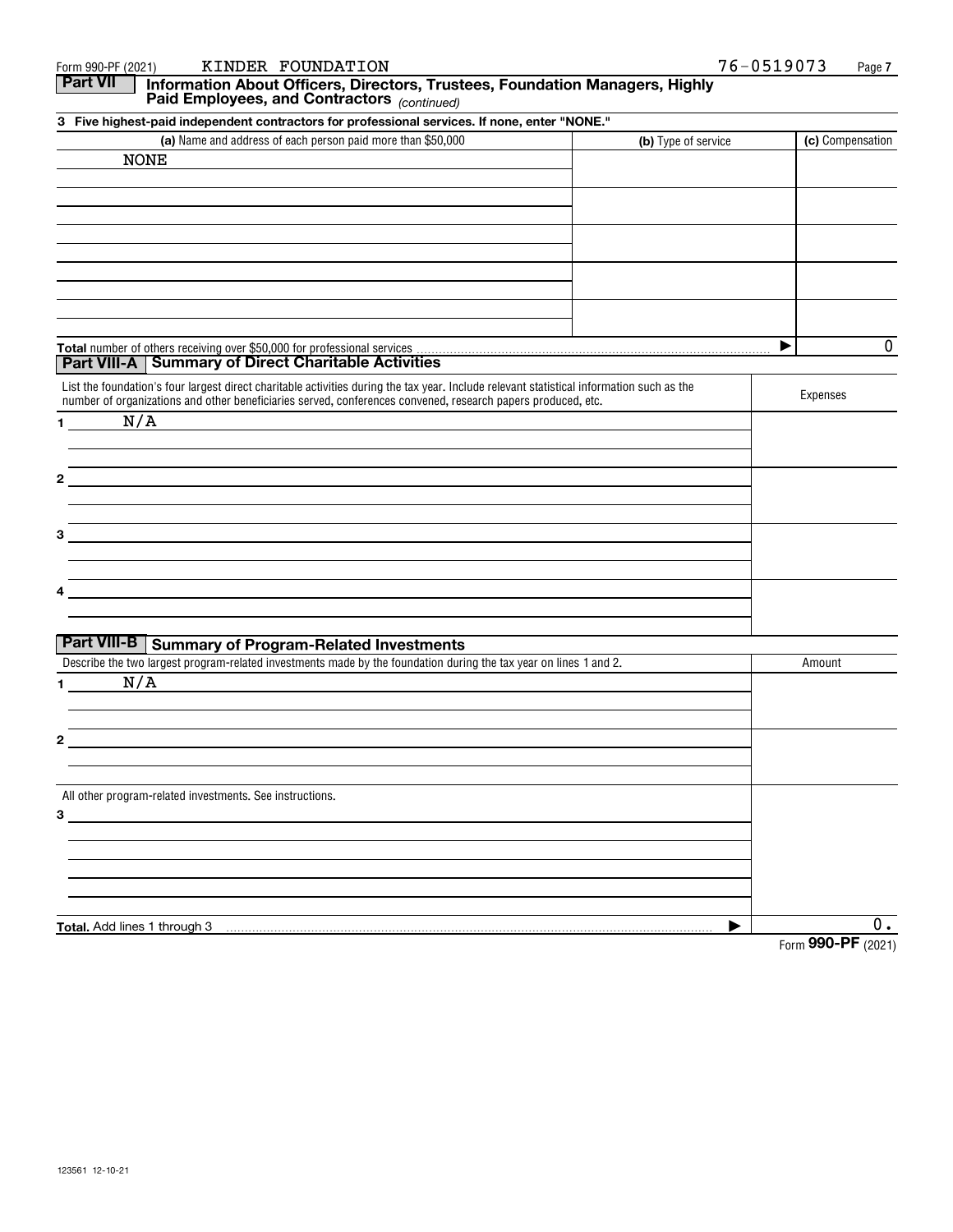| Form 990-PF (2021) | FOUNDATION<br>KINDER | 76-0519073 | Page |
|--------------------|----------------------|------------|------|
|--------------------|----------------------|------------|------|

**Part IX** | Minimum Investment Return (All domestic foundations must complete this part. Foreign foundations, see instructions.)

| 1  | Fair market value of assets not used (or held for use) directly in carrying out charitable, etc., purposes:                                                                                                                                                                                                                                                                                                                                                 |                         |                             |
|----|-------------------------------------------------------------------------------------------------------------------------------------------------------------------------------------------------------------------------------------------------------------------------------------------------------------------------------------------------------------------------------------------------------------------------------------------------------------|-------------------------|-----------------------------|
|    | a Average monthly fair market value of securities [111] match match match and a securities with the securities match match match match match match match match match match match match match match match match match match mat                                                                                                                                                                                                                              | 1a                      | 232,755,856.                |
|    | <b>b</b> Average of monthly cash balances                                                                                                                                                                                                                                                                                                                                                                                                                   | 1 <sub>b</sub>          | 14,381,406.                 |
|    |                                                                                                                                                                                                                                                                                                                                                                                                                                                             | 1c                      |                             |
|    | d Total (add lines 1a, b, and c) manufactured and control of the control of the control of the control of the control of the control of the control of the control of the control of the control of the control of the control                                                                                                                                                                                                                              | 1d                      | 247, 137, 262.              |
|    | e Reduction claimed for blockage or other factors reported on lines 1a and                                                                                                                                                                                                                                                                                                                                                                                  |                         |                             |
|    | $0$ .                                                                                                                                                                                                                                                                                                                                                                                                                                                       |                         |                             |
| 2  |                                                                                                                                                                                                                                                                                                                                                                                                                                                             | $\overline{2}$          | 0.                          |
| 3  | Subtract line 2 from line 1d <b>Machinese and Contract Line 2</b> from line 1d <b>machinese and contract line 2</b> from line 1d                                                                                                                                                                                                                                                                                                                            | 3                       | 247, 137, 262.              |
| 4  | Cash deemed held for charitable activities. Enter 1.5% (0.015) of line 3 (for greater amount, see instructions)                                                                                                                                                                                                                                                                                                                                             | 4                       | 3,707,059.                  |
| 5  | Net value of noncharitable-use assets. Subtract line 4 from line 3 [11] manufacture contract the contract of noncharitable-use assets. Subtract line 4 from line 3                                                                                                                                                                                                                                                                                          | 5                       | 243,430,203.                |
|    | Minimum investment return. Enter 5% (0.05) of line 5                                                                                                                                                                                                                                                                                                                                                                                                        | 6                       | $\overline{12}$ , 171, 510. |
|    | Part X<br><b>Distributable Amount</b> (see instructions) (Section 4942(j)(3) and (j)(5) private operating foundations and certain                                                                                                                                                                                                                                                                                                                           |                         |                             |
|    | and do not complete this part.)<br>foreign organizations, check here $\blacktriangleright$                                                                                                                                                                                                                                                                                                                                                                  |                         |                             |
| 1  |                                                                                                                                                                                                                                                                                                                                                                                                                                                             | $\mathbf{1}$            | $\overline{12}$ , 171, 510. |
| 2a | Tax on investment income for 2021 from Part V, line 5 $\frac{2a}{2a}$<br>130,640.                                                                                                                                                                                                                                                                                                                                                                           |                         |                             |
| b  | Income tax for 2021. (This does not include the tax from Part V.) $\frac{2b}{1}$                                                                                                                                                                                                                                                                                                                                                                            |                         |                             |
| C  | Add lines 2a and 2b [11] matter contract the contract of the contract of the contract of the contract of the contract of the contract of the contract of the contract of the contract of the contract of the contract of the c                                                                                                                                                                                                                              | 2c                      | 130,640.                    |
| 3  |                                                                                                                                                                                                                                                                                                                                                                                                                                                             | 3                       | 12,040,870.                 |
| 4  |                                                                                                                                                                                                                                                                                                                                                                                                                                                             | 4                       | 0.                          |
| 5  |                                                                                                                                                                                                                                                                                                                                                                                                                                                             | 5                       | 12,040,870.                 |
| 6  |                                                                                                                                                                                                                                                                                                                                                                                                                                                             | 6                       | 0.                          |
|    |                                                                                                                                                                                                                                                                                                                                                                                                                                                             | $\overline{7}$          | 12,040,870.                 |
|    | Part $XI$<br><b>Qualifying Distributions</b> (see instructions)                                                                                                                                                                                                                                                                                                                                                                                             |                         |                             |
| 1  | Amounts paid (including administrative expenses) to accomplish charitable, etc., purposes:                                                                                                                                                                                                                                                                                                                                                                  |                         |                             |
| a  |                                                                                                                                                                                                                                                                                                                                                                                                                                                             | 1a                      | $\frac{52,966,104.}{5}$     |
| b  | ${\color{red}Program-related\textbf{ }investments\textbf{ - total from Part VIII-B}\textbf{ }}\textbf{.}\textbf{}\textbf{.}.\textbf{}\textbf{.}.\textbf{}\textbf{.}.\textbf{}\textbf{.}.\textbf{}\textbf{.}.\textbf{}\textbf{.}.\textbf{}\textbf{.}.\textbf{}\textbf{.}.\textbf{}\textbf{.}.\textbf{}\textbf{.}.\textbf{}\textbf{.}.\textbf{}\textbf{.}.\textbf{}\textbf{.}.\textbf{}\textbf{.}.\textbf{}\textbf{.}.\textbf{}\textbf{.}.\textbf{}\textbf{.$ | 1b                      |                             |
| 2  |                                                                                                                                                                                                                                                                                                                                                                                                                                                             | $\overline{2}$          |                             |
| 3  | Amounts set aside for specific charitable projects that satisfy the:                                                                                                                                                                                                                                                                                                                                                                                        |                         |                             |
|    |                                                                                                                                                                                                                                                                                                                                                                                                                                                             | 3a                      |                             |
| b  |                                                                                                                                                                                                                                                                                                                                                                                                                                                             | 3 <sub>b</sub>          |                             |
| 4  |                                                                                                                                                                                                                                                                                                                                                                                                                                                             | $\overline{\mathbf{4}}$ | 52,966,104.                 |
|    |                                                                                                                                                                                                                                                                                                                                                                                                                                                             |                         | Form 990-PF (2021)          |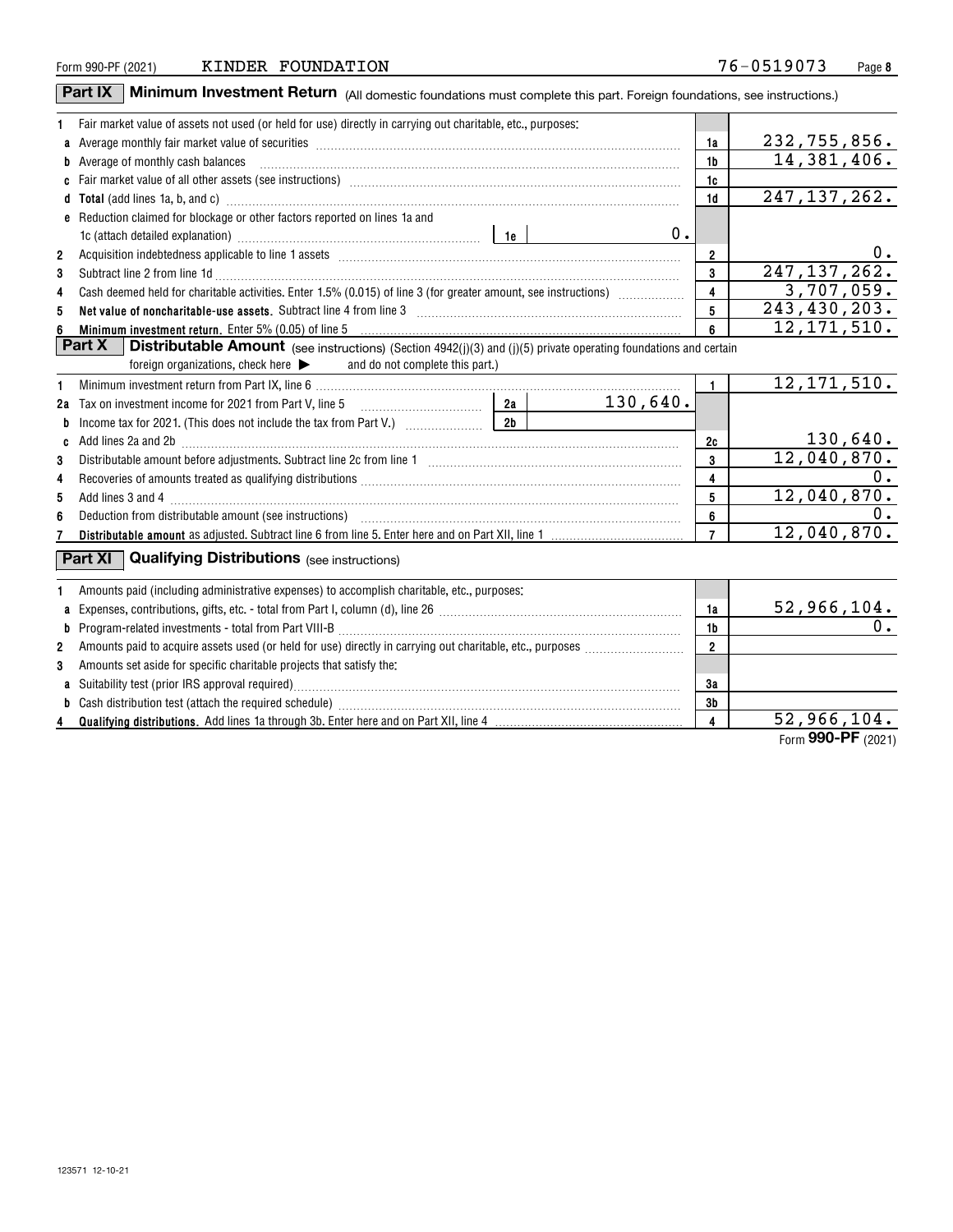# **Part XII** Undistributed Income (see instructions)

|                                                                                                                  | (a)<br>Corpus  | (b)<br>Years prior to 2020 | (c)<br>2020 | (d)<br>2021 |
|------------------------------------------------------------------------------------------------------------------|----------------|----------------------------|-------------|-------------|
| 1 Distributable amount for 2021 from Part X,                                                                     |                |                            |             |             |
|                                                                                                                  |                |                            |             | 12,040,870. |
| 2 Undistributed income, if any, as of the end of 2021:                                                           |                |                            |             |             |
|                                                                                                                  |                |                            | 0.          |             |
| <b>b</b> Total for prior years:                                                                                  |                |                            |             |             |
| 3 Excess distributions carryover, if any, to 2021:                                                               |                | 0.                         |             |             |
| a From 2016                                                                                                      |                |                            |             |             |
| $\frac{32,423,972}{31,739,042}$<br><b>b</b> From 2017                                                            |                |                            |             |             |
| 31,789,001.<br>c From 2018                                                                                       |                |                            |             |             |
| .<br>39,938,694.<br><b>d</b> From 2019                                                                           |                |                            |             |             |
| .<br>42,327,909.<br>e From 2020                                                                                  |                |                            |             |             |
|                                                                                                                  | 178, 218, 618. |                            |             |             |
| 4 Qualifying distributions for 2021 from                                                                         |                |                            |             |             |
| Part XI, line 4: ▶ \$52, 966, 104.                                                                               |                |                            |             |             |
| <b>a</b> Applied to 2020, but not more than line 2a $\ldots$                                                     |                |                            | 0.          |             |
| <b>b</b> Applied to undistributed income of prior                                                                |                |                            |             |             |
| years (Election required - see instructions)                                                                     |                | 0.                         |             |             |
| c Treated as distributions out of corpus                                                                         |                |                            |             |             |
| (Election required - see instructions)                                                                           | 0.             |                            |             |             |
| d Applied to 2021 distributable amount                                                                           |                |                            |             | 12,040,870. |
| .<br>e Remaining amount distributed out of corpus                                                                | 40,925,234.    |                            |             |             |
| 5<br>Excess distributions carryover applied to 2021                                                              |                |                            |             |             |
| (If an amount appears in column (d), the same amount<br>must be shown in column (a).) $\ldots$ $\ldots$ $\ldots$ | 0.             |                            |             | $0$ .       |
| 6<br>Enter the net total of each column as<br>indicated below;                                                   |                |                            |             |             |
| <b>a</b> Corpus. Add lines 3f, 4c, and 4e. Subtract line 5                                                       | 219, 143, 852. |                            |             |             |
| <b>b</b> Prior years' undistributed income. Subtract                                                             |                |                            |             |             |
| line 4b from line 2b                                                                                             |                | 0.                         |             |             |
| <b>c</b> Enter the amount of prior years'                                                                        |                |                            |             |             |
| undistributed income for which a notice of<br>deficiency has been issued, or on which                            |                |                            |             |             |
| the section 4942(a) tax has been previously                                                                      |                |                            |             |             |
| assessed                                                                                                         |                | 0.                         |             |             |
| d Subtract line 6c from line 6b. Taxable                                                                         |                |                            |             |             |
|                                                                                                                  |                | $0$ .                      |             |             |
| e Undistributed income for 2020. Subtract line                                                                   |                |                            |             |             |
| 4a from line 2a. Taxable amount - see instr.                                                                     |                |                            | 0.          |             |
| f Undistributed income for 2021. Subtract                                                                        |                |                            |             |             |
| lines 4d and 5 from line 1. This amount must                                                                     |                |                            |             |             |
| be distributed in 2022                                                                                           |                |                            |             | 0.          |
| 7 Amounts treated as distributions out of                                                                        |                |                            |             |             |
| corpus to satisfy requirements imposed by                                                                        |                |                            |             |             |
| section $170(b)(1)(F)$ or $4942(g)(3)$ (Election                                                                 | 0.             |                            |             |             |
| may be required - see instructions)                                                                              |                |                            |             |             |
| 8 Excess distributions carryover from 2016                                                                       | 32, 423, 972.  |                            |             |             |
| 9 Excess distributions carryover to 2022.                                                                        |                |                            |             |             |
| Subtract lines 7 and 8 from line 6a                                                                              | 186,719,880.   |                            |             |             |
| 10 Analysis of line 9:                                                                                           |                |                            |             |             |
| a Excess from 2017  31,739,042.                                                                                  |                |                            |             |             |
| b Excess from 2018  31, 789, 001.                                                                                |                |                            |             |             |
| c Excess from 2019  39, 938, 694.                                                                                |                |                            |             |             |
| d Excess from 2020 $\,\_$   42, 327, 909.                                                                        |                |                            |             |             |
| 40,925,234.<br>e Excess from 2021                                                                                |                |                            |             |             |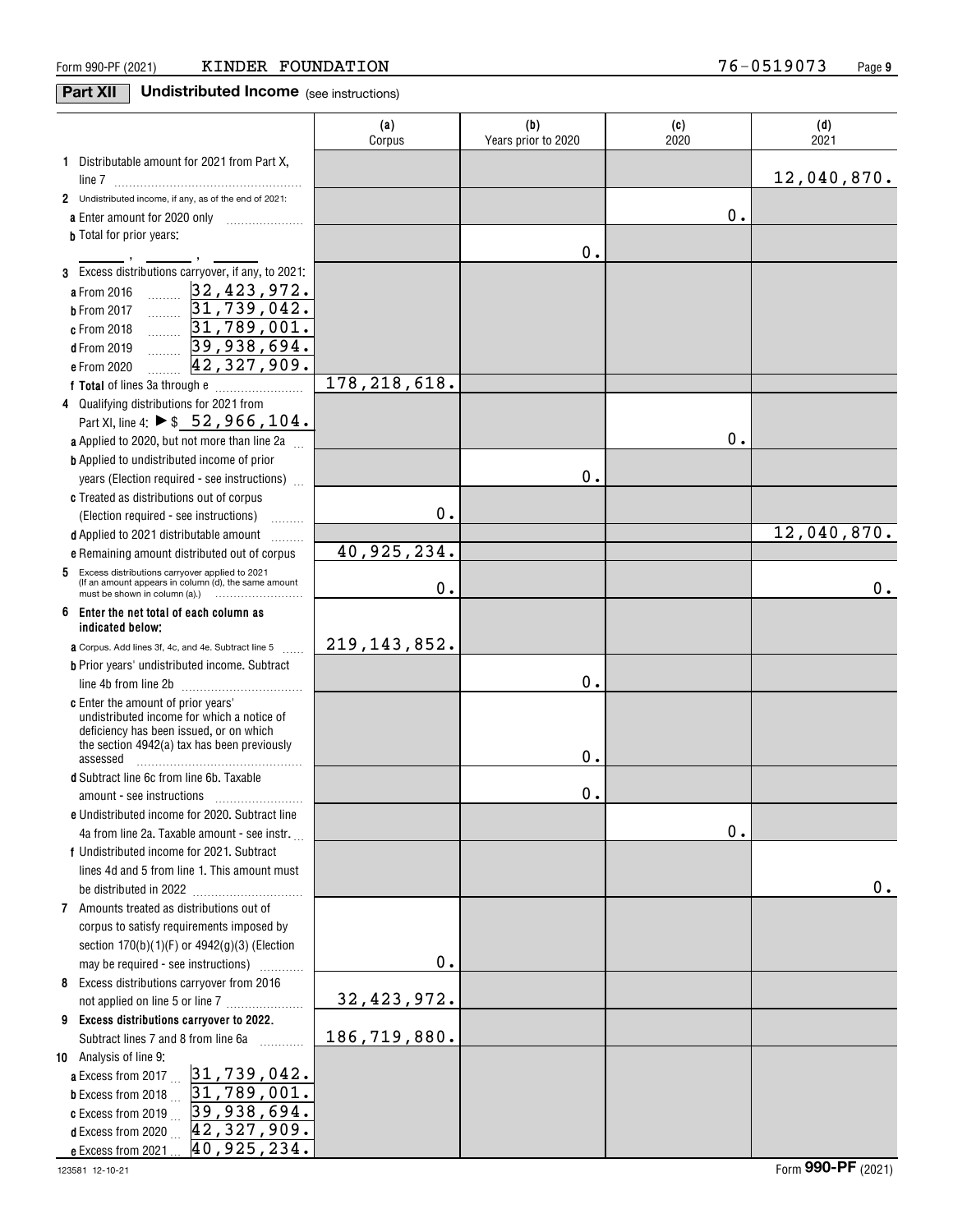| KINDER FOUNDATION<br>Form 990-PF (2021)<br><b>Part XIII Private Operating Foundations</b> (see instructions and Part VI-A, question 9)     |          |          |               | 76-0519073<br>N/A | Page 10    |
|--------------------------------------------------------------------------------------------------------------------------------------------|----------|----------|---------------|-------------------|------------|
| <b>1 a</b> If the foundation has received a ruling or determination letter that it is a private operating                                  |          |          |               |                   |            |
| foundation, and the ruling is effective for 2021, enter the date of the ruling                                                             |          |          | ▶             |                   |            |
| <b>b</b> Check box to indicate whether the foundation is a private operating foundation described in section                               |          |          | .             | $4942(i)(3)$ or   | 4942(i)(5) |
| 2 a Enter the lesser of the adjusted net                                                                                                   | Tax year |          | Prior 3 years |                   |            |
| income from Part I or the minimum                                                                                                          | (a) 2021 | (b) 2020 | $(c)$ 2019    | $(d)$ 2018        | (e) Total  |
| investment return from Part IX for                                                                                                         |          |          |               |                   |            |
| each year listed                                                                                                                           |          |          |               |                   |            |
| <b>b</b> 85% (0.85) of line 2a $\ldots$                                                                                                    |          |          |               |                   |            |
| c Qualifying distributions from Part XI,                                                                                                   |          |          |               |                   |            |
| line 4, for each year listed                                                                                                               |          |          |               |                   |            |
| <b>d</b> Amounts included in line 2c not                                                                                                   |          |          |               |                   |            |
| used directly for active conduct of                                                                                                        |          |          |               |                   |            |
| exempt activities                                                                                                                          |          |          |               |                   |            |
| e Qualifying distributions made directly                                                                                                   |          |          |               |                   |            |
| for active conduct of exempt activities.                                                                                                   |          |          |               |                   |            |
| Subtract line 2d from line 2c                                                                                                              |          |          |               |                   |            |
| Complete 3a, b, or c for the<br>3<br>alternative test relied upon:                                                                         |          |          |               |                   |            |
| a "Assets" alternative test - enter:                                                                                                       |          |          |               |                   |            |
| (1) Value of all assets                                                                                                                    |          |          |               |                   |            |
| (2) Value of assets qualifying<br>under section $4942(j)(3)(B)(i)$                                                                         |          |          |               |                   |            |
| <b>b</b> "Endowment" alternative test - enter                                                                                              |          |          |               |                   |            |
| 2/3 of minimum investment return<br>shown in Part IX, line 6, for each year                                                                |          |          |               |                   |            |
|                                                                                                                                            |          |          |               |                   |            |
| c "Support" alternative test - enter:                                                                                                      |          |          |               |                   |            |
| (1) Total support other than gross                                                                                                         |          |          |               |                   |            |
| investment income (interest,<br>dividends, rents, payments on                                                                              |          |          |               |                   |            |
| securities loans (section                                                                                                                  |          |          |               |                   |            |
| $512(a)(5)$ , or royalties)                                                                                                                |          |          |               |                   |            |
| (2) Support from general public                                                                                                            |          |          |               |                   |            |
| and 5 or more exempt<br>organizations as provided in                                                                                       |          |          |               |                   |            |
| section $4942(j)(3)(B)(iii)$<br>.                                                                                                          |          |          |               |                   |            |
| (3) Largest amount of support from                                                                                                         |          |          |               |                   |            |
| an exempt organization                                                                                                                     |          |          |               |                   |            |
| (4) Gross investment income<br>Part XIV Supplementary Information (Complete this part only if the foundation had \$5,000 or more in assets |          |          |               |                   |            |

#### **1Information Regarding Foundation Managers:**

**a**List any managers of the foundation who have contributed more than 2% of the total contributions received by the foundation before the close of any tax year (but only if they have contributed more than \$5,000). (See section 507(d)(2).)

#### SEE STATEMENT 15

**b**List any managers of the foundation who own 10% or more of the stock of a corporation (or an equally large portion of the ownership of a partnership or other entity) of which the foundation has a 10% or greater interest.

#### NONE

#### **2Information Regarding Contribution, Grant, Gift, Loan, Scholarship, etc., Programs:**

Check here  $\blacktriangleright \boxed{\text{X}}$  if the foundation only makes contributions to preselected charitable organizations and does not accept unsolicited requests for funds. If<br>the foundation makes gifts, grants, etc., to individuals the foundation makes gifts, grants, etc., to individuals or organizations under other conditions, complete items 2a, b, c, and d.

**a**The name, address, and telephone number or email address of the person to whom applications should be addressed:

### SEE STATEMENT 14

**b**The form in which applications should be submitted and information and materials they should include:

**c**Any submission deadlines:

**d** Any restrictions or limitations on awards, such as by geographical areas, charitable fields, kinds of institutions, or other factors: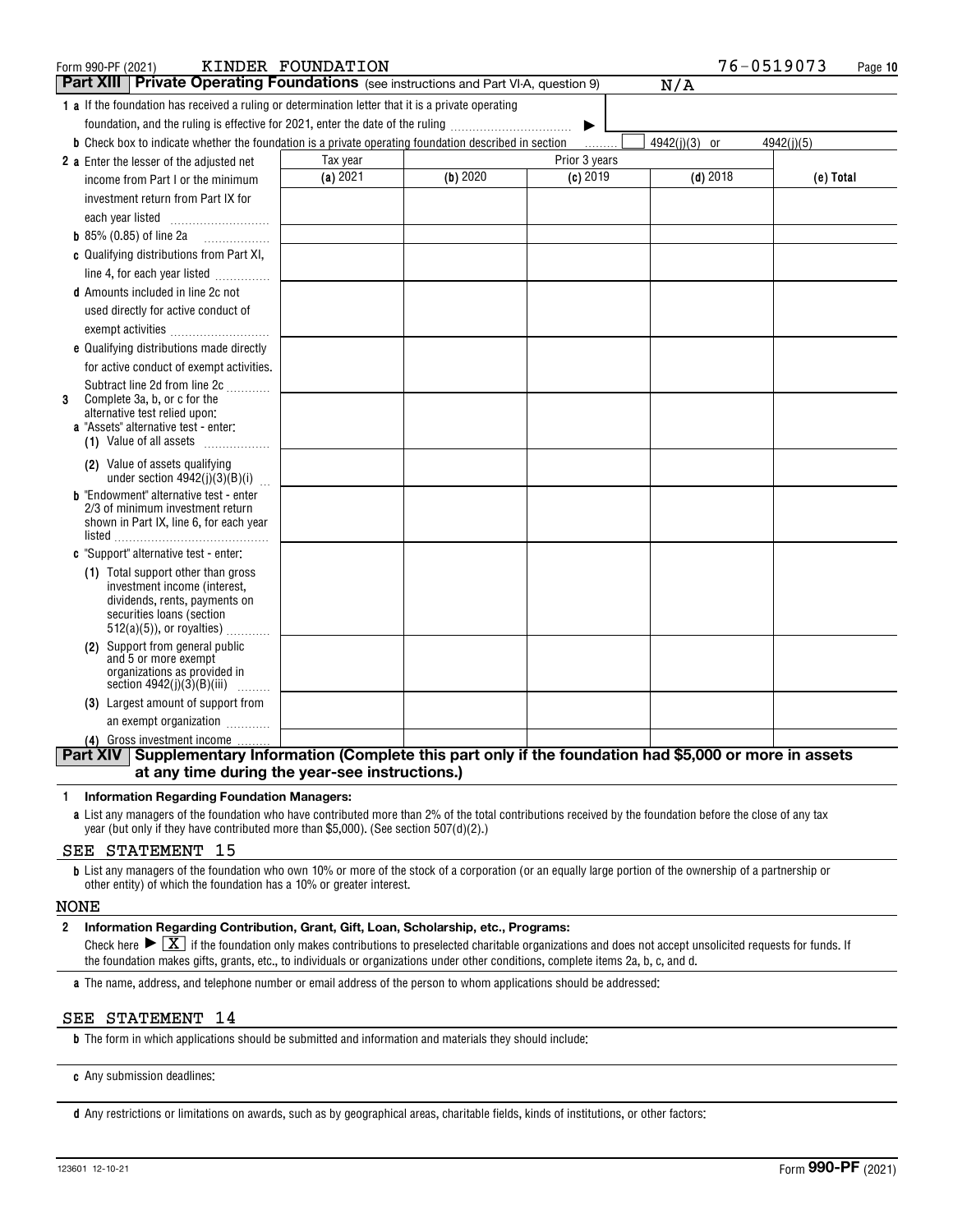**Total**

Form (2021) **990-PF**

 $\bullet$  3b | 14,720,000.

| Recipient                                       | If recipient is an individual,<br>show any relationship to | Foundation             | Purpose of grant or                        |             |
|-------------------------------------------------|------------------------------------------------------------|------------------------|--------------------------------------------|-------------|
| Name and address (home or business)             | any foundation manager<br>or substantial contributor       | status of<br>recipient | contribution                               | Amount      |
| a Paid during the year                          |                                                            |                        |                                            |             |
|                                                 |                                                            |                        |                                            |             |
|                                                 |                                                            |                        |                                            |             |
| ARCHDIOCESE OF GALVESTON HOUSTON                | N/A                                                        | PС                     | TEACHER AWARDS                             |             |
| P. O. BOX 907<br>HOUSTON, TX 77001              |                                                            |                        |                                            | 50,000.     |
|                                                 |                                                            |                        |                                            |             |
|                                                 |                                                            |                        |                                            |             |
| BUFFALO BAYOU PARTNERSHIP                       | N/A                                                        | PС                     | <b>GENERAL FUND</b>                        |             |
| 1113 VINE STREET, SUITE 215                     |                                                            |                        |                                            |             |
| HOUSTON, TX 77002                               |                                                            |                        |                                            | 140,000.    |
|                                                 |                                                            |                        |                                            |             |
|                                                 |                                                            |                        |                                            |             |
| BUFFALO BAYOU PARTNERSHIP                       | N/A                                                        | PС                     | <b>GENERAL FUND</b>                        |             |
| 1113 VINE STREET, SUITE 215                     |                                                            |                        |                                            |             |
| HOUSTON, TX 77002                               |                                                            |                        |                                            | 12,000.     |
|                                                 |                                                            |                        |                                            |             |
|                                                 |                                                            |                        |                                            |             |
| BUFFALO SOLDIERS MUSEUM                         | N/A                                                        | PС                     | <b>GENERAL FUND</b>                        |             |
| 3816 CAROLINE STREET<br>HOUSTON, TX 77004       |                                                            |                        |                                            | 100,000.    |
|                                                 |                                                            |                        |                                            |             |
|                                                 |                                                            |                        |                                            |             |
|                                                 |                                                            |                        |                                            |             |
| CATHOLIC CHARITIES<br>2900 LOUISIANA STREET     | N/A                                                        | PС                     | <b>HOUSTON AFGHAN</b><br>RESETTLEMENT FUND |             |
| HOUSTON, TX 77006                               |                                                            |                        |                                            | 1,500,000.  |
| Total                                           | SEE CONTINUATION SHEET(S)                                  |                        | $\blacktriangleright$ 3a                   | 51,889,786. |
| <b>b</b> Approved for future payment            |                                                            |                        |                                            |             |
|                                                 |                                                            |                        |                                            |             |
|                                                 |                                                            |                        |                                            |             |
| <b>GOOD REASON HOUSTON</b>                      | N/A                                                        | PС                     | SUPPORT OF PUBLIC                          |             |
| 8 GREENWAY PLAZA, STE. 900<br>HOUSTON, TX 77046 |                                                            |                        | EDUCATION IN HOUSTON                       | 7,000,000.  |
|                                                 |                                                            |                        |                                            |             |
|                                                 |                                                            |                        |                                            |             |
| HOUSTON ARTS ALLIANCE                           | N/A                                                        | PС                     | BIPOC ARTS & NETWORK                       |             |
| 5820 CAROLINE ST., SUITE 100                    |                                                            |                        | FUND                                       |             |
| HOUSTON, TX 77004                               |                                                            |                        |                                            | 750,000.    |
|                                                 |                                                            |                        |                                            |             |
|                                                 |                                                            |                        |                                            |             |
| LUCILLE'S 1913                                  | N/A                                                        | PС                     | MEAL PRODUCTION                            |             |
| 5512 LABRANCH STREET                            |                                                            |                        | PROGRAM - THIRD WARD                       |             |
| HOUSTON, TX 77004                               |                                                            |                        |                                            | 200,000.    |

**3b** SEE CONTINUATION SHEET(S)

**Part XIV Supplementary Information**

**3 Grants and Contributions Paid During the Year or Approved for Future Payment**

*(continued)*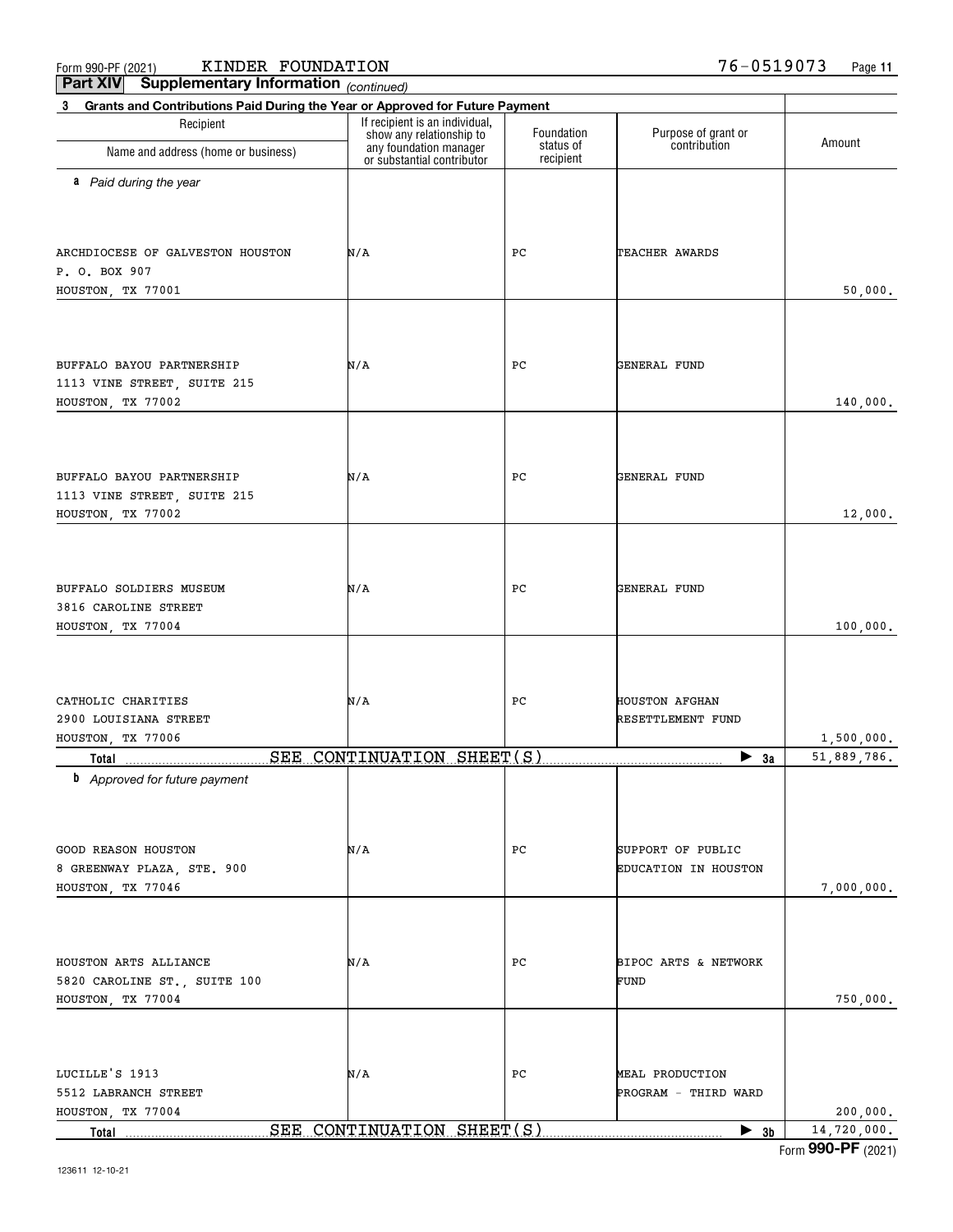# **Part XV-A Analysis of Income-Producing Activities**

| Enter gross amounts unless otherwise indicated.                                                                                                                                                                                |                 | Unrelated business income |                       | Excluded by section 512, 513, or 514 | (e)                                  |
|--------------------------------------------------------------------------------------------------------------------------------------------------------------------------------------------------------------------------------|-----------------|---------------------------|-----------------------|--------------------------------------|--------------------------------------|
|                                                                                                                                                                                                                                | (a)<br>Business | (b)<br>Amount             | (C)<br>Exclu-<br>sion | (d)<br>Amount                        | Related or exempt<br>function income |
| 1 Program service revenue:                                                                                                                                                                                                     | code            |                           | code                  |                                      |                                      |
| a                                                                                                                                                                                                                              |                 |                           |                       |                                      |                                      |
| b<br><u> 1980 - Johann Barbara, martxa alemaniar amerikan baratzaren 1980an (h. 1980).</u>                                                                                                                                     |                 |                           |                       |                                      |                                      |
| <u> 1989 - Johann John Stone, markin fizik eta idazlearia (h. 1982).</u>                                                                                                                                                       |                 |                           |                       |                                      |                                      |
| <u> 1989 - Johann Barn, mars ann an t-Amhain an t-Amhain an t-Amhain an t-Amhain an t-Amhain an t-Amhain an t-Amh</u>                                                                                                          |                 |                           |                       |                                      |                                      |
| <u> 1989 - Johann Barbara, martxa alemaniar arg</u>                                                                                                                                                                            |                 |                           |                       |                                      |                                      |
|                                                                                                                                                                                                                                |                 |                           |                       |                                      |                                      |
| Fees and contracts from government agencies<br>a                                                                                                                                                                               |                 |                           |                       |                                      |                                      |
|                                                                                                                                                                                                                                |                 |                           |                       |                                      |                                      |
| 3 Interest on savings and temporary cash                                                                                                                                                                                       |                 |                           |                       |                                      |                                      |
|                                                                                                                                                                                                                                |                 |                           | 14                    | 3, 299, 856.                         |                                      |
| 5 Net rental income or (loss) from real estate:                                                                                                                                                                                |                 |                           |                       |                                      |                                      |
|                                                                                                                                                                                                                                |                 |                           |                       |                                      |                                      |
| a Debt-financed property                                                                                                                                                                                                       |                 |                           |                       |                                      |                                      |
| b                                                                                                                                                                                                                              |                 |                           |                       |                                      |                                      |
| 6 Net rental income or (loss) from personal                                                                                                                                                                                    |                 |                           |                       |                                      |                                      |
|                                                                                                                                                                                                                                |                 |                           | 14                    | 42,831.                              |                                      |
| 8 Gain or (loss) from sales of assets other                                                                                                                                                                                    |                 |                           |                       |                                      |                                      |
|                                                                                                                                                                                                                                |                 |                           | 18                    | 7,231,257.                           |                                      |
|                                                                                                                                                                                                                                |                 |                           |                       |                                      |                                      |
| 10 Gross profit or (loss) from sales of inventory                                                                                                                                                                              |                 |                           |                       |                                      |                                      |
| 11 Other revenue:                                                                                                                                                                                                              |                 |                           |                       |                                      |                                      |
| a<br><u> 1989 - Johann Barn, amerikansk politiker (</u>                                                                                                                                                                        |                 |                           |                       |                                      |                                      |
| b<br><u> 1989 - Johann Barn, mars eta bainar eta bat erroman erroman erroman erroman erroman erroman erroman erroman e</u>                                                                                                     |                 |                           |                       |                                      |                                      |
| <u> 1980 - Johann Barn, mars ann an t-Amhain Aonaich an t-Aonaich an t-Aonaich ann an t-Aonaich ann an t-Aonaich</u>                                                                                                           |                 |                           |                       |                                      |                                      |
| <u> 1989 - Johann Barbara, martxa alemaniar a</u>                                                                                                                                                                              |                 |                           |                       |                                      |                                      |
|                                                                                                                                                                                                                                |                 |                           |                       |                                      |                                      |
|                                                                                                                                                                                                                                |                 | $\overline{0}$ .          |                       | 10,573,944.                          | $0$ .                                |
| 13 Total. Add line 12, columns (b), (d), and (e) material contracts and contained a series and the series of the series of the series of the series of the series of the series of the series of the series of the series of t |                 |                           |                       |                                      | 10, 573, 944.                        |
| (See worksheet in line 13 instructions to verify calculations.)                                                                                                                                                                |                 |                           |                       |                                      |                                      |
| <b>Part XV-B</b><br>Relationship of Activities to the Accomplishment of Exempt Purposes                                                                                                                                        |                 |                           |                       |                                      |                                      |
| Explain below how each activity for which income is reported in column (e) of Part XV-A contributed importantly to the accomplishment of<br>Line No.                                                                           |                 |                           |                       |                                      |                                      |
| the foundation's exempt purposes (other than by providing funds for such purposes).<br>v                                                                                                                                       |                 |                           |                       |                                      |                                      |
| N/A                                                                                                                                                                                                                            |                 |                           |                       |                                      |                                      |
|                                                                                                                                                                                                                                |                 |                           |                       |                                      |                                      |
|                                                                                                                                                                                                                                |                 |                           |                       |                                      |                                      |
|                                                                                                                                                                                                                                |                 |                           |                       |                                      |                                      |
|                                                                                                                                                                                                                                |                 |                           |                       |                                      |                                      |
|                                                                                                                                                                                                                                |                 |                           |                       |                                      |                                      |
|                                                                                                                                                                                                                                |                 |                           |                       |                                      |                                      |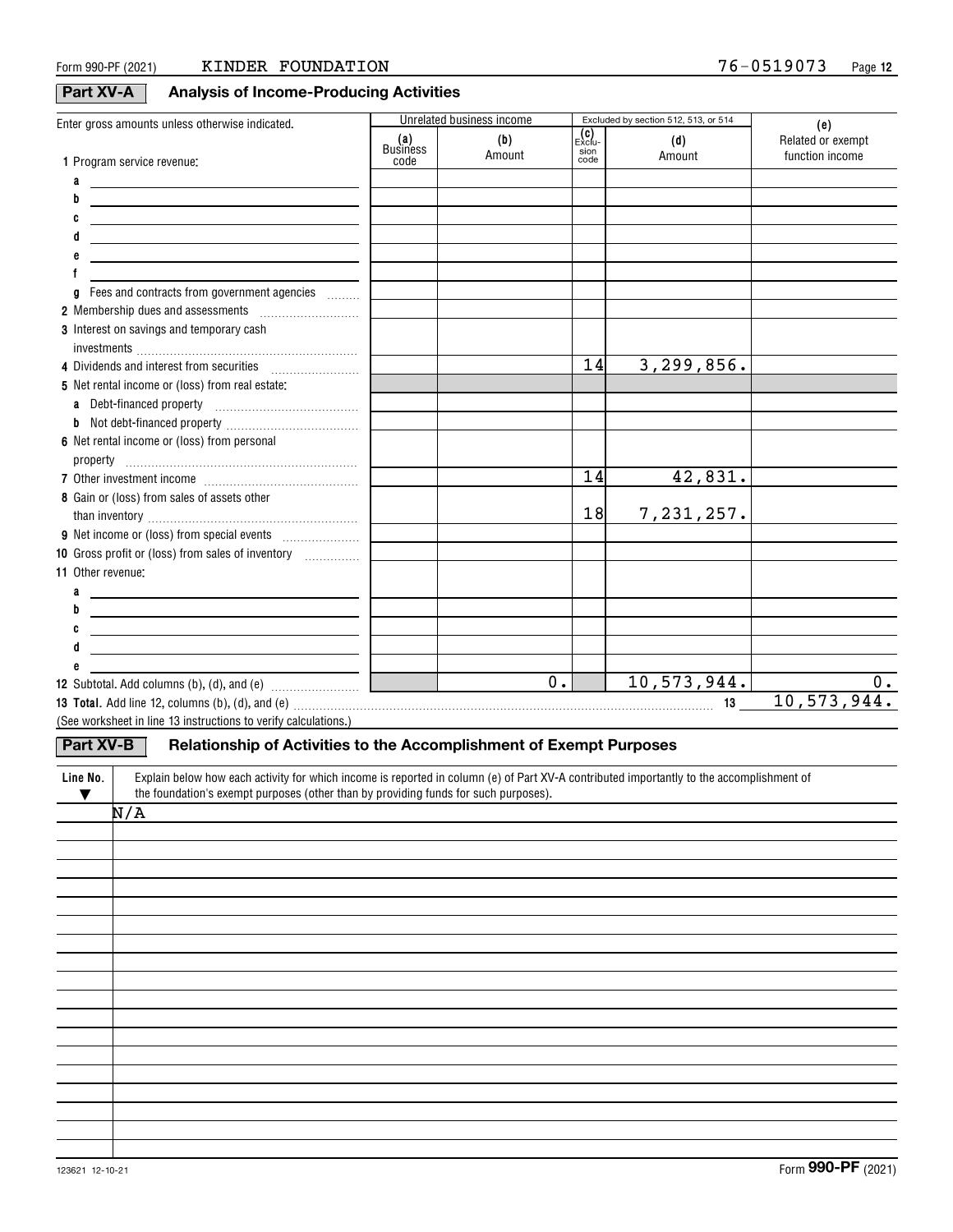| KINDER FOUNDATION<br>Form 990-PF (2021)                                                                                                      | 76-0519073 | Page 13       |
|----------------------------------------------------------------------------------------------------------------------------------------------|------------|---------------|
| <b>Part XVIII</b><br>Information Regarding Transfers to and Transactions and Relationships With Noncharitable<br><b>Exempt Organizations</b> |            |               |
| Did the organization directly or indirectly engage in any of the following with any other organization described in section 501(c)           |            | <b>Yes No</b> |
| (other than section 501(c)(3) organizations) or in section 527, relating to political organizations?                                         |            |               |
| Transfers from the reporting foundation to a noncharitable exempt organization of:                                                           |            |               |

|     | Cash                                                                                                                                                                                                                           |  |  |
|-----|--------------------------------------------------------------------------------------------------------------------------------------------------------------------------------------------------------------------------------|--|--|
| (2) |                                                                                                                                                                                                                                |  |  |
|     | <b>b</b> Other transactions:                                                                                                                                                                                                   |  |  |
|     | (1) Sales of assets to a noncharitable exempt organization contained and contained according sales of assets to a noncharitable exempt organization                                                                            |  |  |
| (2) | Purchases of assets from a noncharitable exempt organization [11] manufacture manufacture contraction and noncontraction of the second state of the second state of the second state of the second state of the second state o |  |  |
| (3) | Rental of facilities, equipment, or other assets encontractional contractions and contract and contract and contract and contract and contract and contract and contract and contract and contract and contract and contract a |  |  |
|     | Reimbursement arrangements [111] March 1999 (120) March 1999 (120) March 1999 (120) March 1999 (120) March 199                                                                                                                 |  |  |
| (5) | Loans or loan guarantees                                                                                                                                                                                                       |  |  |
| (6) | Performance of services or membership or fundraising solicitations                                                                                                                                                             |  |  |
|     |                                                                                                                                                                                                                                |  |  |

c Sharing of facilities, equipment, mailing lists, other assets, or paid employees with an accommutation of the content of the leader of the leader of  $\mathbf x$ 

If the answer to any of the above is 'Yes," complete the following schedule. Column (b) should always show the fair market value of the goods, other assets, d or services given by the reporting foundation. If the foundation received less than fair market value in any transaction or sharing arrangement, show in column (d) the value of the goods, other assets, or services received.

| (b) Amount involved<br>(c) Name of noncharitable exempt organization<br>(8) Line no. |                        |                                                                                                                                                                                                                                                                                                                                                                   |  | (0) Description of transfers, transactions, and sharing arrangements |                          |               |                                        |                                                                                                              |  |  |
|--------------------------------------------------------------------------------------|------------------------|-------------------------------------------------------------------------------------------------------------------------------------------------------------------------------------------------------------------------------------------------------------------------------------------------------------------------------------------------------------------|--|----------------------------------------------------------------------|--------------------------|---------------|----------------------------------------|--------------------------------------------------------------------------------------------------------------|--|--|
|                                                                                      |                        |                                                                                                                                                                                                                                                                                                                                                                   |  | N/A                                                                  |                          |               |                                        |                                                                                                              |  |  |
|                                                                                      |                        |                                                                                                                                                                                                                                                                                                                                                                   |  |                                                                      |                          |               |                                        |                                                                                                              |  |  |
|                                                                                      |                        |                                                                                                                                                                                                                                                                                                                                                                   |  |                                                                      |                          |               |                                        |                                                                                                              |  |  |
|                                                                                      |                        |                                                                                                                                                                                                                                                                                                                                                                   |  |                                                                      |                          |               |                                        |                                                                                                              |  |  |
|                                                                                      |                        |                                                                                                                                                                                                                                                                                                                                                                   |  |                                                                      |                          |               |                                        |                                                                                                              |  |  |
|                                                                                      |                        |                                                                                                                                                                                                                                                                                                                                                                   |  |                                                                      |                          |               |                                        |                                                                                                              |  |  |
|                                                                                      |                        |                                                                                                                                                                                                                                                                                                                                                                   |  |                                                                      |                          |               |                                        |                                                                                                              |  |  |
|                                                                                      |                        |                                                                                                                                                                                                                                                                                                                                                                   |  |                                                                      |                          |               |                                        |                                                                                                              |  |  |
|                                                                                      |                        |                                                                                                                                                                                                                                                                                                                                                                   |  |                                                                      |                          |               |                                        |                                                                                                              |  |  |
|                                                                                      |                        |                                                                                                                                                                                                                                                                                                                                                                   |  |                                                                      |                          |               |                                        |                                                                                                              |  |  |
|                                                                                      |                        |                                                                                                                                                                                                                                                                                                                                                                   |  |                                                                      |                          |               |                                        |                                                                                                              |  |  |
|                                                                                      |                        |                                                                                                                                                                                                                                                                                                                                                                   |  |                                                                      |                          |               |                                        |                                                                                                              |  |  |
|                                                                                      |                        |                                                                                                                                                                                                                                                                                                                                                                   |  |                                                                      |                          |               |                                        |                                                                                                              |  |  |
|                                                                                      |                        |                                                                                                                                                                                                                                                                                                                                                                   |  |                                                                      |                          |               |                                        |                                                                                                              |  |  |
|                                                                                      |                        |                                                                                                                                                                                                                                                                                                                                                                   |  |                                                                      |                          |               |                                        |                                                                                                              |  |  |
|                                                                                      |                        |                                                                                                                                                                                                                                                                                                                                                                   |  |                                                                      |                          |               |                                        |                                                                                                              |  |  |
|                                                                                      |                        | 2a Is the foundation directly or indirectly affiliated with, or related to, one or more tax-exempt organizations described<br><b>b</b> If "Yes," complete the following schedule.                                                                                                                                                                                 |  |                                                                      |                          |               |                                        | $\boxed{\mathbf{X}}$ No<br>Yes                                                                               |  |  |
|                                                                                      |                        | (a) Name of organization                                                                                                                                                                                                                                                                                                                                          |  |                                                                      | (b) Type of organization |               | (c) Description of relationship        |                                                                                                              |  |  |
|                                                                                      |                        | N/A                                                                                                                                                                                                                                                                                                                                                               |  |                                                                      |                          |               |                                        |                                                                                                              |  |  |
|                                                                                      |                        |                                                                                                                                                                                                                                                                                                                                                                   |  |                                                                      |                          |               |                                        |                                                                                                              |  |  |
|                                                                                      |                        |                                                                                                                                                                                                                                                                                                                                                                   |  |                                                                      |                          |               |                                        |                                                                                                              |  |  |
|                                                                                      |                        |                                                                                                                                                                                                                                                                                                                                                                   |  |                                                                      |                          |               |                                        |                                                                                                              |  |  |
|                                                                                      |                        |                                                                                                                                                                                                                                                                                                                                                                   |  |                                                                      |                          |               |                                        |                                                                                                              |  |  |
| Sign<br>Here                                                                         |                        | Under penalties of perjury, I declare that I have gramined this return, including accompanying schedules and statements, and to the best of my knowledge<br>and belief, it for yue, correct, and complete. Declaration of resparer (other than taxpayer) is based on all information of which preparer has any knowledge.<br>am<br>Signature of officer or tustee |  |                                                                      |                          | PRESIDENT     |                                        | May the IRS discuss this<br>return with the preparer<br>shown below? See instr.<br>$\mathbf{x}$<br>Yes<br>No |  |  |
|                                                                                      |                        | Print/Type preparer's name                                                                                                                                                                                                                                                                                                                                        |  | Preparer's signature                                                 | Date                     | Title<br>Date | Check<br>if                            | PTIN                                                                                                         |  |  |
| Paid                                                                                 |                        | RINDA J. CORBIN                                                                                                                                                                                                                                                                                                                                                   |  |                                                                      | <u>Vinda</u> Co          | 5/6/2022      | self-employed                          | P00747421                                                                                                    |  |  |
| Preparer<br><b>Use Only</b>                                                          |                        | $Firm's name$ $\triangleright$ DELOITTE TAX,                                                                                                                                                                                                                                                                                                                      |  | LLP                                                                  |                          |               | Firm's EIN $\triangleright$ 86-1065772 |                                                                                                              |  |  |
|                                                                                      |                        | Firm's address > 1111 BAGBY ST, STE 4500                                                                                                                                                                                                                                                                                                                          |  |                                                                      |                          |               |                                        |                                                                                                              |  |  |
|                                                                                      | HOUSTON, TX 77002-2591 |                                                                                                                                                                                                                                                                                                                                                                   |  |                                                                      |                          |               |                                        | Phone no. 713-982-2000                                                                                       |  |  |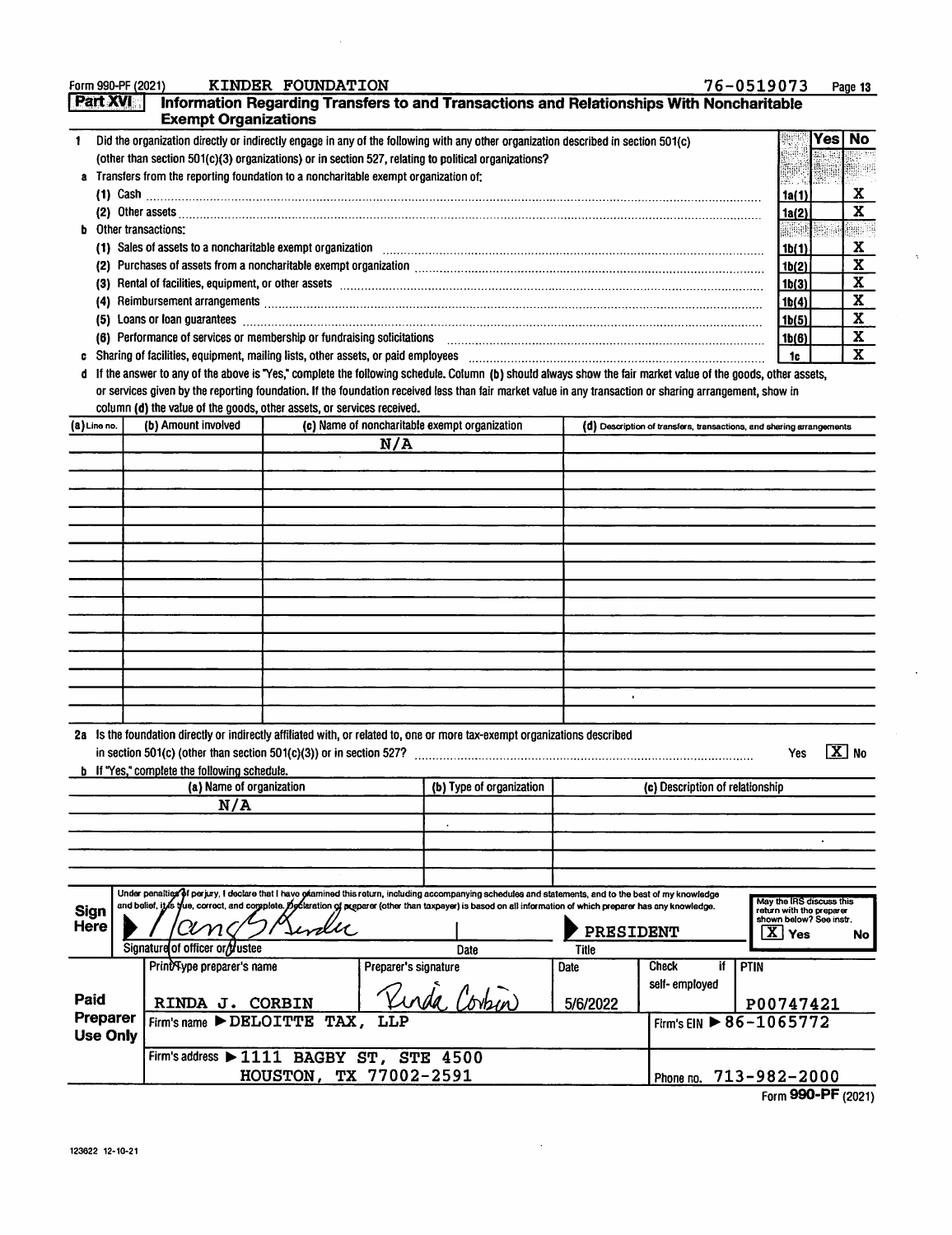#### **Part XIV Supplementary Information** KINDER FOUNDATION 76-0519073

| <b>Grants and Contributions Paid During the Year (Continuation)</b><br>3 |                                                                                      |                         |                                        |             |  |
|--------------------------------------------------------------------------|--------------------------------------------------------------------------------------|-------------------------|----------------------------------------|-------------|--|
| Recipient                                                                | If recipient is an individual,<br>show any relationship to<br>any foundation manager | Foundation<br>status of | Purpose of grant or<br>contribution    | Amount      |  |
| Name and address (home or business)                                      | or substantial contributor                                                           | recipient               |                                        |             |  |
| CENTRAL HOUSTON CIVIC IMPROVEMENT,<br>INC.                               | N/A                                                                                  | PС                      | GENERAL FUND                           |             |  |
| 1221 MCKINNEY STREET, SUITE 4250                                         |                                                                                      |                         |                                        |             |  |
| HOUSTON, TX 77010                                                        |                                                                                      |                         |                                        | 100,000.    |  |
|                                                                          |                                                                                      |                         |                                        |             |  |
|                                                                          |                                                                                      |                         |                                        |             |  |
| CRISTO REY JESUIT SCHOOL<br>6700 MOUNT CARMEL STREET                     | N/A                                                                                  | PС                      | CORPORATE WORK STUDY                   |             |  |
| HOUSTON, TX 77087                                                        |                                                                                      |                         |                                        | 103,500.    |  |
|                                                                          |                                                                                      |                         |                                        |             |  |
|                                                                          |                                                                                      |                         |                                        |             |  |
| CRISTO REY JESUIT SCHOOL                                                 | N/A                                                                                  | PС                      | GENERAL FUND                           |             |  |
| 6700 MOUNT CARMEL STREET                                                 |                                                                                      |                         |                                        |             |  |
| HOUSTON, TX 77087                                                        |                                                                                      |                         |                                        | 250,000.    |  |
|                                                                          |                                                                                      |                         |                                        |             |  |
| DEPELCHIN CHILDREN'S CENTER                                              | N/A                                                                                  | PС                      | FOSTER CARE                            |             |  |
| 4950 MEMORIAL DRIVE                                                      |                                                                                      |                         |                                        |             |  |
| HOUSTON, TX 77007                                                        |                                                                                      |                         |                                        | 100,000.    |  |
|                                                                          |                                                                                      |                         |                                        |             |  |
|                                                                          |                                                                                      |                         |                                        |             |  |
| DISCOVERY GREEN CONSERVANCY                                              | N/A                                                                                  | PС                      | GENERAL FUND                           |             |  |
| 1500 MCKINNEY                                                            |                                                                                      |                         |                                        |             |  |
| HOUSTON, TX 77010                                                        |                                                                                      |                         |                                        | 955,501.    |  |
|                                                                          |                                                                                      |                         |                                        |             |  |
| DISCOVERY GREEN CONSERVANCY                                              | N/A                                                                                  | PС                      | GENERAL FUND                           |             |  |
| 1500 MCKINNEY                                                            |                                                                                      |                         |                                        |             |  |
| HOUSTON, TX 77010                                                        |                                                                                      |                         |                                        | 47,474.     |  |
|                                                                          |                                                                                      |                         |                                        |             |  |
| DISCOVERY GREEN CONSERVANCY                                              | N/A                                                                                  | PС                      | SUCCESSION PLANNING                    |             |  |
| 1500 MCKINNEY                                                            |                                                                                      |                         | COHORT FOR GREENSPACE                  |             |  |
| HOUSTON, TX 77010                                                        |                                                                                      |                         | GROUPS                                 | 35,000.     |  |
|                                                                          |                                                                                      |                         |                                        |             |  |
| EMANCIPATION ECONOMIC DEVELOPMENT                                        | N/A                                                                                  | PС                      | REVITALIZATION AND                     |             |  |
| COUNCIL                                                                  |                                                                                      |                         | PRESERVATION OF                        |             |  |
| 2520 WENTWORTH                                                           |                                                                                      |                         | HISTORIC THIRD WARD                    |             |  |
| HOUSTON, TX 77004                                                        |                                                                                      |                         | EEDC                                   | 65,000.     |  |
| EMANCIPATION ECONOMIC DEVELOPMENT                                        | N/A                                                                                  | PС                      | REVITALIZATION AND                     |             |  |
| COUNCIL                                                                  |                                                                                      |                         | PRESERVATION OF                        |             |  |
| 2520 WENTWORTH                                                           |                                                                                      |                         | HISTORIC THIRD WARD                    |             |  |
| HOUSTON, TX 77004                                                        |                                                                                      |                         | EEDC                                   | 50,000.     |  |
|                                                                          |                                                                                      |                         |                                        |             |  |
| EMANCIPATION ECONOMIC DEVELOPMENT                                        | N/A                                                                                  | PС                      | REVITALIZATION AND                     |             |  |
| COUNCIL<br>2520 WENTWORTH                                                |                                                                                      |                         | PRESERVATION OF<br>HISTORIC THIRD WARD |             |  |
| HOUSTON, TX 77004                                                        |                                                                                      |                         | EEDC                                   | 35,000.     |  |
| Total from continuation sheets                                           |                                                                                      |                         |                                        | 50,087,786. |  |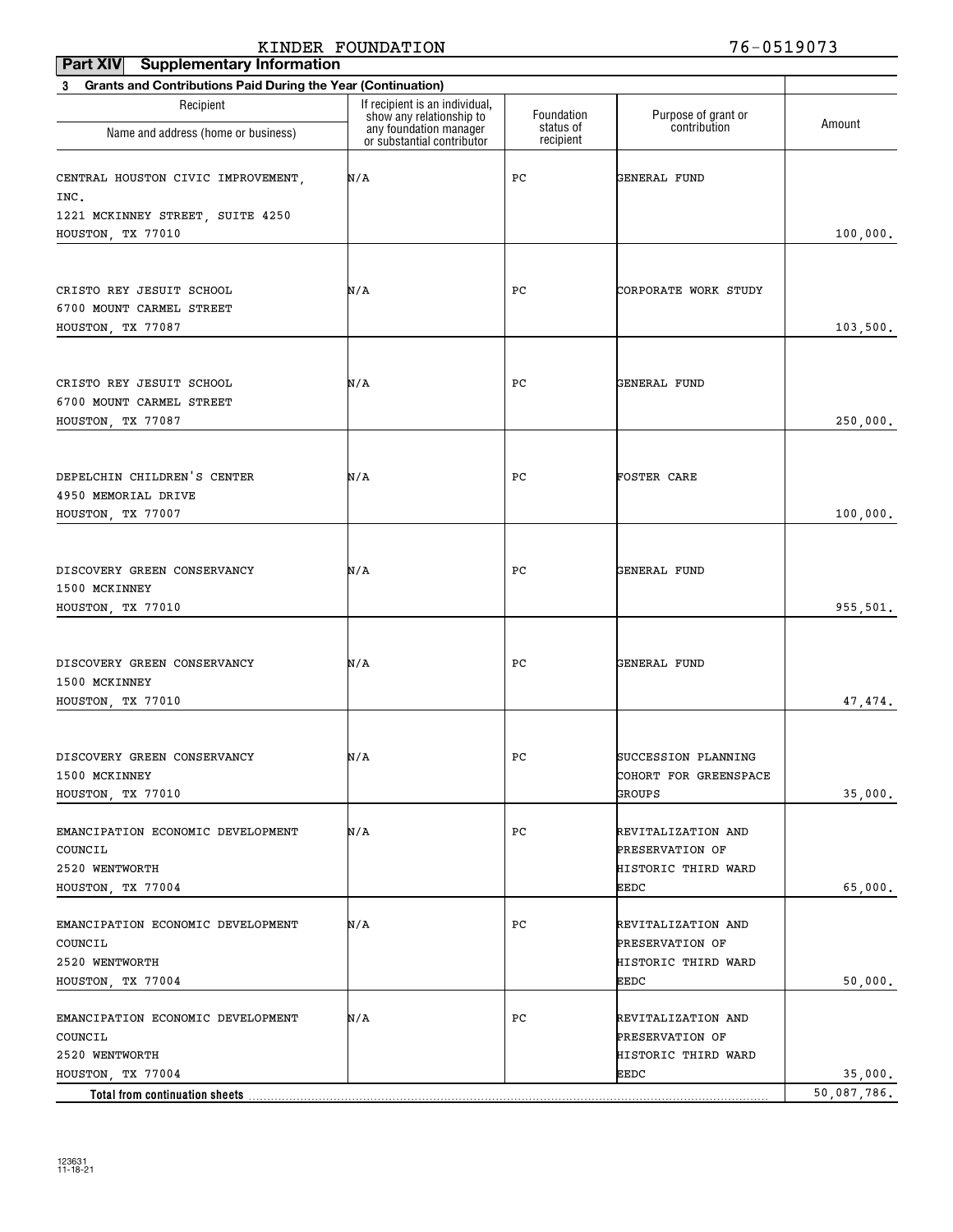| <b>Grants and Contributions Paid During the Year (Continuation)</b> |                         |                                           |                                     |
|---------------------------------------------------------------------|-------------------------|-------------------------------------------|-------------------------------------|
| If recipient is an individual,<br>show any relationship to          | Foundation<br>status of |                                           | Amount                              |
| or substantial contributor                                          | recipient               |                                           |                                     |
| N/A                                                                 | PС                      | GENERAL FUND                              | 100.                                |
| N/A                                                                 | PС                      | JUNETEENTH CELEBRATION                    | 10,000.                             |
| N/A                                                                 | PС                      | JUNETEENTH CELEBRATION                    | 1,500,000.                          |
| N/A                                                                 | PС                      | SUPPORT OF PUBLIC<br>EDUCATION IN HOUSTON | 1, 168, 112.                        |
| N/A                                                                 | PС                      | SUPPORT OF PUBLIC<br>EDUCATION IN HOUSTON | 83,907.                             |
| N/A                                                                 | PС                      | SUPPORT OF PUBLIC<br>EDUCATION IN HOUSTON | 250,000.                            |
| N/A                                                                 | PC                      | SUPPORT OF PUBLIC<br>EDUCATION IN HOUSTON | 953,020.                            |
| N/A                                                                 | PC                      | SUPPORT OF PUBLIC<br>EDUCATION IN HOUSTON | 53,272.                             |
| N/A                                                                 | PC                      | DIRECTOR'S DONOR<br><b>ADVISED FUNDS</b>  | 200,000.                            |
| N/A                                                                 | РC                      | KINDER MORGAN EMPLOYEE<br>FUND            | 10,000.                             |
|                                                                     | any foundation manager  |                                           | Purpose of grant or<br>contribution |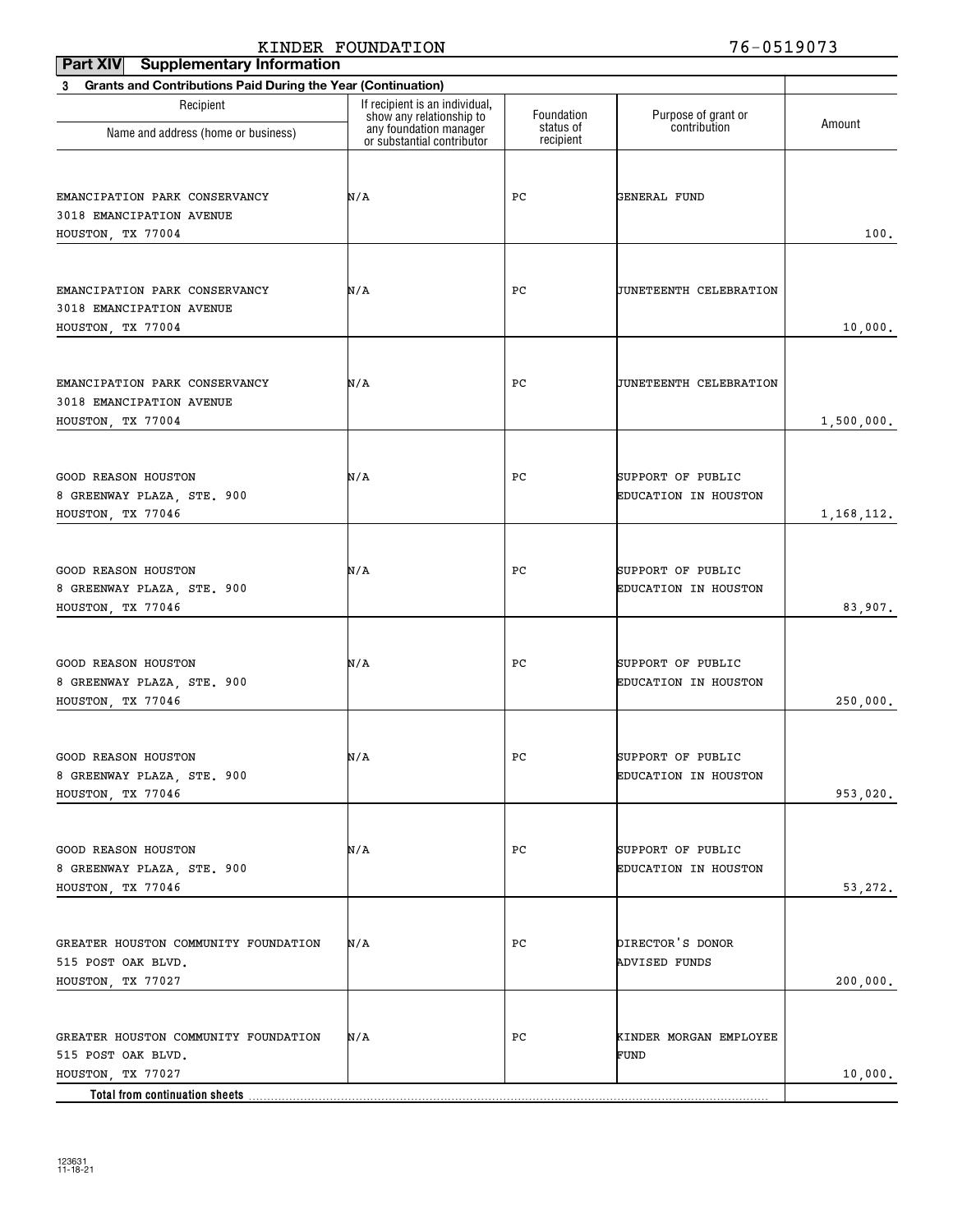#### **Part XIV** Supplementary Information KINDER FOUNDATION 76-0519073

| 3 Grants and Contributions Paid During the Year (Continuation) |                                                                                      |                         |                                     |            |
|----------------------------------------------------------------|--------------------------------------------------------------------------------------|-------------------------|-------------------------------------|------------|
| Recipient                                                      | If recipient is an individual,<br>show any relationship to<br>any foundation manager | Foundation<br>status of | Purpose of grant or<br>contribution | Amount     |
| Name and address (home or business)                            | or substantial contributor                                                           | recipient               |                                     |            |
|                                                                |                                                                                      |                         |                                     |            |
| GREATER HOUSTON COMMUNITY FOUNDATION<br>515 POST OAK BLVD.     | N/A                                                                                  | PС                      | ROCC SCHOLARSHIP FUND               |            |
| HOUSTON, TX 77027                                              |                                                                                      |                         |                                     | 1,000.     |
|                                                                |                                                                                      |                         |                                     |            |
| HISD FOUNDATION                                                | N/A                                                                                  | РC                      | TEACHER AWARDS                      |            |
| 4400 W. 18TH STREET                                            |                                                                                      |                         |                                     |            |
| HOUSTON, TX 77092                                              |                                                                                      |                         |                                     | 50,000.    |
|                                                                |                                                                                      |                         |                                     |            |
| HOUSTON ARTS ALLIANCE                                          | N/A                                                                                  | РC                      | BIPOC ARTS & NETWORK                |            |
| 5820 CAROLINE ST., SUITE 100                                   |                                                                                      |                         | FUND                                |            |
| HOUSTON, TX 77004                                              |                                                                                      |                         |                                     | 250,000.   |
|                                                                |                                                                                      |                         |                                     |            |
|                                                                |                                                                                      |                         |                                     |            |
| HOUSTON CENTER FOR CONTEMPORARY CRAFT<br>4848 MAIN STREET      | N/A                                                                                  | РC                      | GENERAL FUND                        |            |
| HOUSTON, TX 77002                                              |                                                                                      |                         |                                     | 50,000.    |
|                                                                |                                                                                      |                         |                                     |            |
|                                                                |                                                                                      |                         |                                     |            |
| HOUSTON CENTER FOR CONTEMPORARY CRAFT<br>4848 MAIN STREET      | N/A                                                                                  | РC                      | GENERAL FUND                        |            |
| HOUSTON, TX 77002                                              |                                                                                      |                         |                                     | 5,000.     |
|                                                                |                                                                                      |                         |                                     |            |
| HOUSTON CHILDREN'S CHORUS                                      | N/A                                                                                  | РC                      | SUPPORT OF THE                      |            |
| P. O. BOX 66567                                                |                                                                                      |                         | PERFORMING ARTS                     |            |
| HOUSTON, TX 77266                                              |                                                                                      |                         |                                     | 10,000.    |
|                                                                |                                                                                      |                         |                                     |            |
| HOUSTON CINEMA ARTS SOCIETY                                    | N/A                                                                                  | РC                      | GENERAL FUND - SUPPORT              |            |
| 4409 MONTROSE BLVD., SUITE 150                                 |                                                                                      |                         | OF ARTS & EDUCATION                 |            |
| HOUSTON, TX 77006                                              |                                                                                      |                         |                                     | 10,000.    |
|                                                                |                                                                                      |                         |                                     |            |
| HOUSTON FOOD BANK                                              | N/A                                                                                  | PС                      | GENERAL FUND                        |            |
| 535 PORTWALL ST.                                               |                                                                                      |                         |                                     |            |
| HOUSTON, TX 77029                                              |                                                                                      |                         |                                     | 1,000,000. |
|                                                                |                                                                                      |                         |                                     |            |
| HOUSTON GRAND OPERA                                            | N/A                                                                                  | PС                      | GENERAL FUND                        |            |
| 510 PRESTON ST., BARROW SUITE                                  |                                                                                      |                         |                                     |            |
| HOUSTON, TX 77002                                              |                                                                                      |                         |                                     | 100,000.   |
|                                                                |                                                                                      |                         |                                     |            |
| HOUSTON PARKS BOARD                                            | N/A                                                                                  | PC                      | PLANNING GRANT -                    |            |
| 301 NORTH POST OAK LANE                                        |                                                                                      |                         | MACGREGOR PARK                      |            |
| HOUSTON, TX 77024                                              |                                                                                      |                         |                                     | 350,000.   |
| Total from continuation sheets.                                |                                                                                      |                         |                                     |            |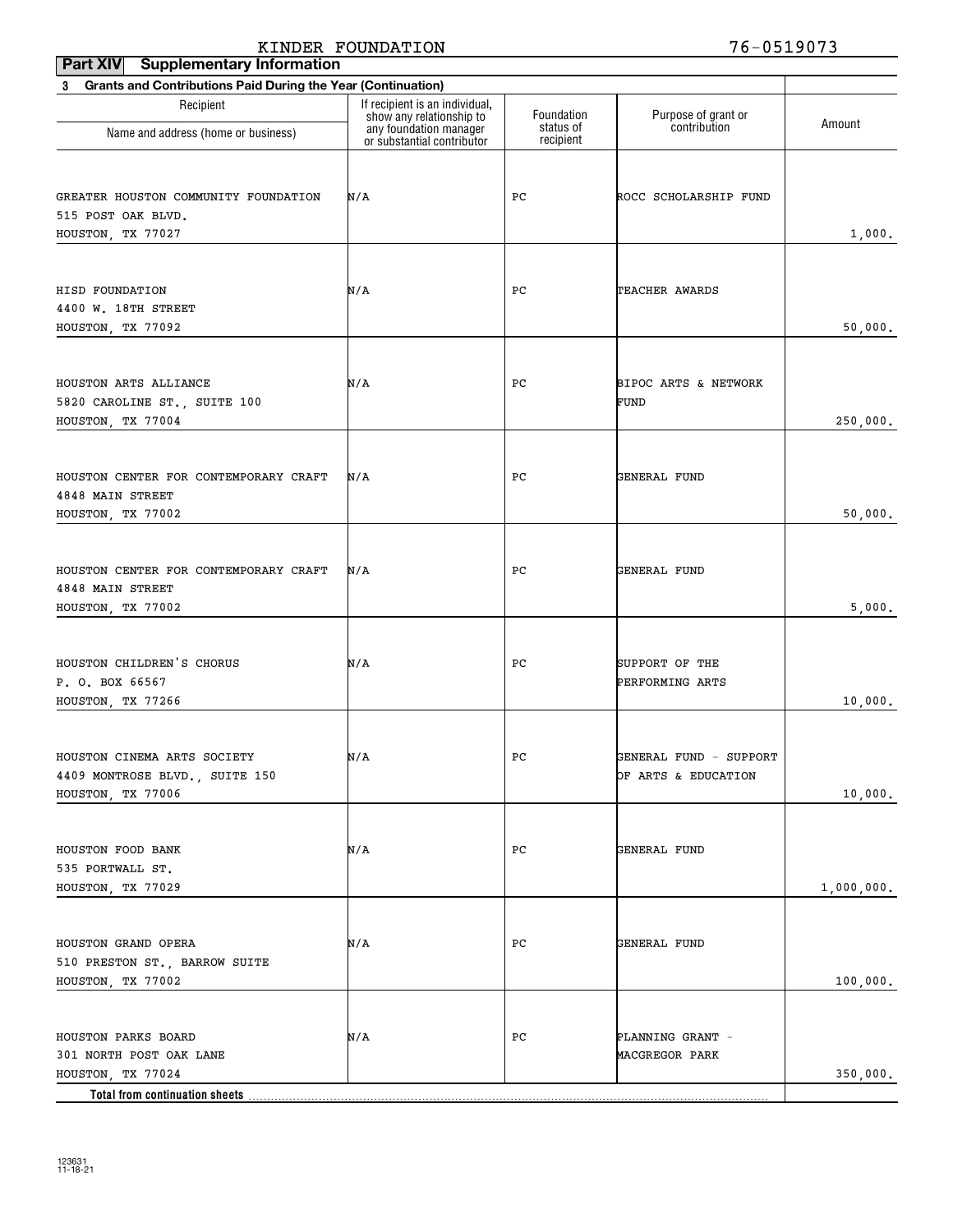| Grants and Contributions Paid During the Year (Continuation)<br>3<br>If recipient is an individual,<br>Recipient<br>Foundation<br>Purpose of grant or<br>contribution<br>show any relationship to<br>Amount<br>status of<br>any foundation manager<br>Name and address (home or business)<br>recipient<br>or substantial contributor<br>HOUSTON PARKS AND RECREATION DEPT.<br>N/A<br>PС<br>COMMUNITY PARK - THIRD<br>2999 S WAYSIDE DR.<br>WARD<br>550,000.<br>HOUSTON, TX 77023<br>HSPVA FRIENDS<br>N/A<br>PС<br>GENERAL FUND<br>P. O. BOX 52910<br>25,000.<br>HOUSTON, TX 77052<br>KIPP<br>N/A<br>PС<br>TEACHER AWARDS<br>10711 KIPP WAY<br>55,000.<br>HOUSTON, TX 77099<br>KIPP<br>N/A<br>PС<br>TEACHER AWARDS<br>10711 KIPP WAY<br>HOUSTON, TX 77099<br>100,000.<br>KIPP<br>N/A<br>PС<br>GENERAL FUND<br>10711 KIPP WAY<br>LEADERSHIP ISD<br>N/A<br>PС<br>SUPPORT OF EDUCATION<br>1800 N. LAMAR STREET<br>IN HOUSTON<br>DALLAS, TX 75202<br>PC<br>N/A<br>MEAL PRODUCTION<br>5512 LABRANCH STREET<br>PROGRAM - THIRD WARD<br>HOUSTON, TX 77004<br>N/A<br>PC<br>MEAL PRODUCTION<br>5512 LABRANCH STREET<br>PROGRAM - THIRD WARD<br>HOUSTON, TX 77004<br>N/A<br>PC<br>CAPACITY BUILDING -<br>5512 LABRANCH STREET<br>THIRD WARD<br>HOUSTON, TX 77004<br>N/A<br>PC<br>MEAL PRODUCTION | Part XIV<br><b>Supplementary Information</b> |  |  |                      |           |
|---------------------------------------------------------------------------------------------------------------------------------------------------------------------------------------------------------------------------------------------------------------------------------------------------------------------------------------------------------------------------------------------------------------------------------------------------------------------------------------------------------------------------------------------------------------------------------------------------------------------------------------------------------------------------------------------------------------------------------------------------------------------------------------------------------------------------------------------------------------------------------------------------------------------------------------------------------------------------------------------------------------------------------------------------------------------------------------------------------------------------------------------------------------------------------------------------------------------------------------------------------------------------------------|----------------------------------------------|--|--|----------------------|-----------|
|                                                                                                                                                                                                                                                                                                                                                                                                                                                                                                                                                                                                                                                                                                                                                                                                                                                                                                                                                                                                                                                                                                                                                                                                                                                                                       |                                              |  |  |                      |           |
|                                                                                                                                                                                                                                                                                                                                                                                                                                                                                                                                                                                                                                                                                                                                                                                                                                                                                                                                                                                                                                                                                                                                                                                                                                                                                       |                                              |  |  |                      |           |
|                                                                                                                                                                                                                                                                                                                                                                                                                                                                                                                                                                                                                                                                                                                                                                                                                                                                                                                                                                                                                                                                                                                                                                                                                                                                                       |                                              |  |  |                      |           |
|                                                                                                                                                                                                                                                                                                                                                                                                                                                                                                                                                                                                                                                                                                                                                                                                                                                                                                                                                                                                                                                                                                                                                                                                                                                                                       |                                              |  |  |                      |           |
|                                                                                                                                                                                                                                                                                                                                                                                                                                                                                                                                                                                                                                                                                                                                                                                                                                                                                                                                                                                                                                                                                                                                                                                                                                                                                       |                                              |  |  |                      |           |
|                                                                                                                                                                                                                                                                                                                                                                                                                                                                                                                                                                                                                                                                                                                                                                                                                                                                                                                                                                                                                                                                                                                                                                                                                                                                                       |                                              |  |  |                      |           |
|                                                                                                                                                                                                                                                                                                                                                                                                                                                                                                                                                                                                                                                                                                                                                                                                                                                                                                                                                                                                                                                                                                                                                                                                                                                                                       |                                              |  |  |                      |           |
|                                                                                                                                                                                                                                                                                                                                                                                                                                                                                                                                                                                                                                                                                                                                                                                                                                                                                                                                                                                                                                                                                                                                                                                                                                                                                       |                                              |  |  |                      |           |
|                                                                                                                                                                                                                                                                                                                                                                                                                                                                                                                                                                                                                                                                                                                                                                                                                                                                                                                                                                                                                                                                                                                                                                                                                                                                                       |                                              |  |  |                      |           |
| HOUSTON, TX 77099<br>LUCILLE'S 1913<br>LUCILLE'S 1913<br>LUCILLE'S 1913                                                                                                                                                                                                                                                                                                                                                                                                                                                                                                                                                                                                                                                                                                                                                                                                                                                                                                                                                                                                                                                                                                                                                                                                               |                                              |  |  |                      |           |
|                                                                                                                                                                                                                                                                                                                                                                                                                                                                                                                                                                                                                                                                                                                                                                                                                                                                                                                                                                                                                                                                                                                                                                                                                                                                                       |                                              |  |  |                      |           |
|                                                                                                                                                                                                                                                                                                                                                                                                                                                                                                                                                                                                                                                                                                                                                                                                                                                                                                                                                                                                                                                                                                                                                                                                                                                                                       |                                              |  |  |                      |           |
|                                                                                                                                                                                                                                                                                                                                                                                                                                                                                                                                                                                                                                                                                                                                                                                                                                                                                                                                                                                                                                                                                                                                                                                                                                                                                       |                                              |  |  |                      |           |
|                                                                                                                                                                                                                                                                                                                                                                                                                                                                                                                                                                                                                                                                                                                                                                                                                                                                                                                                                                                                                                                                                                                                                                                                                                                                                       |                                              |  |  |                      |           |
|                                                                                                                                                                                                                                                                                                                                                                                                                                                                                                                                                                                                                                                                                                                                                                                                                                                                                                                                                                                                                                                                                                                                                                                                                                                                                       |                                              |  |  |                      |           |
|                                                                                                                                                                                                                                                                                                                                                                                                                                                                                                                                                                                                                                                                                                                                                                                                                                                                                                                                                                                                                                                                                                                                                                                                                                                                                       |                                              |  |  |                      |           |
|                                                                                                                                                                                                                                                                                                                                                                                                                                                                                                                                                                                                                                                                                                                                                                                                                                                                                                                                                                                                                                                                                                                                                                                                                                                                                       |                                              |  |  |                      |           |
|                                                                                                                                                                                                                                                                                                                                                                                                                                                                                                                                                                                                                                                                                                                                                                                                                                                                                                                                                                                                                                                                                                                                                                                                                                                                                       |                                              |  |  |                      |           |
| LUCILLE'S 1913                                                                                                                                                                                                                                                                                                                                                                                                                                                                                                                                                                                                                                                                                                                                                                                                                                                                                                                                                                                                                                                                                                                                                                                                                                                                        |                                              |  |  |                      |           |
|                                                                                                                                                                                                                                                                                                                                                                                                                                                                                                                                                                                                                                                                                                                                                                                                                                                                                                                                                                                                                                                                                                                                                                                                                                                                                       |                                              |  |  |                      |           |
|                                                                                                                                                                                                                                                                                                                                                                                                                                                                                                                                                                                                                                                                                                                                                                                                                                                                                                                                                                                                                                                                                                                                                                                                                                                                                       |                                              |  |  |                      |           |
|                                                                                                                                                                                                                                                                                                                                                                                                                                                                                                                                                                                                                                                                                                                                                                                                                                                                                                                                                                                                                                                                                                                                                                                                                                                                                       |                                              |  |  |                      | 938, 578. |
|                                                                                                                                                                                                                                                                                                                                                                                                                                                                                                                                                                                                                                                                                                                                                                                                                                                                                                                                                                                                                                                                                                                                                                                                                                                                                       |                                              |  |  |                      |           |
|                                                                                                                                                                                                                                                                                                                                                                                                                                                                                                                                                                                                                                                                                                                                                                                                                                                                                                                                                                                                                                                                                                                                                                                                                                                                                       |                                              |  |  |                      |           |
|                                                                                                                                                                                                                                                                                                                                                                                                                                                                                                                                                                                                                                                                                                                                                                                                                                                                                                                                                                                                                                                                                                                                                                                                                                                                                       |                                              |  |  |                      |           |
|                                                                                                                                                                                                                                                                                                                                                                                                                                                                                                                                                                                                                                                                                                                                                                                                                                                                                                                                                                                                                                                                                                                                                                                                                                                                                       |                                              |  |  |                      | 100,000.  |
|                                                                                                                                                                                                                                                                                                                                                                                                                                                                                                                                                                                                                                                                                                                                                                                                                                                                                                                                                                                                                                                                                                                                                                                                                                                                                       |                                              |  |  |                      |           |
|                                                                                                                                                                                                                                                                                                                                                                                                                                                                                                                                                                                                                                                                                                                                                                                                                                                                                                                                                                                                                                                                                                                                                                                                                                                                                       |                                              |  |  |                      |           |
|                                                                                                                                                                                                                                                                                                                                                                                                                                                                                                                                                                                                                                                                                                                                                                                                                                                                                                                                                                                                                                                                                                                                                                                                                                                                                       |                                              |  |  |                      |           |
|                                                                                                                                                                                                                                                                                                                                                                                                                                                                                                                                                                                                                                                                                                                                                                                                                                                                                                                                                                                                                                                                                                                                                                                                                                                                                       |                                              |  |  |                      | 250,000.  |
|                                                                                                                                                                                                                                                                                                                                                                                                                                                                                                                                                                                                                                                                                                                                                                                                                                                                                                                                                                                                                                                                                                                                                                                                                                                                                       |                                              |  |  |                      |           |
|                                                                                                                                                                                                                                                                                                                                                                                                                                                                                                                                                                                                                                                                                                                                                                                                                                                                                                                                                                                                                                                                                                                                                                                                                                                                                       |                                              |  |  |                      |           |
|                                                                                                                                                                                                                                                                                                                                                                                                                                                                                                                                                                                                                                                                                                                                                                                                                                                                                                                                                                                                                                                                                                                                                                                                                                                                                       |                                              |  |  |                      |           |
|                                                                                                                                                                                                                                                                                                                                                                                                                                                                                                                                                                                                                                                                                                                                                                                                                                                                                                                                                                                                                                                                                                                                                                                                                                                                                       |                                              |  |  |                      | 500,000.  |
|                                                                                                                                                                                                                                                                                                                                                                                                                                                                                                                                                                                                                                                                                                                                                                                                                                                                                                                                                                                                                                                                                                                                                                                                                                                                                       |                                              |  |  |                      |           |
|                                                                                                                                                                                                                                                                                                                                                                                                                                                                                                                                                                                                                                                                                                                                                                                                                                                                                                                                                                                                                                                                                                                                                                                                                                                                                       |                                              |  |  |                      |           |
|                                                                                                                                                                                                                                                                                                                                                                                                                                                                                                                                                                                                                                                                                                                                                                                                                                                                                                                                                                                                                                                                                                                                                                                                                                                                                       |                                              |  |  |                      |           |
|                                                                                                                                                                                                                                                                                                                                                                                                                                                                                                                                                                                                                                                                                                                                                                                                                                                                                                                                                                                                                                                                                                                                                                                                                                                                                       |                                              |  |  |                      | 315,000.  |
|                                                                                                                                                                                                                                                                                                                                                                                                                                                                                                                                                                                                                                                                                                                                                                                                                                                                                                                                                                                                                                                                                                                                                                                                                                                                                       |                                              |  |  |                      |           |
|                                                                                                                                                                                                                                                                                                                                                                                                                                                                                                                                                                                                                                                                                                                                                                                                                                                                                                                                                                                                                                                                                                                                                                                                                                                                                       |                                              |  |  |                      |           |
|                                                                                                                                                                                                                                                                                                                                                                                                                                                                                                                                                                                                                                                                                                                                                                                                                                                                                                                                                                                                                                                                                                                                                                                                                                                                                       | 5512 LABRANCH STREET                         |  |  | PROGRAM - THIRD WARD |           |
| HOUSTON, TX 77004<br><b>Total from continuation sheets</b>                                                                                                                                                                                                                                                                                                                                                                                                                                                                                                                                                                                                                                                                                                                                                                                                                                                                                                                                                                                                                                                                                                                                                                                                                            |                                              |  |  |                      | 50,000.   |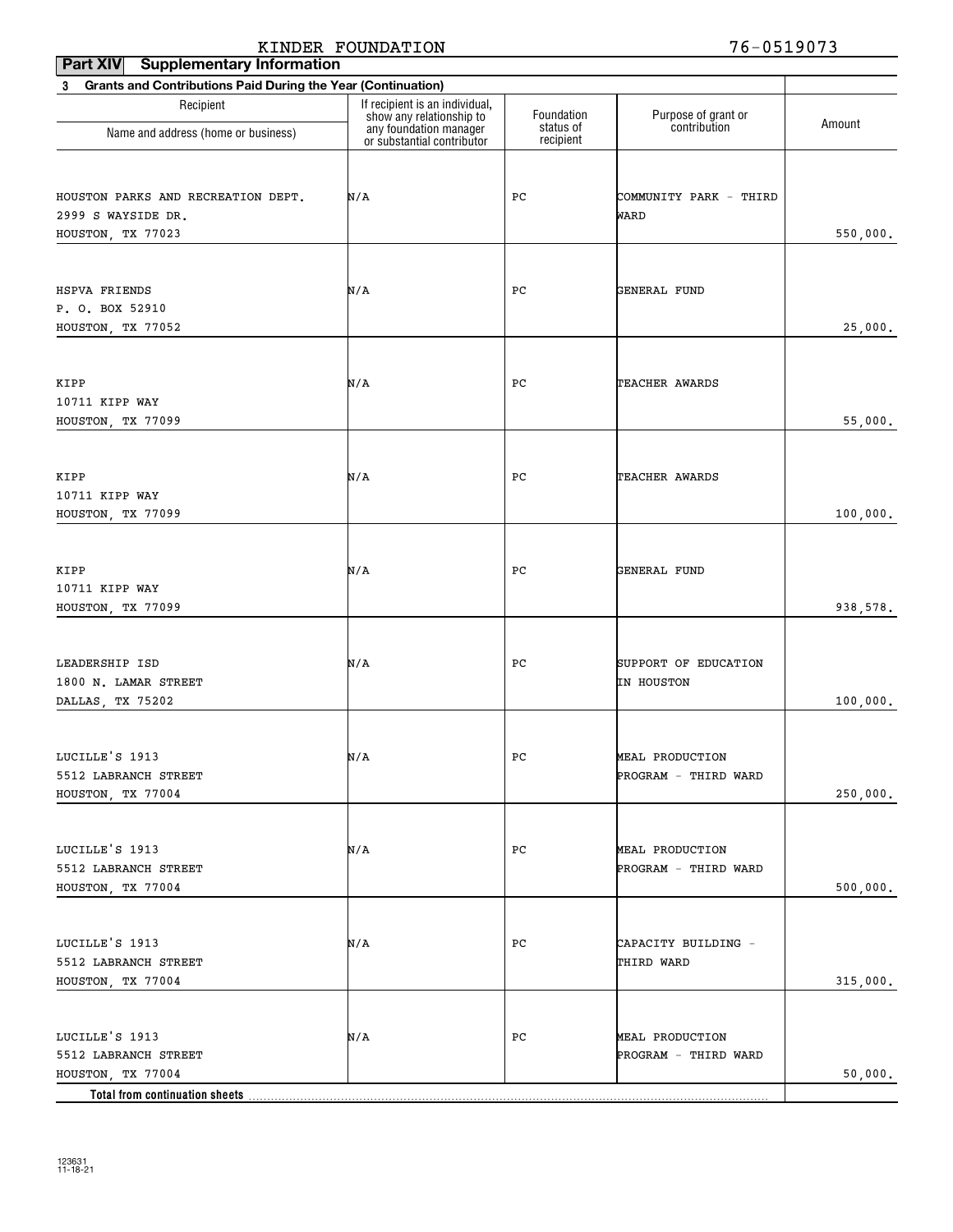| <b>Supplementary Information</b><br>Part XIV                      |                                                            |                        |                        |              |
|-------------------------------------------------------------------|------------------------------------------------------------|------------------------|------------------------|--------------|
| Grants and Contributions Paid During the Year (Continuation)<br>3 |                                                            |                        |                        |              |
| Recipient                                                         | If recipient is an individual,<br>show any relationship to | Foundation             | Purpose of grant or    | Amount       |
| Name and address (home or business)                               | any foundation manager<br>or substantial contributor       | status of<br>recipient | contribution           |              |
|                                                                   |                                                            |                        |                        |              |
| MD ANDERSON                                                       | N/A                                                        | PС                     | GENERAL FUND           |              |
| 1515 HOLCOMBE                                                     |                                                            |                        |                        |              |
| HOUSTON, TX 77030                                                 |                                                            |                        |                        | 1,000.       |
|                                                                   |                                                            |                        |                        |              |
| MD ANDERSON                                                       | N/A                                                        | PС                     | GENERAL FUND           |              |
| 1515 HOLCOMBE                                                     |                                                            |                        |                        |              |
| HOUSTON, TX 77030                                                 |                                                            |                        |                        | 500.         |
|                                                                   |                                                            |                        |                        |              |
| MEMORIAL PARK CONSERVANCY                                         | N/A                                                        | PС                     | PARK DESIGN &          |              |
| 7575 NORTH PICNIC LANE                                            |                                                            |                        | CONSTRUCTION - 10 YEAR |              |
| HOUSTON, TX 77057                                                 |                                                            |                        | <b>MASTER PLAN</b>     | 1,000.       |
|                                                                   |                                                            |                        |                        |              |
| MEMORIAL PARK CONSERVANCY                                         | N/A                                                        | PС                     | PARK DESIGN &          |              |
| 7575 NORTH PICNIC LANE                                            |                                                            |                        | CONSTRUCTION - 10 YEAR |              |
| HOUSTON, TX 77057                                                 |                                                            |                        | <b>MASTER PLAN</b>     | 24,996,698.  |
|                                                                   |                                                            |                        |                        |              |
| MEMORIAL PARK CONSERVANCY                                         | N/A                                                        | PС                     | PARK DESIGN &          |              |
| 7575 NORTH PICNIC LANE                                            |                                                            |                        | CONSTRUCTION - 10 YEAR |              |
| HOUSTON, TX 77057                                                 |                                                            |                        | <b>MASTER PLAN</b>     | 1, 136, 156. |
|                                                                   |                                                            |                        |                        |              |
| MEMORIAL PARK CONSERVANCY                                         | N/A                                                        | PС                     | PARK DESIGN &          |              |
| 7575 NORTH PICNIC LANE                                            |                                                            |                        | CONSTRUCTION - 10 YEAR |              |
| HOUSTON, TX 77057                                                 |                                                            |                        | <b>MASTER PLAN</b>     | 954,870.     |
|                                                                   |                                                            |                        |                        |              |
| MEMORIAL PARK CONSERVANCY                                         | N/A                                                        | $_{\rm PC}$            | PARK DESIGN &          |              |
| 7575 NORTH PICNIC LANE                                            |                                                            |                        | CONSTRUCTION - 10 YEAR |              |
| HOUSTON, TX 77057                                                 |                                                            |                        | <b>MASTER PLAN</b>     | 38,267.      |
|                                                                   |                                                            |                        |                        |              |
| MUSEUM OF FINE ARTS HOUSTON                                       | N/A                                                        | PC                     | GENERAL FUND AND       |              |
| 1001 BISSONNET                                                    |                                                            |                        | EXHIBITIONS            |              |
| HOUSTON, TX 77005                                                 |                                                            |                        |                        | 300,000.     |
|                                                                   |                                                            |                        |                        |              |
| MUSEUM OF FINE ARTS HOUSTON                                       | N/A                                                        | PC                     | GENERAL FUND           |              |
| 1001 BISSONNET                                                    |                                                            |                        |                        |              |
| HOUSTON, TX 77005                                                 |                                                            |                        |                        | 100,000.     |
|                                                                   |                                                            |                        |                        |              |
| PHILANTHROPY ROUNDTABLE                                           | N/A                                                        | PC                     | GENERAL FUND           |              |
| 1150 17TH STREET                                                  |                                                            |                        |                        |              |
| NW WASHINGTON, DC 20036<br>Total from continuation sheets         |                                                            |                        |                        | 25,000.      |
|                                                                   |                                                            |                        |                        |              |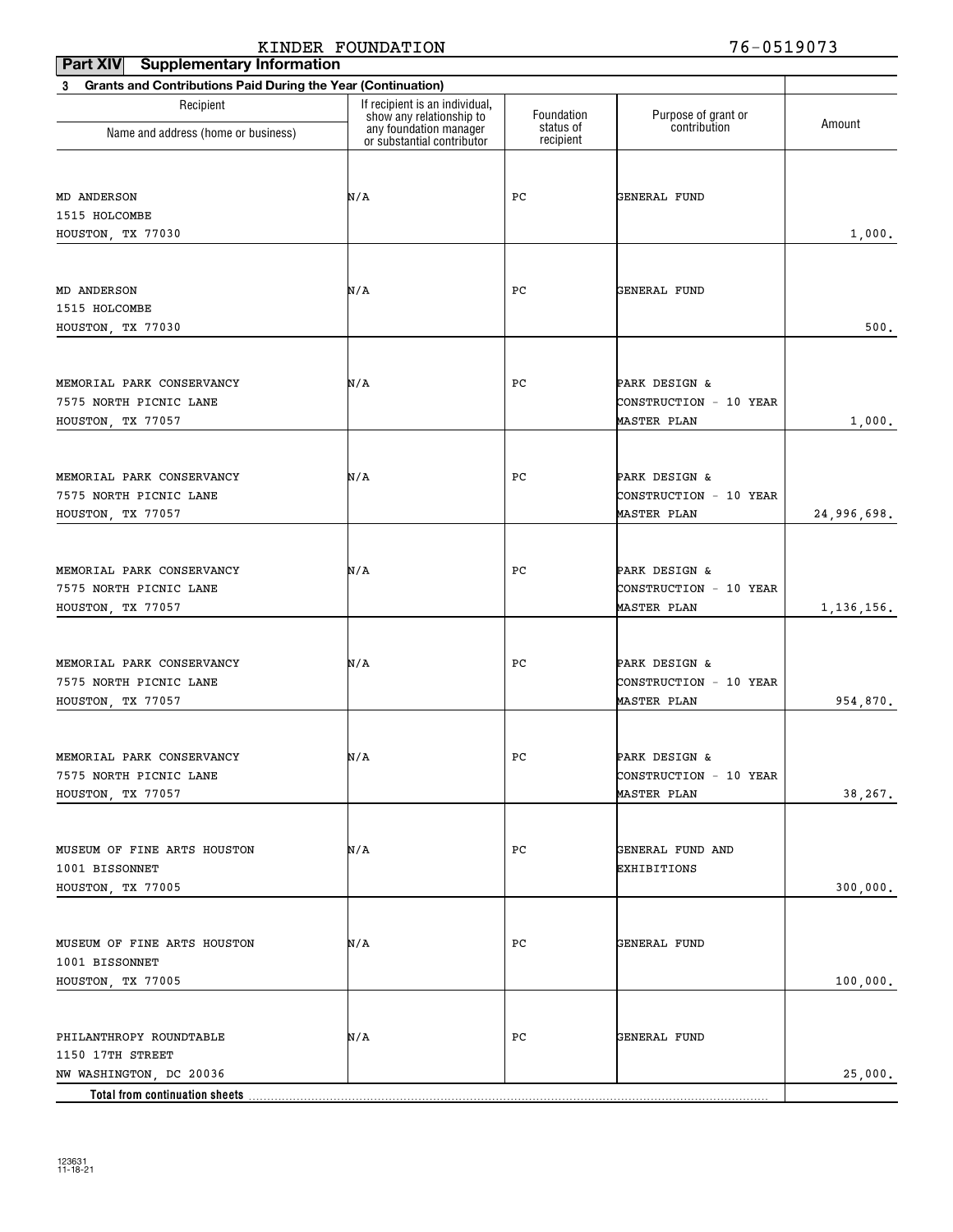| <b>Supplementary Information</b><br><b>Part XIV</b>                                |                                                            |                        |                                     |            |
|------------------------------------------------------------------------------------|------------------------------------------------------------|------------------------|-------------------------------------|------------|
| <b>Grants and Contributions Paid During the Year (Continuation)</b><br>$3^{\circ}$ |                                                            |                        |                                     |            |
| Recipient                                                                          | If recipient is an individual,<br>show any relationship to | Foundation             | Purpose of grant or<br>contribution | Amount     |
| Name and address (home or business)                                                | any foundation manager<br>or substantial contributor       | status of<br>recipient |                                     |            |
|                                                                                    |                                                            |                        |                                     |            |
| PRH PRESERVATION                                                                   | N/A                                                        | PС                     | PRESERVATION OF                     |            |
| P. O. BOX 1011                                                                     |                                                            |                        | HISTORIC THIRD WARD                 |            |
| HOUSTON, TX 77004                                                                  |                                                            |                        | <b>ECDP</b>                         | 375,000.   |
| PROJECT ROW HOUSES                                                                 | N/A                                                        | PС                     | GENERAL FUND                        |            |
| P. O. BOX 1011                                                                     |                                                            |                        |                                     |            |
| HOUSTON, TX 77004                                                                  |                                                            |                        |                                     | 1,000.     |
|                                                                                    |                                                            |                        |                                     |            |
| PROJECT ROW HOUSES                                                                 | N/A                                                        | PС                     | RENOVATION OF HISTORIC              |            |
| P. O. BOX 1011                                                                     |                                                            |                        | ELDORADO BALLROOM IN                |            |
| HOUSTON, TX 77004                                                                  |                                                            |                        | THIRD WARD                          | 2,250,000. |
| PROUNITAS, INC.                                                                    | N/A                                                        | PС                     | DEVELOPMENT AND                     |            |
| 2007 COMMERCE STREET                                                               |                                                            |                        | <b>IMPLEMENTATION OF</b>            |            |
| HOUSTON, TX 77002                                                                  |                                                            |                        | MOBILE APP                          | 220,000.   |
|                                                                                    |                                                            |                        |                                     |            |
| RICE UNIVERSITY<br>P. O. BOX 1892                                                  | N/A                                                        | PС                     | URBAN STUDIES &<br>GENERAL FUND -   |            |
| HOUSTON, TX 77251                                                                  |                                                            |                        | UNDERSERVED                         |            |
|                                                                                    |                                                            |                        | COMMUNITIES                         | 50,000.    |
|                                                                                    |                                                            |                        |                                     |            |
| RICE UNIVERSITY                                                                    | N/A                                                        | PС                     | SUPPORT OF EDUCATION                |            |
| P. O. BOX 1892                                                                     |                                                            |                        | RESEARCH IN HOUSTON                 |            |
| HOUSTON, TX 77251                                                                  |                                                            |                        |                                     | 1,531,306. |
| RICE UNIVERSITY                                                                    | N/A                                                        | $_{\rm PC}$            | URBAN STUDIES &                     |            |
| P. O. BOX 1892                                                                     |                                                            |                        | GENERAL FUND                        |            |
| HOUSTON, TX 77251                                                                  |                                                            |                        |                                     | 100,000.   |
|                                                                                    |                                                            |                        |                                     |            |
| RICE UNIVERSITY                                                                    | N/A                                                        | РC                     | URBAN STUDIES &                     |            |
| P. O. BOX 1892                                                                     |                                                            |                        | GENERAL FUND                        |            |
| HOUSTON, TX 77251                                                                  |                                                            |                        |                                     | 25,000.    |
| RICE UNIVERSITY                                                                    | N/A                                                        | РC                     | SUPPORT OF EDUCATION                |            |
| P. O. BOX 1892                                                                     |                                                            |                        | RESEARCH IN HOUSTON                 |            |
| HOUSTON, TX 77251                                                                  |                                                            |                        |                                     | 69,121.    |
|                                                                                    |                                                            |                        |                                     |            |
| RICE UNIVERSITY                                                                    | N/A                                                        | РC                     | URBAN STUDIES &                     |            |
| P. O. BOX 1892                                                                     |                                                            |                        | GENERAL FUND                        |            |
| HOUSTON, TX 77251<br>Total from continuation sheets                                |                                                            |                        |                                     | 25,000.    |
|                                                                                    |                                                            |                        |                                     |            |

123631 11-18-21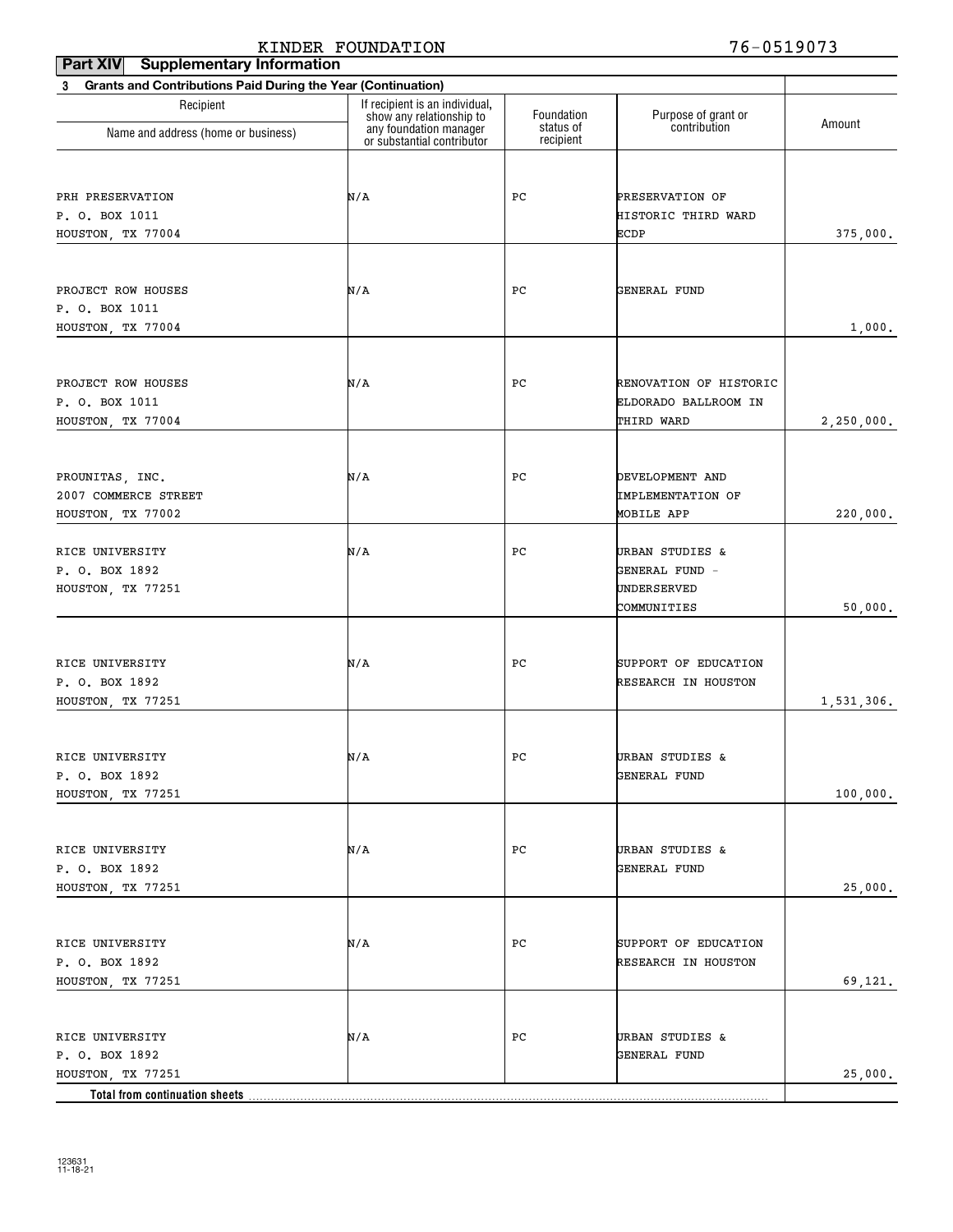#### **Part XIV** Supplementary Information KINDER FOUNDATION 76-0519073

| .<br><b>Grants and Contributions Paid During the Year (Continuation)</b><br>3 |                                                    |                         |                                     |            |
|-------------------------------------------------------------------------------|----------------------------------------------------|-------------------------|-------------------------------------|------------|
| Recipient                                                                     | If recipient is an individual,                     |                         |                                     |            |
| Name and address (home or business)                                           | show any relationship to<br>any foundation manager | Foundation<br>status of | Purpose of grant or<br>contribution | Amount     |
|                                                                               | or substantial contributor                         | recipient               |                                     |            |
|                                                                               |                                                    |                         |                                     |            |
| SPARK PARKS                                                                   | N/A                                                | РC                      | GREENSPACE IN PUBLIC                |            |
| P. O. BOX 1562                                                                |                                                    |                         | SCHOOLS                             |            |
| HOUSTON, TX 77251                                                             |                                                    |                         |                                     | 1,000,000. |
|                                                                               |                                                    |                         |                                     |            |
| THE MONTROSE CENTER                                                           | N/A                                                | РC                      | SENIOR HOUSING PROJECT              |            |
| 401 BARNARD STREET                                                            |                                                    |                         |                                     |            |
| HOUSTON, TX 77006                                                             |                                                    |                         |                                     | 500,000.   |
|                                                                               |                                                    |                         |                                     |            |
| TREES FOR HOUSTON                                                             | N/A                                                | РC                      | GENERAL FUND -                      |            |
| P. O. BOX 270477                                                              |                                                    |                         | <b>EXPANSION OF</b>                 |            |
| HOUSTON, TX 77277                                                             |                                                    |                         | GREENSPACE IN HOUSTON               | 1,000,000. |
|                                                                               |                                                    |                         |                                     |            |
| UNITED WAY                                                                    | N/A                                                | РC                      | GENERAL FUND                        |            |
| 50 WAUGH DRIVE                                                                |                                                    |                         |                                     |            |
| HOUSTON, TX 77007                                                             |                                                    |                         |                                     | 75,000.    |
|                                                                               |                                                    |                         |                                     |            |
|                                                                               |                                                    |                         |                                     |            |
| UNITED WAY<br>50 WAUGH DRIVE                                                  | N/A                                                | РC                      | GENERAL FUND                        |            |
| HOUSTON, TX 77007                                                             |                                                    |                         |                                     | 1,000,000. |
|                                                                               |                                                    |                         |                                     |            |
|                                                                               |                                                    |                         |                                     |            |
| UNITED WAY<br>50 WAUGH DRIVE                                                  | N/A                                                | РC                      | GENERAL FUND                        |            |
| HOUSTON, TX 77007                                                             |                                                    |                         |                                     | $500.$     |
|                                                                               |                                                    |                         |                                     |            |
|                                                                               |                                                    |                         |                                     |            |
| UNIVERSITY OF MISSOURI                                                        | N/A                                                | РC                      | KINDER INSTITUTE FOR                |            |
| 105 JESSE HALL<br>COLUMBIA, MO 65211                                          |                                                    |                         | CONSTITUTIONAL<br>DEMOCRACY         | 253,625.   |
|                                                                               |                                                    |                         |                                     |            |
|                                                                               |                                                    |                         |                                     |            |
| URBAN HARVEST                                                                 | N/A                                                | РC                      | GENERAL FUND FOR                    |            |
| 2311 CANAL STREET, SUITE 200                                                  |                                                    |                         | PUBLIC SCHOOL IN THIRD              |            |
| HOUSTON, TX 77003                                                             |                                                    |                         | WARD                                | 20,320.    |
| WILLIAM A. LAWSON INSTITUTE FOR PEACE                                         | N/A                                                | РC                      | GENERAL FUND                        |            |
| & PROSPERITY                                                                  |                                                    |                         |                                     |            |
| P. O. BOX 88327                                                               |                                                    |                         |                                     |            |
| HOUSTON, TX 77288                                                             |                                                    |                         |                                     | 25,000.    |
|                                                                               |                                                    |                         |                                     |            |
| WILLOW WATERHOLE CONSERVANCY                                                  | N/A                                                | РC                      | GENERAL FUND -                      |            |
| 5300 DRYAD DR.                                                                |                                                    |                         | <b>EXPANSION OF</b>                 |            |
| HOUSTON, TX 77035                                                             |                                                    |                         | <b>GREENSPACE IN HOUSTON</b>        | 2,000,000. |
| Total from continuation sheets                                                |                                                    |                         |                                     |            |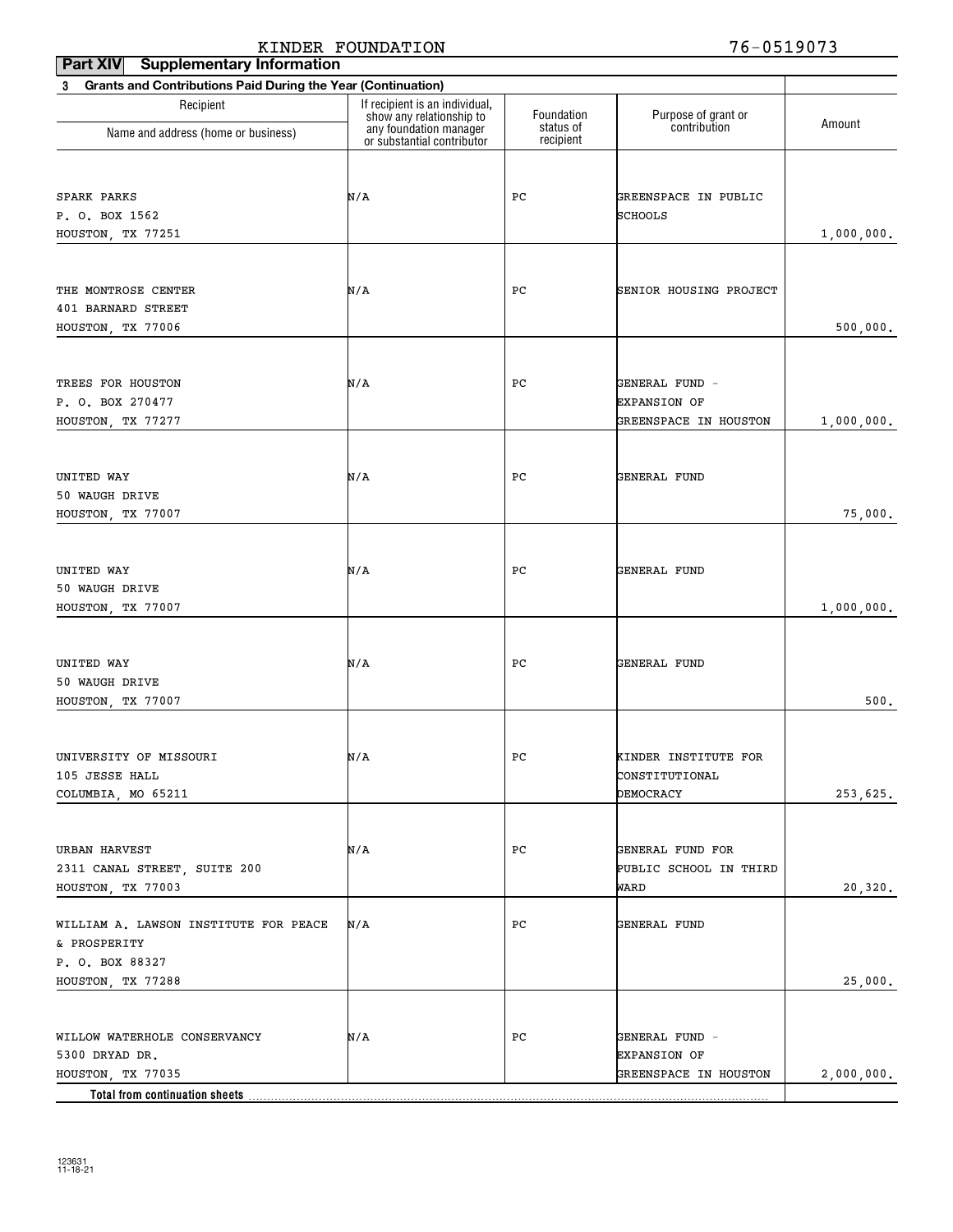| Part XIV<br><b>Supplementary Information</b>                                |                                                            |                         |                                                        |          |
|-----------------------------------------------------------------------------|------------------------------------------------------------|-------------------------|--------------------------------------------------------|----------|
| Grants and Contributions Paid During the Year (Continuation)<br>$3^{\circ}$ |                                                            |                         |                                                        |          |
| Recipient                                                                   | If recipient is an individual,<br>show any relationship to | Foundation<br>status of | Purpose of grant or<br>contribution                    | Amount   |
| Name and address (home or business)                                         | any foundation manager<br>or substantial contributor       | recipient               |                                                        |          |
| YES PREP PUBLIC SCHOOLS<br>6201 BONHOMME, SUITE 168N<br>HOUSTON, TX 77036   | N/A                                                        | PC                      | TEACHER AWARDS                                         | 100,000. |
| YES PREP PUBLIC SCHOOLS<br>6201 BONHOMME, SUITE 168N<br>HOUSTON, TX 77036   | N/A                                                        | PC                      | GENERAL FUND                                           | 938,578. |
| YES PREP PUBLIC SCHOOLS<br>6201 BONHOMME, SUITE 168N<br>HOUSTON, TX 77036   | N/A                                                        | PC                      | GENERAL FUND                                           | 60,128.  |
| HOUSTON PARKS BOARD<br>301 NORTH POST OAK LANE<br>HOUSTON, TX 77024         | N/A                                                        | PС                      | NEW LINEAR PARK DESIGN<br>& CONSTRUCTION               | 26,459.  |
| MEMORIAL PARK CONSERVANCY<br>7575 NORTH PICNIC LANE<br>HOUSTON, TX 77057    | N/A                                                        | PС                      | PARK DESIGN &<br>CONSTRUCTION - 10 YEAR<br>MASTER PLAN | 208,794. |
|                                                                             |                                                            |                         |                                                        |          |
|                                                                             |                                                            |                         |                                                        |          |
|                                                                             |                                                            |                         |                                                        |          |
|                                                                             |                                                            |                         |                                                        |          |
|                                                                             |                                                            |                         |                                                        |          |
|                                                                             |                                                            |                         |                                                        |          |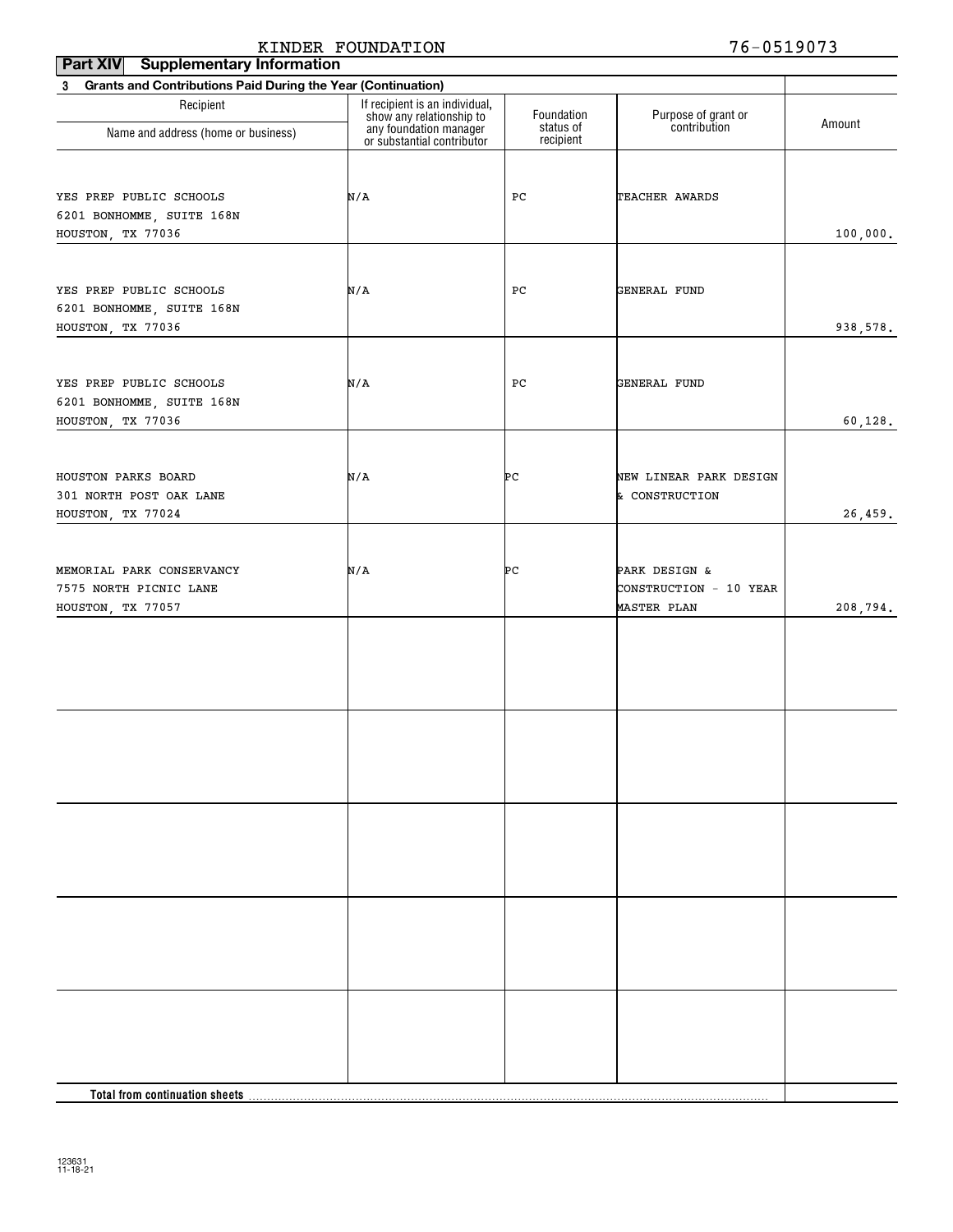| <b>Part XIV</b><br><b>Supplementary Information</b>                      |                                                            |                         |                                     |            |
|--------------------------------------------------------------------------|------------------------------------------------------------|-------------------------|-------------------------------------|------------|
| Grants and Contributions Approved for Future Payment (Continuation)<br>3 |                                                            |                         |                                     |            |
| Recipient                                                                | If recipient is an individual,<br>show any relationship to | Foundation<br>status of | Purpose of grant or<br>contribution | Amount     |
| Name and address (home or business)                                      | any foundation manager<br>or substantial contributor       | recipient               |                                     |            |
|                                                                          |                                                            |                         |                                     |            |
| PROJECT ROW HOUSES                                                       | N/A                                                        | PC                      | RENOVATION OF HISTORIC              |            |
| P. O. BOX 1011                                                           |                                                            |                         | ELDORADO BALLROOM IN                |            |
| HOUSTON, TX 77004                                                        |                                                            |                         | THIRD WARD                          | 2,250,000. |
|                                                                          |                                                            |                         |                                     |            |
| PROUNITAS, INC.                                                          | N/A                                                        | PС                      | EDUCATION MOBILE APP -              |            |
| 2007 COMMERCE STREET                                                     |                                                            |                         | UNDERSERVED                         |            |
| HOUSTON, TX 77002                                                        |                                                            |                         | COMMUNITIES                         | 220,000.   |
|                                                                          |                                                            |                         |                                     |            |
| TREES FOR HOUSTON                                                        | N/A                                                        | PC                      | GENERAL FUND -                      |            |
| P. O. BOX 270477                                                         |                                                            |                         | <b>EXPANSION OF</b>                 |            |
| HOUSTON, TX 77277                                                        |                                                            |                         | GREENSPACE IN HOUSTON               | 2,000,000. |
|                                                                          |                                                            |                         |                                     |            |
| UNIVERSITY OF MISSOURI                                                   | N/A                                                        | PС                      | KINDER INSTITUTE FOR                |            |
| 105 JESSE HALL                                                           |                                                            |                         | CONSTITUTIONAL                      |            |
| COLUMBIA, MO 65211                                                       |                                                            |                         | DEMOCRACY                           | 300,000.   |
|                                                                          |                                                            |                         |                                     |            |
| WILLOW WATERHOLE CONSERVANCY                                             | N/A                                                        | PC                      | GENERAL FUND -                      |            |
| 5300 DRYAD DR.                                                           |                                                            |                         | <b>EXPANSION OF</b>                 |            |
| HOUSTON, TX 77035                                                        |                                                            |                         | GREENSPACE IN HOUSTON               | 2,000,000. |
|                                                                          |                                                            |                         |                                     |            |
|                                                                          |                                                            |                         |                                     |            |
|                                                                          |                                                            |                         |                                     |            |
|                                                                          |                                                            |                         |                                     |            |
|                                                                          |                                                            |                         |                                     |            |
|                                                                          |                                                            |                         |                                     |            |
|                                                                          |                                                            |                         |                                     |            |
|                                                                          |                                                            |                         |                                     |            |
|                                                                          |                                                            |                         |                                     |            |
|                                                                          |                                                            |                         |                                     |            |
|                                                                          |                                                            |                         |                                     |            |
|                                                                          |                                                            |                         |                                     |            |
|                                                                          |                                                            |                         |                                     |            |
|                                                                          |                                                            |                         |                                     |            |
|                                                                          |                                                            |                         |                                     |            |
|                                                                          |                                                            |                         |                                     |            |
|                                                                          |                                                            |                         |                                     |            |
|                                                                          |                                                            |                         |                                     |            |
|                                                                          |                                                            |                         |                                     |            |
| <b>Total from continuation sheets</b>                                    |                                                            |                         |                                     | 6,770,000. |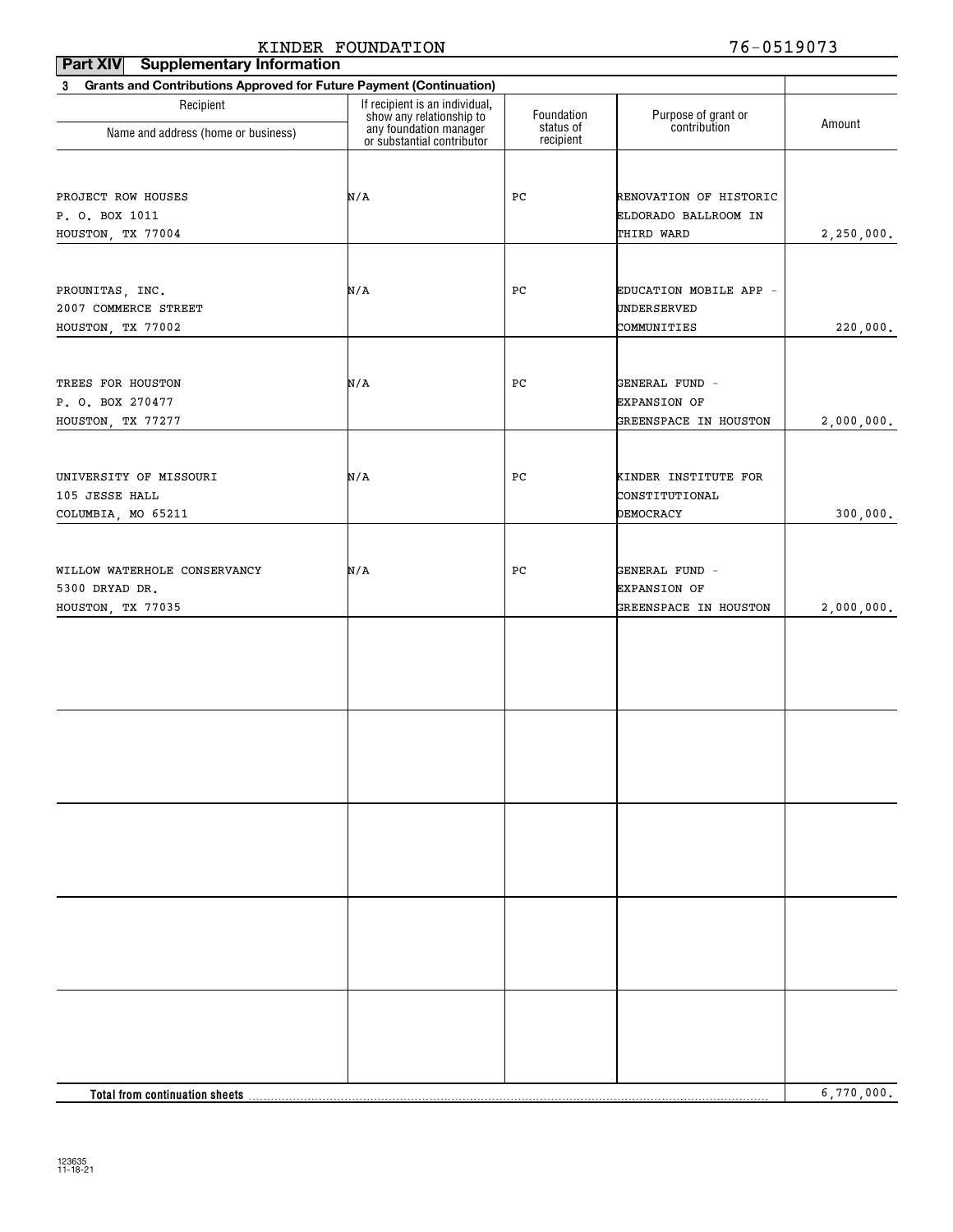Department of the Treasury Internal Revenue Service

Name of the organization

**Organization type** (check one):

# **Schedule B Schedule of Contributors**

**(Form 990) | Attach to Form 990 or Form 990-PF.**

**| Go to www.irs.gov/Form990 for the latest information.**

OMB No. 1545-0047

# **2021**

**Employer identification number**

| KINDER FOUNDATION | 76-0519073 |
|-------------------|------------|
|                   |            |

| Filers of:         | Section:                                                                  |
|--------------------|---------------------------------------------------------------------------|
| Form 990 or 990-EZ | 501(c)(<br>) (enter number) organization                                  |
|                    | 4947(a)(1) nonexempt charitable trust not treated as a private foundation |
|                    | 527 political organization                                                |
| Form 990-PF        | X<br>501(c)(3) exempt private foundation                                  |
|                    | 4947(a)(1) nonexempt charitable trust treated as a private foundation     |
|                    | 501(c)(3) taxable private foundation                                      |

Check if your organization is covered by the **General Rule** or a **Special Rule. Note:**  Only a section 501(c)(7), (8), or (10) organization can check boxes for both the General Rule and a Special Rule. See instructions.

#### **General Rule**

 $\boxed{\textbf{X}}$  For an organization filing Form 990, 990-EZ, or 990-PF that received, during the year, contributions totaling \$5,000 or more (in money or property) from any one contributor. Complete Parts I and II. See instructions for determining a contributor's total contributions.

#### **Special Rules**

 $\mathcal{L}^{\text{max}}$ 

| For an organization described in section 501(c)(3) filing Form 990 or 990-EZ that met the 33 1/3% support test of the regulations under       |
|-----------------------------------------------------------------------------------------------------------------------------------------------|
| sections 509(a)(1) and 170(b)(1)(A)(vi), that checked Schedule A (Form 990), Part II, line 13, 16a, or 16b, and that received from any one    |
| contributor, during the year, total contributions of the greater of (1) \$5,000; or (2) 2% of the amount on (i) Form 990, Part VIII, line 1h; |
| or (ii) Form 990-EZ, line 1. Complete Parts I and II.                                                                                         |

For an organization described in section 501(c)(7), (8), or (10) filing Form 990 or 990-EZ that received from any one contributor, during the year, total contributions of more than \$1,000 exclusively for religious, charitable, scientific, literary, or educational purposes, or for the prevention of cruelty to children or animals. Complete Parts I (entering "N/A" in column (b) instead of the contributor name and address), II, and III.  $\mathcal{L}^{\text{max}}$ 

purpose. Don't complete any of the parts unless the **General Rule** applies to this organization because it received *nonexclusively* year, contributions <sub>exclusively</sub> for religious, charitable, etc., purposes, but no such contributions totaled more than \$1,000. If this box is checked, enter here the total contributions that were received during the year for an  $\;$ exclusively religious, charitable, etc., For an organization described in section 501(c)(7), (8), or (10) filing Form 990 or 990-EZ that received from any one contributor, during the religious, charitable, etc., contributions totaling \$5,000 or more during the year  $\Box$ — $\Box$  =  $\Box$ 

Caution: An organization that isn't covered by the General Rule and/or the Special Rules doesn't file Schedule B (Form 990), but it **must** answer "No" on Part IV, line 2, of its Form 990; or check the box on line H of its Form 990-EZ or on its Form 990-PF, Part I, line 2, to certify that it doesn't meet the filing requirements of Schedule B (Form 990).

LHA For Paperwork Reduction Act Notice, see the instructions for Form 990, 990-EZ, or 990-PF. **In the act and Schedule B** (Form 990) (2021)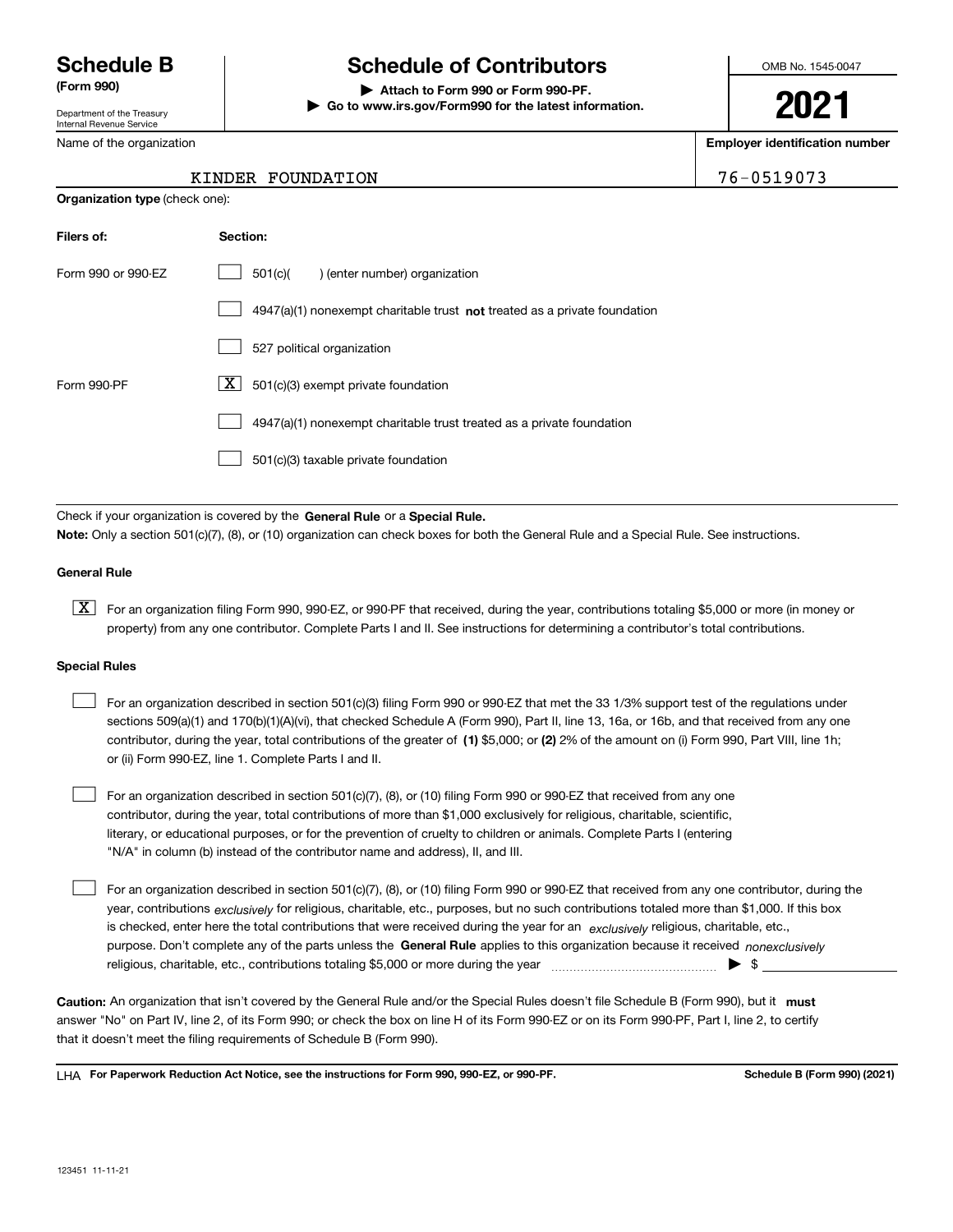# Schedule B (Form 990) (2021) Page 2

|                         | Schedule B (Form 990) (2021)                                                                               |                                   | Page 2                                                                                                    |
|-------------------------|------------------------------------------------------------------------------------------------------------|-----------------------------------|-----------------------------------------------------------------------------------------------------------|
|                         | Name of organization                                                                                       |                                   | <b>Employer identification number</b>                                                                     |
|                         | KINDER FOUNDATION                                                                                          |                                   | 76-0519073                                                                                                |
| Part I                  | Contributors (see instructions). Use duplicate copies of Part I if additional space is needed.             |                                   |                                                                                                           |
| (a)<br>No.              | (b)<br>Name, address, and ZIP + 4                                                                          | (c)<br><b>Total contributions</b> | (d)<br>Type of contribution                                                                               |
| $\mathbf 1$             | RICHARD AND NANCY KINDER<br>2229 SAN FELIPE, SUITE 1700                                                    | 24,943,353.<br>\$                 | Person<br>Payroll<br>Noncash<br>$\overline{\text{X}}$<br>(Complete Part II for                            |
|                         | HOUSTON, TX 77019                                                                                          |                                   | noncash contributions.)                                                                                   |
| (a)<br>No.              | (b)<br>Name, address, and ZIP + 4                                                                          | (c)<br><b>Total contributions</b> | (d)<br>Type of contribution                                                                               |
| $\overline{\mathbf{c}}$ | RDK VENTURES, LLC C/O RICHARD KINDER,<br><b>MEMBER</b><br>2229 SAN FELIPE, SUITE 1700<br>HOUSTON, TX 77019 | 35,000.<br>\$                     | $\overline{\text{X}}$<br>Person<br>Payroll<br>Noncash<br>(Complete Part II for<br>noncash contributions.) |
| (a)<br>No.              | (b)<br>Name, address, and ZIP + 4                                                                          | (c)<br><b>Total contributions</b> | (d)<br>Type of contribution                                                                               |
| 3                       | RICHARD AND NANCY KINDER<br>2229 SAN FELIPE, SUITE 1700<br>HOUSTON, TX 77019                               | 25,056,647.<br>$$\mathbb{S}$$     | $\overline{\text{X}}$<br>Person<br>Payroll<br>Noncash<br>(Complete Part II for<br>noncash contributions.) |
| (a)<br>No.              | (b)<br>Name, address, and ZIP + 4                                                                          | (c)<br><b>Total contributions</b> | (d)<br>Type of contribution                                                                               |
|                         |                                                                                                            | \$                                | Person<br>Payroll<br>Noncash<br>(Complete Part II for<br>noncash contributions.)                          |
| (a)<br>No.              | (b)<br>Name, address, and ZIP + 4                                                                          | (c)<br><b>Total contributions</b> | (d)<br>Type of contribution                                                                               |
|                         |                                                                                                            | \$                                | Person<br>Payroll<br>Noncash<br>(Complete Part II for<br>noncash contributions.)                          |
| (a)<br>No.              | (b)<br>Name, address, and ZIP + 4                                                                          | (c)<br><b>Total contributions</b> | (d)<br>Type of contribution                                                                               |
|                         |                                                                                                            | \$                                | Person<br>Payroll<br>Noncash<br>(Complete Part II for<br>noncash contributions.)                          |

# KINDER FOUNDATION 76-0519073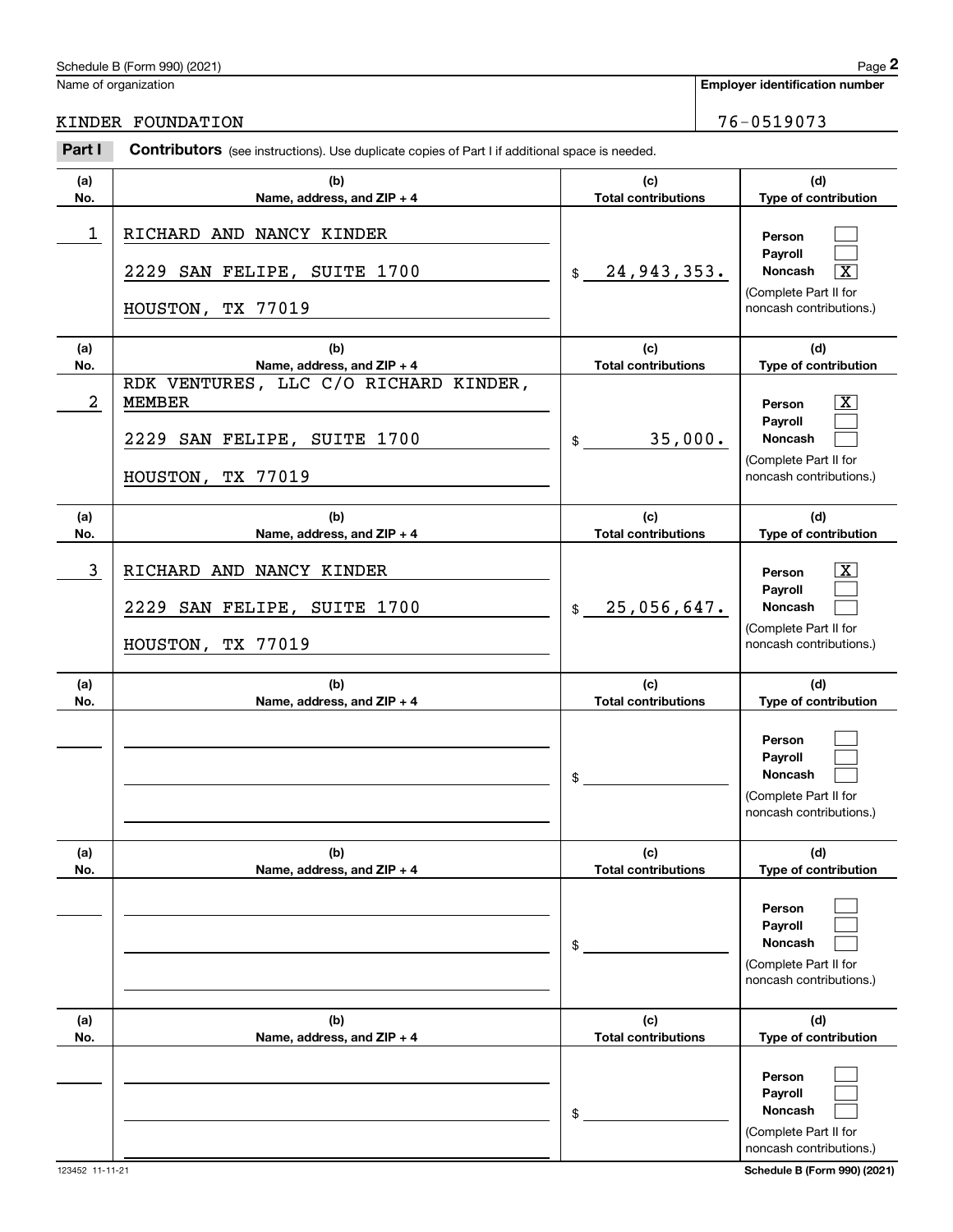|                              | Schedule B (Form 990) (2021)                                                                        |                                                 | Page 3                                |
|------------------------------|-----------------------------------------------------------------------------------------------------|-------------------------------------------------|---------------------------------------|
| Name of organization         |                                                                                                     |                                                 | <b>Employer identification number</b> |
|                              | KINDER FOUNDATION                                                                                   |                                                 | 76-0519073                            |
| Part II                      | Noncash Property (see instructions). Use duplicate copies of Part II if additional space is needed. |                                                 |                                       |
| (a)<br>No.<br>from<br>Part I | (b)<br>Description of noncash property given                                                        | (c)<br>FMV (or estimate)<br>(See instructions.) | (d)<br>Date received                  |
|                              | PUBLICLY TRADED SECURITIES                                                                          |                                                 |                                       |
| 1                            |                                                                                                     | 24, 943, 353.<br>$$\mathbb{S}$$                 | 05/20/21                              |
| (a)<br>No.<br>from<br>Part I | (b)<br>Description of noncash property given                                                        | (c)<br>FMV (or estimate)<br>(See instructions.) | (d)<br>Date received                  |
|                              |                                                                                                     | \$                                              |                                       |
| (a)<br>No.<br>from<br>Part I | (b)<br>Description of noncash property given                                                        | (c)<br>FMV (or estimate)<br>(See instructions.) | (d)<br>Date received                  |
|                              |                                                                                                     | \$                                              |                                       |
| (a)<br>No.<br>from<br>Part I | (b)<br>Description of noncash property given                                                        | (c)<br>FMV (or estimate)<br>(See instructions.) | (d)<br>Date received                  |
|                              |                                                                                                     | \$                                              |                                       |
| (a)<br>No.<br>from<br>Part I | (b)<br>Description of noncash property given                                                        | (c)<br>FMV (or estimate)<br>(See instructions.) | (d)<br>Date received                  |
|                              |                                                                                                     | \$                                              |                                       |
| (a)<br>No.<br>from<br>Part I | (b)<br>Description of noncash property given                                                        | (c)<br>FMV (or estimate)<br>(See instructions.) | (d)<br>Date received                  |
|                              |                                                                                                     |                                                 |                                       |

Schedule B (Form 990) (2021) Page 3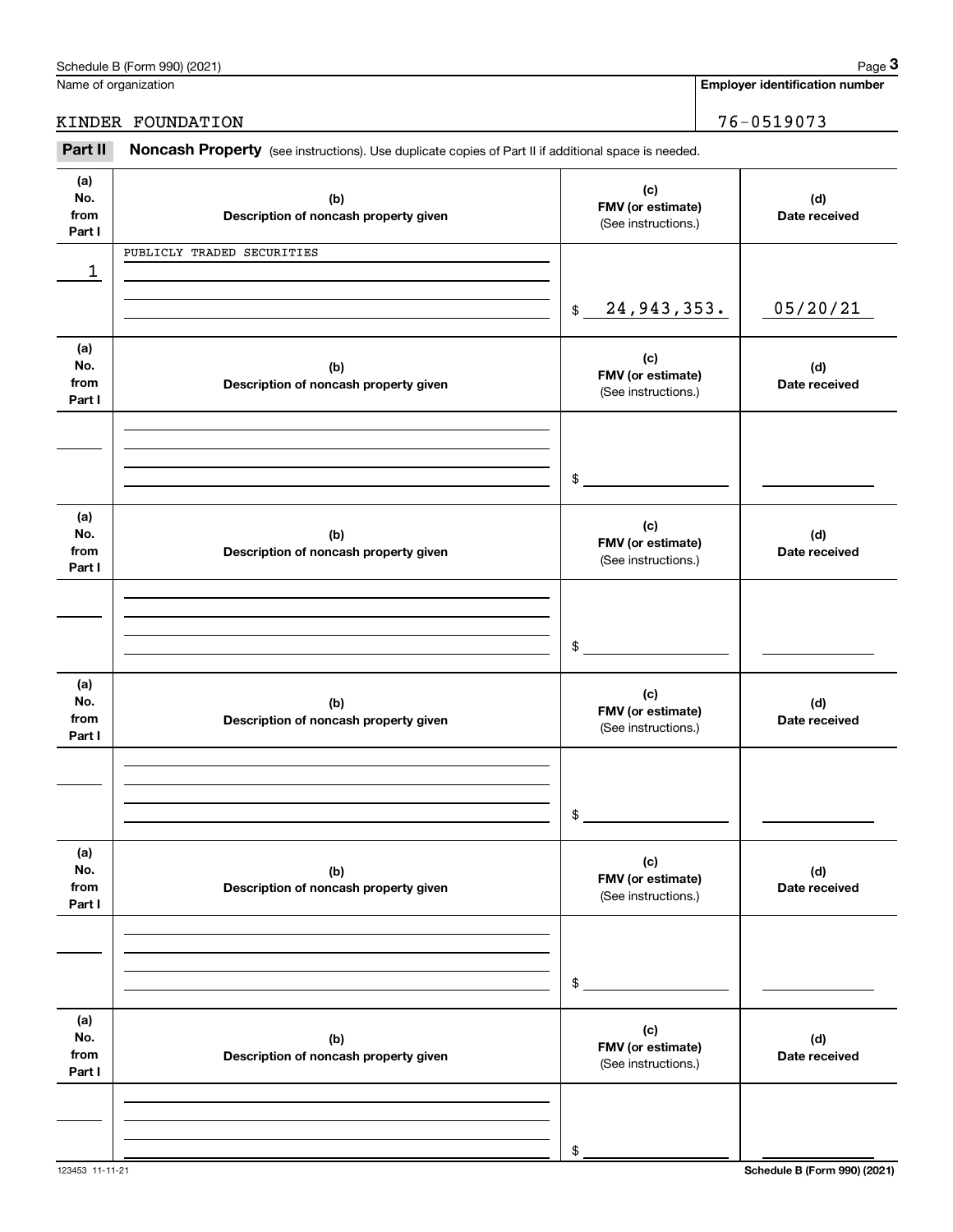|                      | Schedule B (Form 990) (2021)                                                                                                                                                                                                                                                                    |                      | Page 4                                                                                                                                                         |  |  |
|----------------------|-------------------------------------------------------------------------------------------------------------------------------------------------------------------------------------------------------------------------------------------------------------------------------------------------|----------------------|----------------------------------------------------------------------------------------------------------------------------------------------------------------|--|--|
| Name of organization |                                                                                                                                                                                                                                                                                                 |                      | <b>Employer identification number</b>                                                                                                                          |  |  |
|                      | KINDER FOUNDATION                                                                                                                                                                                                                                                                               |                      | 76-0519073                                                                                                                                                     |  |  |
| Part III             |                                                                                                                                                                                                                                                                                                 |                      | Exclusively religious, charitable, etc., contributions to organizations described in section 501(c)(7), (8), or (10) that total more than \$1,000 for the year |  |  |
|                      | from any one contributor. Complete columns (a) through (e) and the following line entry. For organizations<br>completing Part III, enter the total of exclusively religious, charitable, etc., contributions of \$1,000 or less for the year. (Enter this info. once.) $\blacktriangleright$ \$ |                      |                                                                                                                                                                |  |  |
|                      | Use duplicate copies of Part III if additional space is needed.                                                                                                                                                                                                                                 |                      |                                                                                                                                                                |  |  |
| (a) No.<br>from      | (b) Purpose of gift                                                                                                                                                                                                                                                                             | (c) Use of gift      | (d) Description of how gift is held                                                                                                                            |  |  |
| Part I               |                                                                                                                                                                                                                                                                                                 |                      |                                                                                                                                                                |  |  |
|                      |                                                                                                                                                                                                                                                                                                 |                      |                                                                                                                                                                |  |  |
|                      |                                                                                                                                                                                                                                                                                                 |                      |                                                                                                                                                                |  |  |
|                      |                                                                                                                                                                                                                                                                                                 |                      |                                                                                                                                                                |  |  |
|                      |                                                                                                                                                                                                                                                                                                 | (e) Transfer of gift |                                                                                                                                                                |  |  |
|                      | Transferee's name, address, and ZIP + 4                                                                                                                                                                                                                                                         |                      | Relationship of transferor to transferee                                                                                                                       |  |  |
|                      |                                                                                                                                                                                                                                                                                                 |                      |                                                                                                                                                                |  |  |
|                      |                                                                                                                                                                                                                                                                                                 |                      |                                                                                                                                                                |  |  |
|                      |                                                                                                                                                                                                                                                                                                 |                      |                                                                                                                                                                |  |  |
| (a) No.              |                                                                                                                                                                                                                                                                                                 |                      |                                                                                                                                                                |  |  |
| from<br>Part I       | (b) Purpose of gift                                                                                                                                                                                                                                                                             | (c) Use of gift      | (d) Description of how gift is held                                                                                                                            |  |  |
|                      |                                                                                                                                                                                                                                                                                                 |                      |                                                                                                                                                                |  |  |
|                      |                                                                                                                                                                                                                                                                                                 |                      |                                                                                                                                                                |  |  |
|                      |                                                                                                                                                                                                                                                                                                 |                      |                                                                                                                                                                |  |  |
|                      | (e) Transfer of gift                                                                                                                                                                                                                                                                            |                      |                                                                                                                                                                |  |  |
|                      |                                                                                                                                                                                                                                                                                                 |                      |                                                                                                                                                                |  |  |
|                      | Transferee's name, address, and $ZIP + 4$                                                                                                                                                                                                                                                       |                      | Relationship of transferor to transferee                                                                                                                       |  |  |
|                      |                                                                                                                                                                                                                                                                                                 |                      |                                                                                                                                                                |  |  |
|                      |                                                                                                                                                                                                                                                                                                 |                      |                                                                                                                                                                |  |  |
|                      |                                                                                                                                                                                                                                                                                                 |                      |                                                                                                                                                                |  |  |
| (a) No.<br>from      | (b) Purpose of gift                                                                                                                                                                                                                                                                             | (c) Use of gift      | (d) Description of how gift is held                                                                                                                            |  |  |
| Part I               |                                                                                                                                                                                                                                                                                                 |                      |                                                                                                                                                                |  |  |
|                      |                                                                                                                                                                                                                                                                                                 |                      |                                                                                                                                                                |  |  |
|                      |                                                                                                                                                                                                                                                                                                 |                      |                                                                                                                                                                |  |  |
|                      |                                                                                                                                                                                                                                                                                                 |                      |                                                                                                                                                                |  |  |
|                      | (e) Transfer of gift                                                                                                                                                                                                                                                                            |                      |                                                                                                                                                                |  |  |
|                      | Transferee's name, address, and $ZIP + 4$                                                                                                                                                                                                                                                       |                      | Relationship of transferor to transferee                                                                                                                       |  |  |
|                      |                                                                                                                                                                                                                                                                                                 |                      |                                                                                                                                                                |  |  |
|                      |                                                                                                                                                                                                                                                                                                 |                      |                                                                                                                                                                |  |  |
|                      |                                                                                                                                                                                                                                                                                                 |                      |                                                                                                                                                                |  |  |
| (a) No.<br>from      |                                                                                                                                                                                                                                                                                                 |                      |                                                                                                                                                                |  |  |
| Part I               | (b) Purpose of gift                                                                                                                                                                                                                                                                             | (c) Use of gift      | (d) Description of how gift is held                                                                                                                            |  |  |
|                      |                                                                                                                                                                                                                                                                                                 |                      |                                                                                                                                                                |  |  |
|                      |                                                                                                                                                                                                                                                                                                 |                      |                                                                                                                                                                |  |  |
|                      |                                                                                                                                                                                                                                                                                                 |                      |                                                                                                                                                                |  |  |
|                      | (e) Transfer of gift                                                                                                                                                                                                                                                                            |                      |                                                                                                                                                                |  |  |
|                      |                                                                                                                                                                                                                                                                                                 |                      |                                                                                                                                                                |  |  |
|                      | Transferee's name, address, and ZIP + 4                                                                                                                                                                                                                                                         |                      | Relationship of transferor to transferee                                                                                                                       |  |  |
|                      |                                                                                                                                                                                                                                                                                                 |                      |                                                                                                                                                                |  |  |
|                      |                                                                                                                                                                                                                                                                                                 |                      |                                                                                                                                                                |  |  |
|                      |                                                                                                                                                                                                                                                                                                 |                      |                                                                                                                                                                |  |  |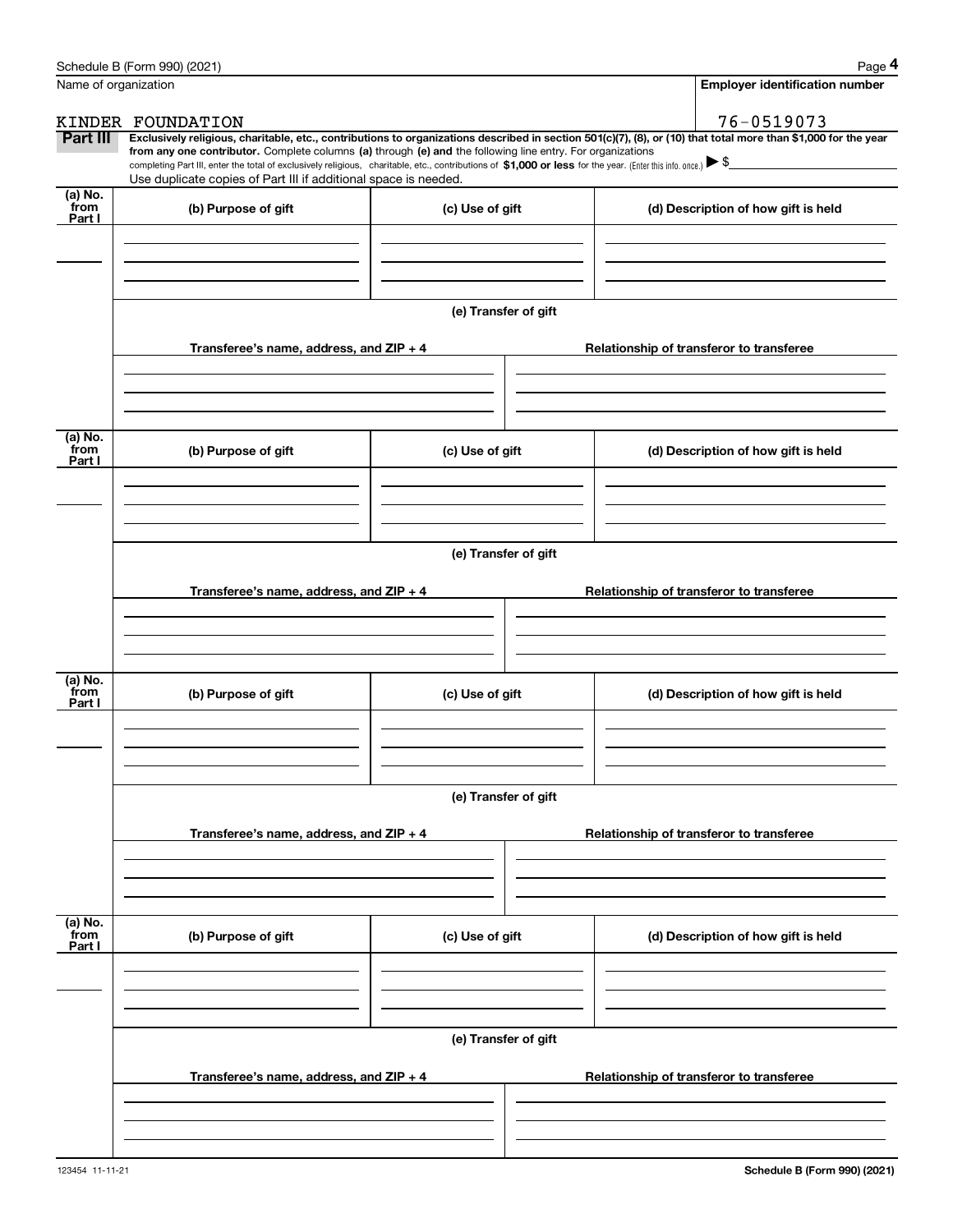| ⊦orm | ממ<br>∩ז |  |
|------|----------|--|
|      |          |  |

Department of the Treasury Internal Revenue Service

#### Name

# **| Attach to the corporation's tax return. Underpayment of Estimated Tax by Corporations**

**| Go to www.irs.gov/Form2220 for instructions and the latest information.** FORM 990-PF OMB No. 1545-0123 **2021**

**Employer identification number**

### KINDER FOUNDATION 76-0519073

**Note:** Generally, the corporation is not required to file Form 2220 (see Part II below for exceptions) because the IRS will figure any penalty owed and estimated tax penalty line of the corporation's income tax return, but **do not** attach Form 2220. bill the corporation. However, the corporation may still use Form 2220 to figure the penalty. If so, enter the amount from page 2, line 38, on the

### **Part I Required Annual Payment**

|                                                                                                                                                         |    | 130,640. |
|---------------------------------------------------------------------------------------------------------------------------------------------------------|----|----------|
| 2a<br><b>2a</b> Personal holding company tax (Schedule PH (Form 1120), line 26) included on line 1                                                      |    |          |
| <b>b</b> Look-back interest included on line 1 under section $460(b)(2)$ for completed long-term                                                        |    |          |
| 2b                                                                                                                                                      |    |          |
| 2c                                                                                                                                                      |    |          |
| d Total. Add lines 2a through 2c [11] Martin Martin Martin Martin Martin Martin Martin Martin Martin Martin Ma                                          | 2d |          |
| 3 Subtract line 2d from line 1. If the result is less than \$500, <b>do not</b> complete or file this form. The corporation<br>does not owe the penalty | 3  | 130,640. |
| 4 Enter the tax shown on the corporation's 2020 income tax return. See instructions. <b>Caution:</b> If the tax is zero                                 |    |          |
| or the tax year was for less than 12 months, skip this line and enter the amount from line 3 on line 5                                                  | 4  | 58, 196. |
| 5 Required annual payment. Enter the smaller of line 3 or line 4. If the corporation is required to skip line 4,                                        |    |          |
| enter the amount from line 3                                                                                                                            | 5  | 58, 196. |
| <b>Reasons for Filing -</b> Check the boxes below that apply. If any boxes are checked, the corporation must file Form 2220<br>Part II                  |    |          |

| even if it does not owe a penalty. See instructions. |
|------------------------------------------------------|
|                                                      |

| 6 <sup>1</sup><br>The corporation is using the adjusted seasonal installment method. |  |
|--------------------------------------------------------------------------------------|--|
|--------------------------------------------------------------------------------------|--|

**7** $\boxed{\mathbf{X}}$  The corporation is using the annualized income installment method.

**8** $\boxed{\textbf{X}}$  The corporation is a "large corporation" figuring its first required installment based on the prior year's tax.

### **Part III Figuring the Underpayment**

|    |                                                                                                                              |    | (a)       | (b)       | (c)      | (d)       |  |  |
|----|------------------------------------------------------------------------------------------------------------------------------|----|-----------|-----------|----------|-----------|--|--|
| 9  | Installment due dates. Enter in columns (a) through (d) the                                                                  |    |           |           |          |           |  |  |
|    | 15th day of the 4th (Form 990-PF filers: Use 5th month),                                                                     |    |           |           |          |           |  |  |
|    | 6th, 9th, and 12th months of the corporation's tax year                                                                      | 9  | 05/15/21  | 06/15/21  | 09/15/21 | 12/15/21  |  |  |
| 10 | Required installments. If the box on line 6 and/or line 7                                                                    |    |           |           |          |           |  |  |
|    | above is checked, enter the amounts from Sch A, line 38. If                                                                  |    |           |           |          |           |  |  |
|    | the box on line 8 (but not 6 or 7) is checked, see instructions                                                              |    |           |           |          |           |  |  |
|    | for the amounts to enter. If none of these boxes are checked.                                                                |    |           |           |          |           |  |  |
|    | enter 25% (0.25) of line 5 above in each column                                                                              | 10 |           |           |          |           |  |  |
| 11 | Estimated tax paid or credited for each period. For                                                                          |    |           |           |          |           |  |  |
|    | column (a) only, enter the amount from line 11 on line 15.                                                                   |    |           |           |          |           |  |  |
|    | See instructions                                                                                                             | 11 | 155,452.  |           |          |           |  |  |
|    | Complete lines 12 through 18 of one column                                                                                   |    |           |           |          |           |  |  |
|    | before going to the next column.                                                                                             |    |           |           |          |           |  |  |
| 12 | Enter amount, if any, from line 18 of the preceding column                                                                   | 12 |           | 155, 452. | 155,452. | 155,452.  |  |  |
| 13 |                                                                                                                              | 13 |           | 155,452.  | 155,452. | 155,452.  |  |  |
| 14 | Add amounts on lines 16 and 17 of the preceding column                                                                       | 14 |           |           |          |           |  |  |
| 15 | Subtract line 14 from line 13. If zero or less, enter -0-                                                                    | 15 | 155,452.  | 155,452.  | 155,452. | 155, 452. |  |  |
| 16 | If the amount on line 15 is zero, subtract line 13 from line                                                                 |    |           |           |          |           |  |  |
|    |                                                                                                                              | 16 |           |           |          |           |  |  |
|    | 17 Underpayment. If line 15 is less than or equal to line 10,                                                                |    |           |           |          |           |  |  |
|    | subtract line 15 from line 10. Then go to line 12 of the next                                                                |    |           |           |          |           |  |  |
|    |                                                                                                                              | 17 |           |           |          |           |  |  |
|    | 18 Overpayment. If line 10 is less than line 15, subtract line 10                                                            |    |           |           |          |           |  |  |
|    | from line 15. Then go to line 12 of the next column                                                                          | 18 | 155, 452. | 155, 452. | 155,452. |           |  |  |
|    | Go to Part IV on page 2 to figure the penalty. Do not go to Part IV if there are no entries on line 17 - no penalty is owed. |    |           |           |          |           |  |  |

**For Paperwork Reduction Act Notice, see separate instructions.** LHA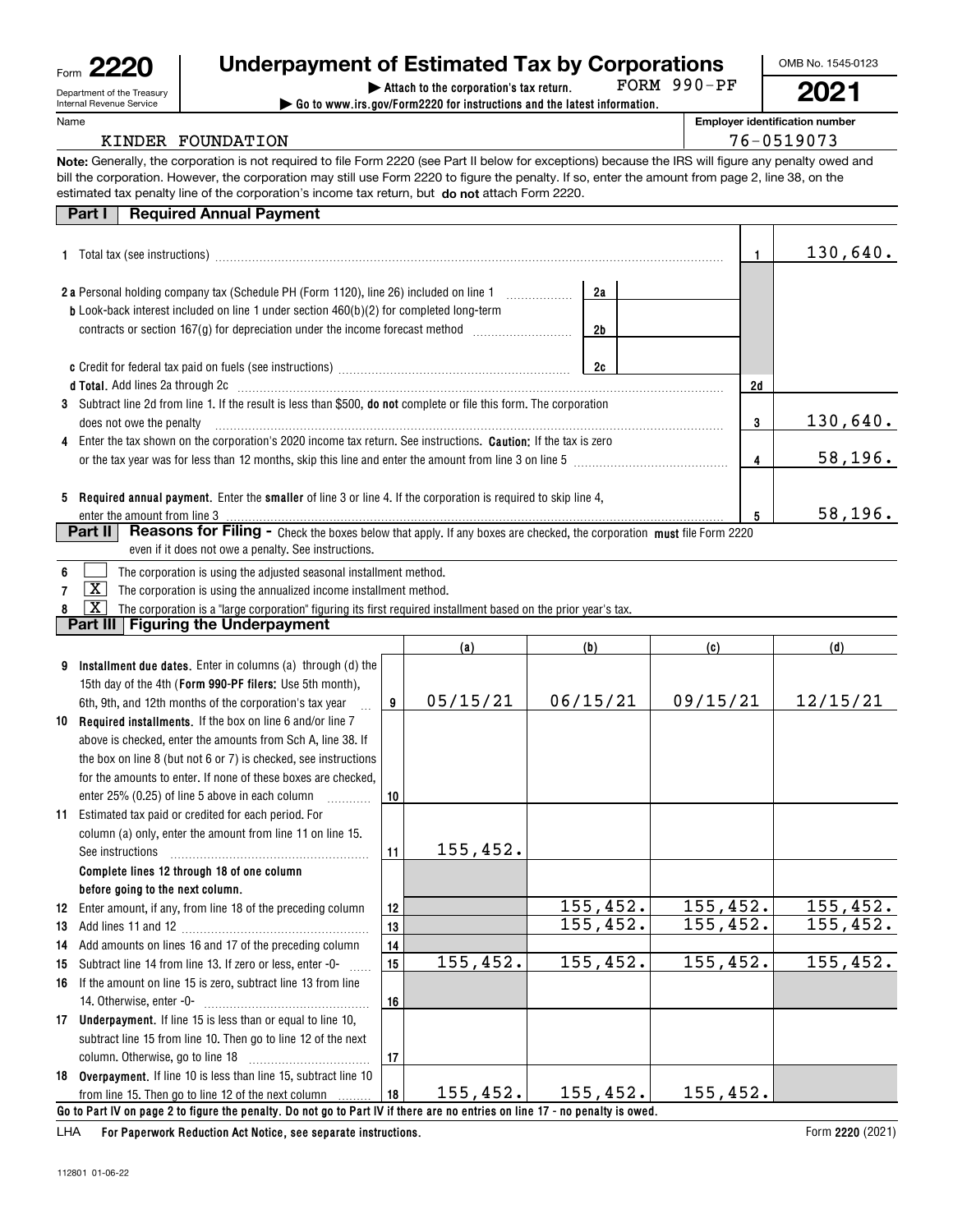# **2**

## **Part IV Figuring the Penalty**

|    |                                                                                                                                                                                                                                                                                                                                 |           | (a) | (b) | (c)        | (d) |  |  |  |
|----|---------------------------------------------------------------------------------------------------------------------------------------------------------------------------------------------------------------------------------------------------------------------------------------------------------------------------------|-----------|-----|-----|------------|-----|--|--|--|
| 19 | Enter the date of payment or the 15th day of the 4th month<br>after the close of the tax year, whichever is earlier.<br>(C corporations with tax years ending June 30<br>and S corporations: Use 3rd month instead of 4th month.<br>Form 990-PF and Form 990-T filers; Use 5th month<br>instead of 4th month.) See instructions | 19        |     |     |            |     |  |  |  |
|    | 20 Number of days from due date of installment on line 9 to the                                                                                                                                                                                                                                                                 |           |     |     |            |     |  |  |  |
|    | date shown on line 19                                                                                                                                                                                                                                                                                                           | 20        |     |     |            |     |  |  |  |
| 21 | Number of days on line 20 after 4/15/2021 and before 7/1/2021                                                                                                                                                                                                                                                                   | 21        |     |     |            |     |  |  |  |
| 22 | Underpayment on line 17 x Number of days on line 21 x 3% (0.03)<br>$\ddotsc$<br>365                                                                                                                                                                                                                                             | $22  $ \$ |     | \$  | \$         | \$  |  |  |  |
| 23 | Number of days on line 20 after 6/30/2021 and before 10/1/2021                                                                                                                                                                                                                                                                  | 23        |     |     |            |     |  |  |  |
| 24 | Underpayment on line 17 x Number of days on line 23 x 3% (0.03)<br>$\cdots$<br>365                                                                                                                                                                                                                                              | 24   \$   |     | \$  | \$         | \$  |  |  |  |
| 25 | Number of days on line 20 after 9/30/2021 and before 1/1/2022                                                                                                                                                                                                                                                                   | 25        |     |     |            |     |  |  |  |
| 26 | Underpayment on line 17 x Number of days on line 25 x 3% (0.03)<br>$\ddotsc$<br>365                                                                                                                                                                                                                                             | 26 S      |     | \$  | \$         | \$  |  |  |  |
| 27 | Number of days on line 20 after 12/31/2021 and before 4/1/2022                                                                                                                                                                                                                                                                  | 27        |     |     |            |     |  |  |  |
| 28 | Underpayment on line 17 x Number of days on line 27 x 3% (0.03)<br>$\ddotsc$<br>365                                                                                                                                                                                                                                             | 28 S      |     | \$  | \$         | \$  |  |  |  |
| 29 | Number of days on line 20 after 3/31/2022 and before 7/1/2022                                                                                                                                                                                                                                                                   | 29        |     |     |            |     |  |  |  |
| 30 | Underpayment on line 17 x Number of days on line 29 x *%<br>365                                                                                                                                                                                                                                                                 | 30   \$   |     | \$  | \$         | \$  |  |  |  |
| 31 | Number of days on line 20 after 6/30/2022 and before 10/1/2022                                                                                                                                                                                                                                                                  | 31        |     |     |            |     |  |  |  |
| 32 | Underpayment on line 17 x Number of days on line 31 x *%<br>365                                                                                                                                                                                                                                                                 | 32   \$   |     | \$  | \$         | \$  |  |  |  |
| 33 | Number of days on line 20 after 9/30/2022 and before 1/1/2023<br>.                                                                                                                                                                                                                                                              | 33        |     |     |            |     |  |  |  |
|    | 34 Underpayment on line 17 x Number of days on line 33 x $*$ %<br>365                                                                                                                                                                                                                                                           | 34   \$   |     | \$  | \$         | \$  |  |  |  |
|    | Number of days on line 20 after 12/31/2022 and before 3/16/2023                                                                                                                                                                                                                                                                 | 35        |     |     |            |     |  |  |  |
| 36 | Underpayment on line 17 x Number of days on line 35 x *%<br>365                                                                                                                                                                                                                                                                 | $36  $ \$ |     | \$  | \$         | \$  |  |  |  |
|    | 37 Add lines 22, 24, 26, 28, 30, 32, 34, and 36                                                                                                                                                                                                                                                                                 | $37$ \ \$ |     | \$  | \$         | \$  |  |  |  |
|    | 38 Penalty. Add columns (a) through (d) of line 37. Enter the total here and on Form 1120, line 34; or the comparable<br>line for other income tax returns                                                                                                                                                                      |           |     |     | $38 \quad$ | 0.  |  |  |  |
|    | * Use the penalty interest rate for each calendar quarter, which the IRS will determine during the first month in the preceding quarter.<br>These rates are published quarterly in an IRS News Release and in a revenue ruling in the Internal Revenue Bulletin. To obtain this                                                 |           |     |     |            |     |  |  |  |

information on the Internet, access the IRS website at **www.irs.gov**. You can also call 1-800-829-4933 to get interest rate information.

**2220**  Form (2021)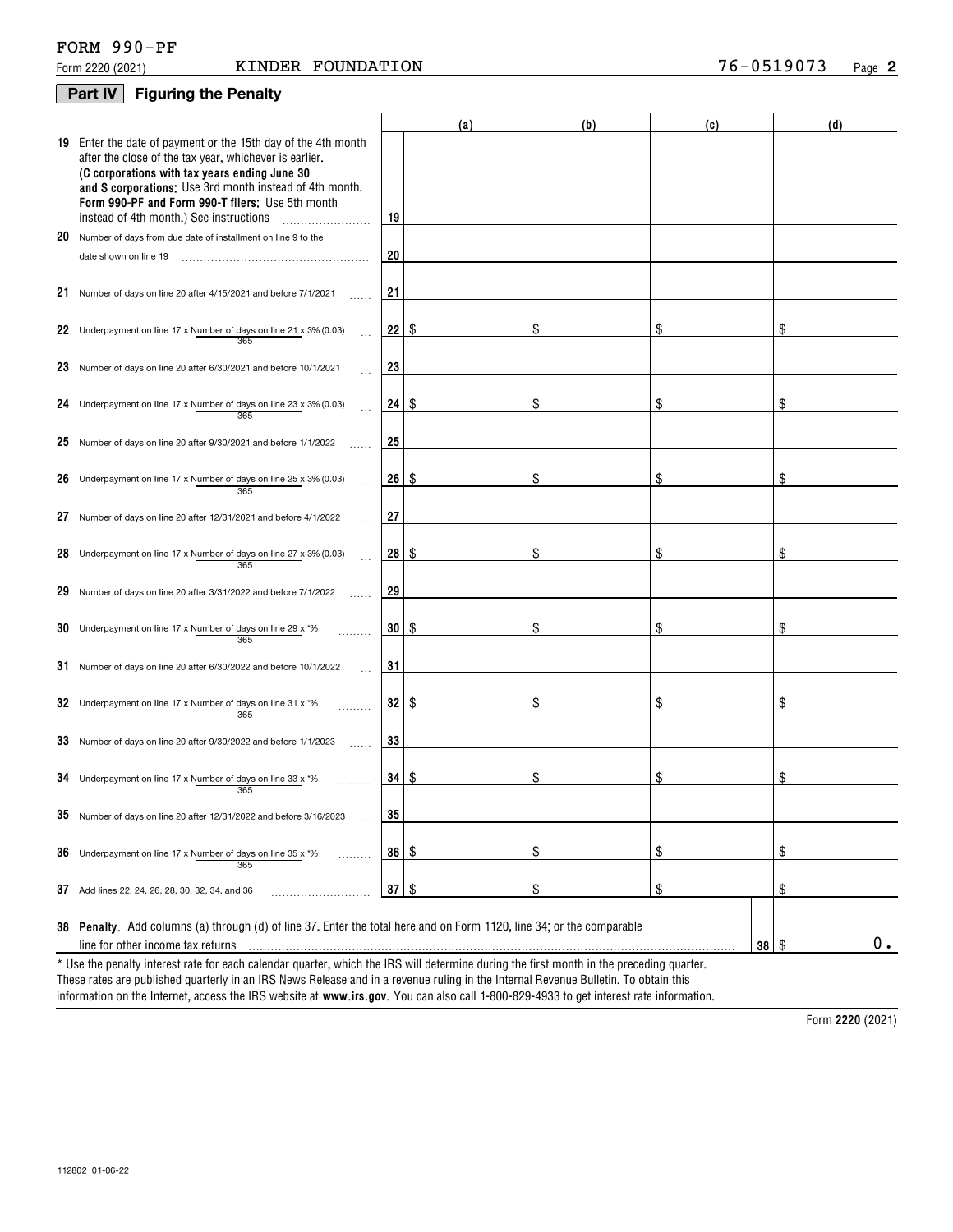### Form 2220 (2021)  $Pose$  Page Property is the Page Property of Page Property  $Pose$

### **Schedule A Adjusted Seasonal Installment Method and Annualized Income Installment Method**

See instructions.

 **Form 1120-S filers:** *For lines 1, 2, 3, and 21, "taxable income" refers to excess net passive income or the amount on which tax is imposed under section 1374(a), whichever applies.*

### **Part I Adjusted Seasonal Installment Method**

**Caution:** Use this method only if the base period percentage for any 6 consecutive months is at least 70%. See instructions.

|                                                                      |                | (a)            | (b)            | (c)            | (d)             |
|----------------------------------------------------------------------|----------------|----------------|----------------|----------------|-----------------|
| 1 Enter taxable income for the following periods.                    |                | First 3 months | First 5 months | First 8 months | First 11 months |
| a Tax year beginning in 2018                                         | 1a             |                |                |                |                 |
| <b>b</b> Tax year beginning in 2019                                  | 1b             |                |                |                |                 |
|                                                                      |                |                |                |                |                 |
| c Tax year beginning in 2020                                         | 1c             |                |                |                |                 |
| 2 Enter taxable income for each period for the tax year beginning in |                |                |                |                |                 |
| 2021. See the instructions for the treatment of extraordinary items  | 2              |                |                |                |                 |
|                                                                      |                |                |                |                |                 |
| 3 Enter taxable income for the following periods.                    |                | First 4 months | First 6 months | First 9 months | Entire year     |
|                                                                      |                |                |                |                |                 |
| a Tax year beginning in 2018                                         | 3a             |                |                |                |                 |
|                                                                      |                |                |                |                |                 |
| <b>b</b> Tax year beginning in 2019                                  | 3b             |                |                |                |                 |
|                                                                      |                |                |                |                |                 |
| c Tax year beginning in 2020                                         | 3c             |                |                |                |                 |
| 4 Divide the amount in each column on line 1a by the                 |                |                |                |                |                 |
| amount in column (d) on line 3a                                      | 4              |                |                |                |                 |
| 5 Divide the amount in each column on line 1b by the                 |                |                |                |                |                 |
| amount in column (d) on line 3b                                      | 5              |                |                |                |                 |
| 6 Divide the amount in each column on line 1c by the                 |                |                |                |                |                 |
|                                                                      | 6              |                |                |                |                 |
|                                                                      |                |                |                |                |                 |
|                                                                      | $\overline{7}$ |                |                |                |                 |
|                                                                      |                |                |                |                |                 |
| 8 Divide line 7 by 3.0                                               | 8              |                |                |                |                 |
|                                                                      | 9a             |                |                |                |                 |
|                                                                      | 9b             |                |                |                |                 |
|                                                                      | 9c             |                |                |                |                 |
| 10 Figure the tax on the amt on In 9c using the instr for Form       |                |                |                |                |                 |
| 1120, Sch J, line 2, or comparable line of corp's return             | 10             |                |                |                |                 |
| 11a Divide the amount in columns (a) through (c) on line 3a          |                |                |                |                |                 |
| by the amount in column (d) on line 3a                               | 11a            |                |                |                |                 |
| <b>b</b> Divide the amount in columns (a) through (c) on line 3b     |                |                |                |                |                 |
| by the amount in column (d) on line 3b                               | 11b            |                |                |                |                 |
| c Divide the amount in columns (a) through (c) on line 3c            |                |                |                |                |                 |
|                                                                      | 11c            |                |                |                |                 |
|                                                                      | 12             |                |                |                |                 |
|                                                                      | 13             |                |                |                |                 |
| 14 Multiply the amount in columns (a) through (c) of line 10         |                |                |                |                |                 |
| by columns (a) through (c) of line 13. In column (d), enter          |                |                |                |                |                 |
| the amount from line 10, column (d)                                  | 14             |                |                |                |                 |
| 15 Enter any alternative minimum tax (trusts only) for each          |                |                |                |                |                 |
|                                                                      | 15             |                |                |                |                 |
|                                                                      |                |                |                |                |                 |
| 16 Enter any other taxes for each payment period. See instr.         | 16             |                |                |                |                 |
|                                                                      | 17             |                |                |                |                 |
| 18 For each period, enter the same type of credits as allowed        |                |                |                |                |                 |
| on Form 2220, lines 1 and 2c. See instructions                       | 18             |                |                |                |                 |
| 19 Total tax after credits. Subtract line 18 from line 17. If        |                |                |                |                |                 |
|                                                                      | 19             |                |                |                |                 |
|                                                                      |                |                |                |                |                 |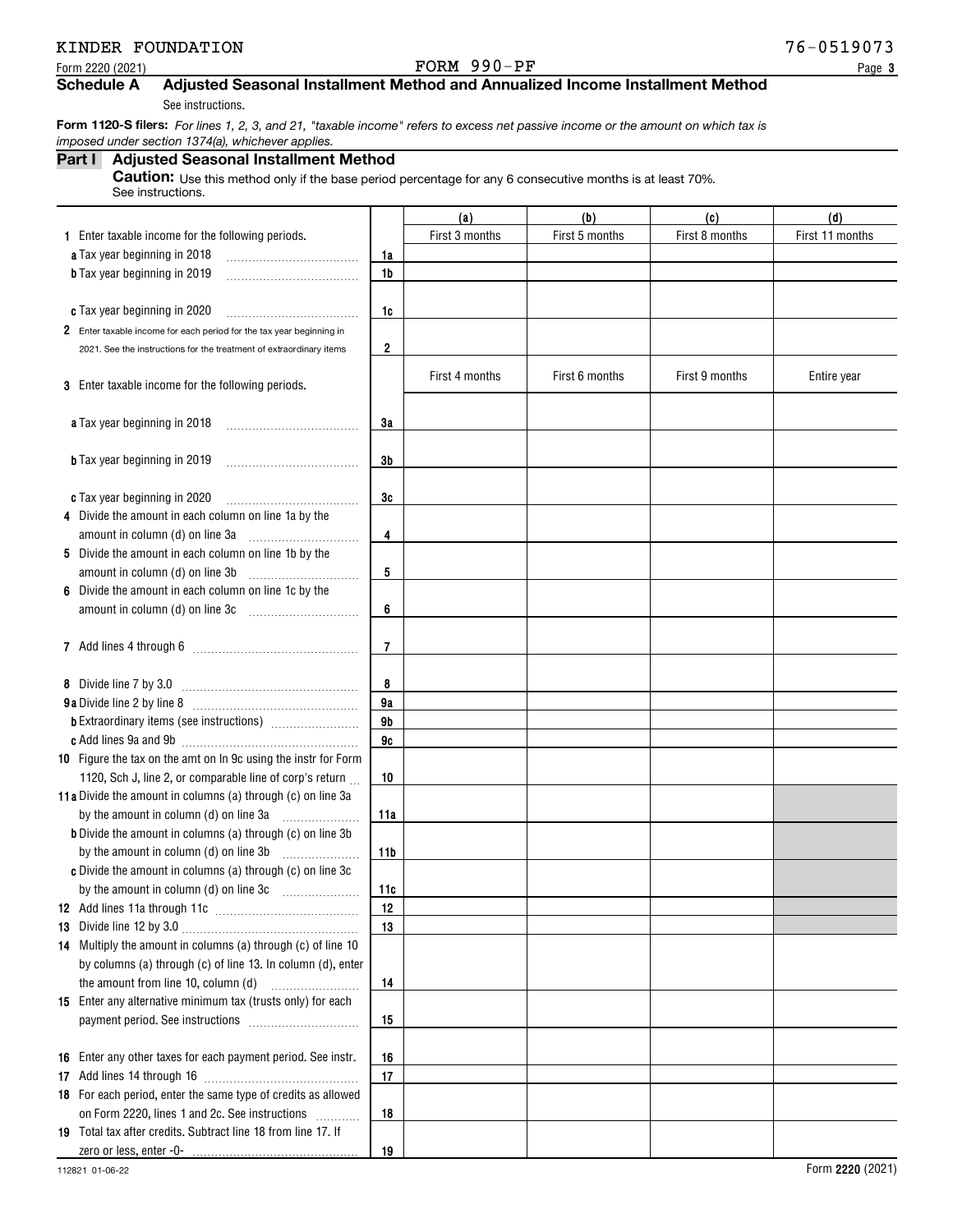### Form 2220 (2021)  $Pose$  Page Property is the Page Property of Page Property  $Pose$

**4**

# **Part II Annualized Income Installment Method** \*\*

|                                                                             |                 | (a)           | (b)           | (c)           | (d)         |
|-----------------------------------------------------------------------------|-----------------|---------------|---------------|---------------|-------------|
|                                                                             |                 | 2<br>First    | 3<br>First    | 6<br>First    | 9<br>First  |
|                                                                             | 20              | months        | months        | months        | months      |
| 21 Enter taxable income for each annualization period. See                  |                 |               |               |               |             |
| instructions for the treatment of extraordinary items                       | 21              |               |               |               |             |
|                                                                             |                 |               |               |               |             |
| 22 Annualization amounts (see instructions)                                 | 22              | 6.000000      | 4.000000      | 2.000000      | 1.333330    |
| 23a Annualized taxable income. Multiply line 21 by line 22                  | 23а             |               |               |               |             |
|                                                                             | 23 <sub>b</sub> |               |               |               |             |
| c Add lines 23a and 23b                                                     | 23c             |               |               |               |             |
| 24 Figure the tax on the amount on line 23c using the                       |                 |               |               |               |             |
| instructions for Form 1120, Schedule J, line 2,                             |                 |               |               |               |             |
|                                                                             | 24              |               |               |               |             |
| 25 Enter any alternative minimum tax (trusts only) for each                 |                 |               |               |               |             |
|                                                                             | 25              |               |               |               |             |
|                                                                             |                 |               |               |               |             |
| 26 Enter any other taxes for each payment period. See instr.                | 26              |               |               |               |             |
| 27 Total tax. Add lines 24 through 26                                       | 27              |               |               |               |             |
| 28 For each period, enter the same type of credits as allowed               |                 |               |               |               |             |
| on Form 2220, lines 1 and 2c. See instructions                              | 28              |               |               |               |             |
| 29 Total tax after credits. Subtract line 28 from line 27. If               |                 |               |               |               |             |
|                                                                             | 29              |               |               |               |             |
|                                                                             |                 |               |               |               |             |
| <b>30</b> Applicable percentage                                             | 30              | 25%           | 50%           | 75%           | 100%        |
|                                                                             |                 |               |               |               |             |
|                                                                             | 31              |               |               |               |             |
| Part III <br><b>Required Installments</b>                                   |                 |               |               |               |             |
| Note: Complete lines 32 through 38 of one column                            |                 | 1st           | 2nd           | 3rd           | 4th         |
| before completing the next column.                                          |                 | installment   | installment   | installment   | installment |
| 32 If only Part I or Part II is completed, enter the amount in              |                 |               |               |               |             |
| each column from line 19 or line 31. If both parts are                      |                 |               |               |               |             |
| completed, enter the smaller of the amounts in each                         |                 |               |               |               |             |
| column from line 19 or line 31                                              | 32              | 0.            | 0.            | $\mathbf 0$ . | $0$ .       |
| 33 Add the amounts in all preceding columns of line 38.<br>See instructions | 33              |               |               |               |             |
| 34 Adjusted seasonal or annualized income installments.                     |                 |               |               |               |             |
| Subtract line 33 from line 32. If zero or less, enter -0-                   | 34              |               |               |               |             |
| 35 Enter 25% (0.25) of line 5 on page 1 of Form 2220 in                     |                 |               |               |               |             |
| each column. Note: "Large corporations," see the                            |                 |               |               |               |             |
| instructions for line 10 for the amounts to enter                           | 35              | 14,549.       | 50,771.       | 32,660.       | 32,660.     |
| 36 Subtract line 38 of the preceding column from line 37 of                 |                 |               |               |               |             |
| the preceding column                                                        | 36              |               | 14,549.       | 65,320.       | 97,980.     |
|                                                                             |                 |               |               |               |             |
| 37 Add lines 35 and 36                                                      | 37              | 14,549.       | 65,320.       | 97,980.       | 130,640.    |
| 38 Required installments. Enter the smaller of line 34 or                   |                 |               |               |               |             |
| line 37 here and on page 1 of Form 2220, line 10.                           |                 | $\mathbf 0$ . | $\mathbf 0$ . | 0.            | 0.          |
| See instructions                                                            | 38              |               |               |               |             |

**2220**  Form (2021)

\*\* ANNUALIZED INCOME INSTALLMENT METHOD USING STANDARD OPTION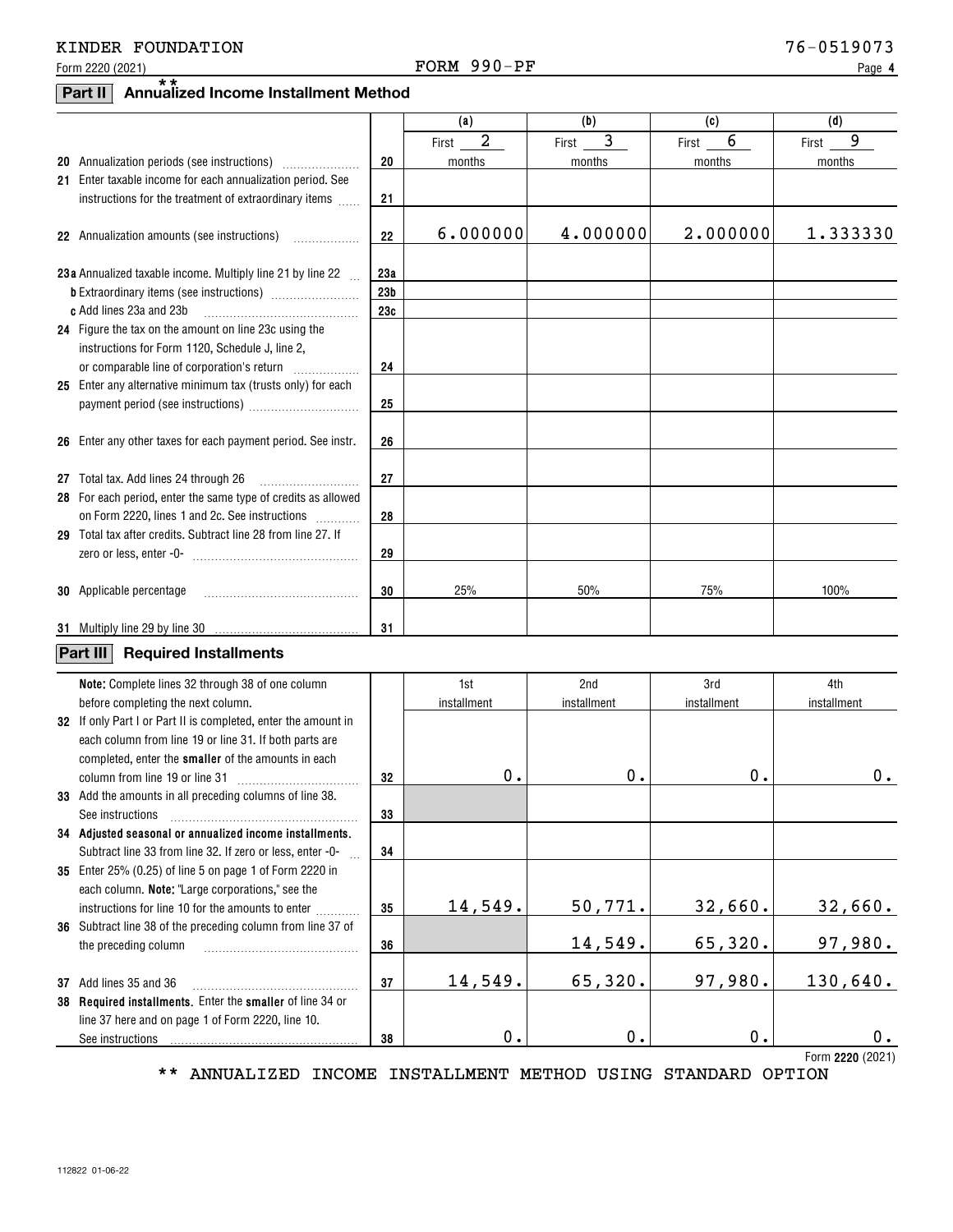| FORM 990-PF                                       |                        |                                      |                    | DIVIDENDS AND INTEREST FROM SECURITIES |                                   | STATEMENT 1                          |
|---------------------------------------------------|------------------------|--------------------------------------|--------------------|----------------------------------------|-----------------------------------|--------------------------------------|
| <b>SOURCE</b>                                     | GROSS<br><b>AMOUNT</b> | CAPITAL<br>GAINS<br><b>DIVIDENDS</b> |                    | (A)<br><b>REVENUE</b><br>PER BOOKS     | (B)<br>NET INVEST-<br>MENT INCOME | (C)<br>ADJUSTED<br>NET INCOME        |
| MERRILL LYNCH<br>DIVIDENDS                        | 1,928,428.             |                                      | $0$ .              | 1,928,428.                             | 1,928,428.                        |                                      |
| MERRILL LYNCH<br>DIVIDENDS                        | 146,203.               |                                      | 0.                 | 146, 203.                              | 146,203.                          |                                      |
| MERRILL LYNCH<br>DIVIDENDS                        | 709,118.               |                                      | 0.                 | 709, 118.                              | 709,118.                          |                                      |
| MERRILL LYNCH<br>DIVIDENDS                        | 96,519.                |                                      | 0.                 | 96,519.                                | 96,519.                           |                                      |
| MERRILL LYNCH<br>DIVIDENDS<br>MERRILL LYNCH       | 413,752.               |                                      | $0$ .              | 413,752.                               | 413,752.                          |                                      |
| <b>INTEREST</b><br>MERRILL LYNCH                  | 139.                   |                                      | 0.                 | 139.                                   | 139.                              |                                      |
| <b>INTEREST</b><br>MERRILL LYNCH                  | 19.                    |                                      | 0.                 | 19.                                    | 19.                               |                                      |
| <b>INTEREST</b><br>MERRILL LYNCH                  | 5,549.                 |                                      | 0.                 | 5,549.                                 | 5,549.                            |                                      |
| <b>INTEREST</b><br>MERRILL LYNCH                  | 33.                    |                                      | 0.                 | 33.                                    | 33.                               |                                      |
| <b>INTEREST</b>                                   | 96.                    |                                      | $\boldsymbol{0}$ . | 96.                                    | 96.                               |                                      |
| TO PART I, LINE 4                                 | 3, 299, 856.           |                                      |                    |                                        | 0.3, 299, 856.3, 299, 856.        |                                      |
|                                                   |                        |                                      |                    |                                        |                                   |                                      |
| FORM 990-PF                                       |                        |                                      | OTHER INCOME       |                                        |                                   | STATEMENT 2                          |
| DESCRIPTION                                       |                        |                                      |                    | (A)<br><b>REVENUE</b><br>PER BOOKS     | (B)<br>NET INVEST-<br>MENT INCOME | (C)<br><b>ADJUSTED</b><br>NET INCOME |
| NONDIVIDEND DISTRIBUTIONS<br>MISCELLANEOUS INCOME |                        |                                      |                    | 38,238.<br>4,593.                      | 0.<br>4,593.                      |                                      |
| TOTAL TO FORM 990-PF, PART I, LINE 11             |                        |                                      |                    | 42,831.                                | 4,593.                            |                                      |
|                                                   |                        |                                      |                    |                                        |                                   |                                      |
| FORM 990-PF                                       |                        |                                      | LEGAL FEES         |                                        |                                   | STATEMENT 3                          |
| DESCRIPTION                                       |                        | (A)<br><b>EXPENSES</b><br>PER BOOKS  |                    | (B)<br>NET INVEST-<br>MENT INCOME      | (C)<br>ADJUSTED<br>NET INCOME     | (D)<br>CHARITABLE<br>PURPOSES        |
| LEGAL FEES                                        |                        | 24,815.                              |                    | 0.                                     |                                   | 24,815.                              |
| TO FM 990-PF, PG 1, LN 16A                        |                        | 24,815.                              |                    | 0.                                     |                                   | 24,815.                              |
|                                                   |                        |                                      |                    |                                        |                                   |                                      |

~~~~~~~~~~~~~~~~~~~~~~~~~~~~~~~~~~~~~~~~~~~~~~~~~~~~~~~~~~~~~~~~~~~~~~~~~~~~~~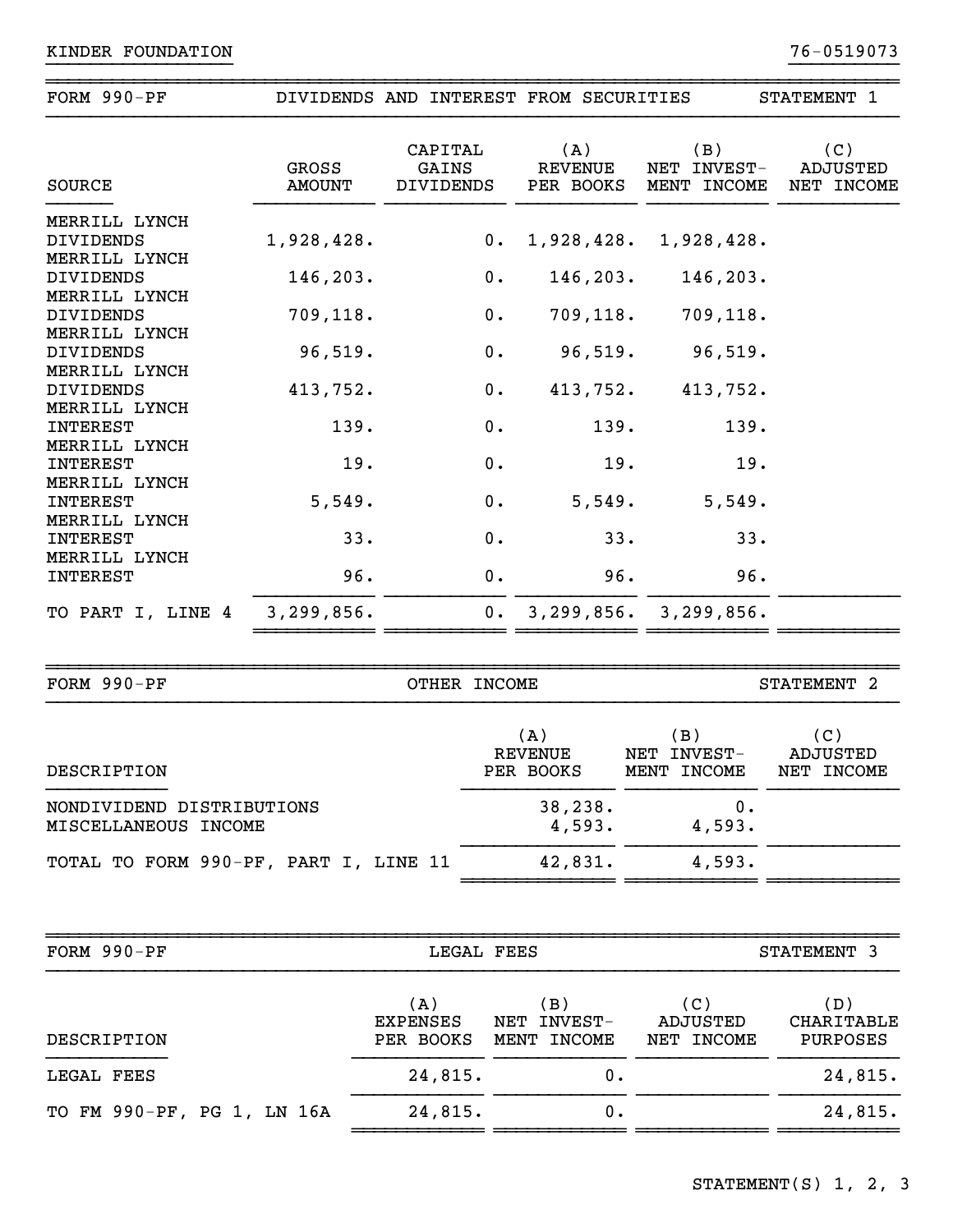|                                        |                                   |                                                 | STATEMENT 4                                 |  |
|----------------------------------------|-----------------------------------|-------------------------------------------------|---------------------------------------------|--|
| (A)<br><b>EXPENSES</b>                 | (B)<br>NET INVEST-                | (C)<br>ADJUSTED<br>NET INCOME                   | (D)<br><b>CHARITABLE</b><br><b>PURPOSES</b> |  |
|                                        | 12,709.                           |                                                 | 12,709.                                     |  |
|                                        | 12,709.                           |                                                 | 12,709.                                     |  |
| FORM 990-PF<br>OTHER PROFESSIONAL FEES |                                   |                                                 |                                             |  |
| (A)<br><b>EXPENSES</b>                 | (B)<br>NET INVEST-<br>MENT INCOME | (C)<br>ADJUSTED<br>NET INCOME                   | (D)<br><b>CHARITABLE</b><br>PURPOSES        |  |
| 5,550.<br>111,818.<br>6,000.           | 0.<br>0.<br>0.                    |                                                 | 5,550.<br>111,818.<br>6,000.                |  |
| 123,368.                               | 0.                                |                                                 | 123,368.                                    |  |
|                                        | 25,418.<br>25,418.<br>PER BOOKS   | <b>ACCOUNTING FEES</b><br>PER BOOKS MENT INCOME | STATEMENT 5                                 |  |

| FORM $990-PF$               | TAXES           |                       |            | STATEMENT 6     |  |  |
|-----------------------------|-----------------|-----------------------|------------|-----------------|--|--|
| DESCRIPTION                 | (A)             | $\langle$ B $\rangle$ | (C)        | (D)             |  |  |
|                             | <b>EXPENSES</b> | NET INVEST-           | ADJUSTED   | CHARITABLE      |  |  |
|                             | PER BOOKS       | MENT INCOME           | NET INCOME | <b>PURPOSES</b> |  |  |
| 2021 EXCISE TAX             | 149,000.        | 0.                    |            | $0$ .           |  |  |
| <b>FOREIGN TAXES</b>        | 123,760.        | 123,760.              |            | 0.              |  |  |
| PAYROLL TAXES               | 47,307.         | 1,291.                |            | 46,016.         |  |  |
| TO FORM 990-PF, PG 1, LN 18 | 320,067.        | 125,051.              |            | 46,016.         |  |  |

~~~~~~~~~~~~~~~~~~~~~~~~~~~~~~~~~~~~~~~~~~~~~~~~~~~~~~~~~~~~~~~~~~~~~~~~~~~~~~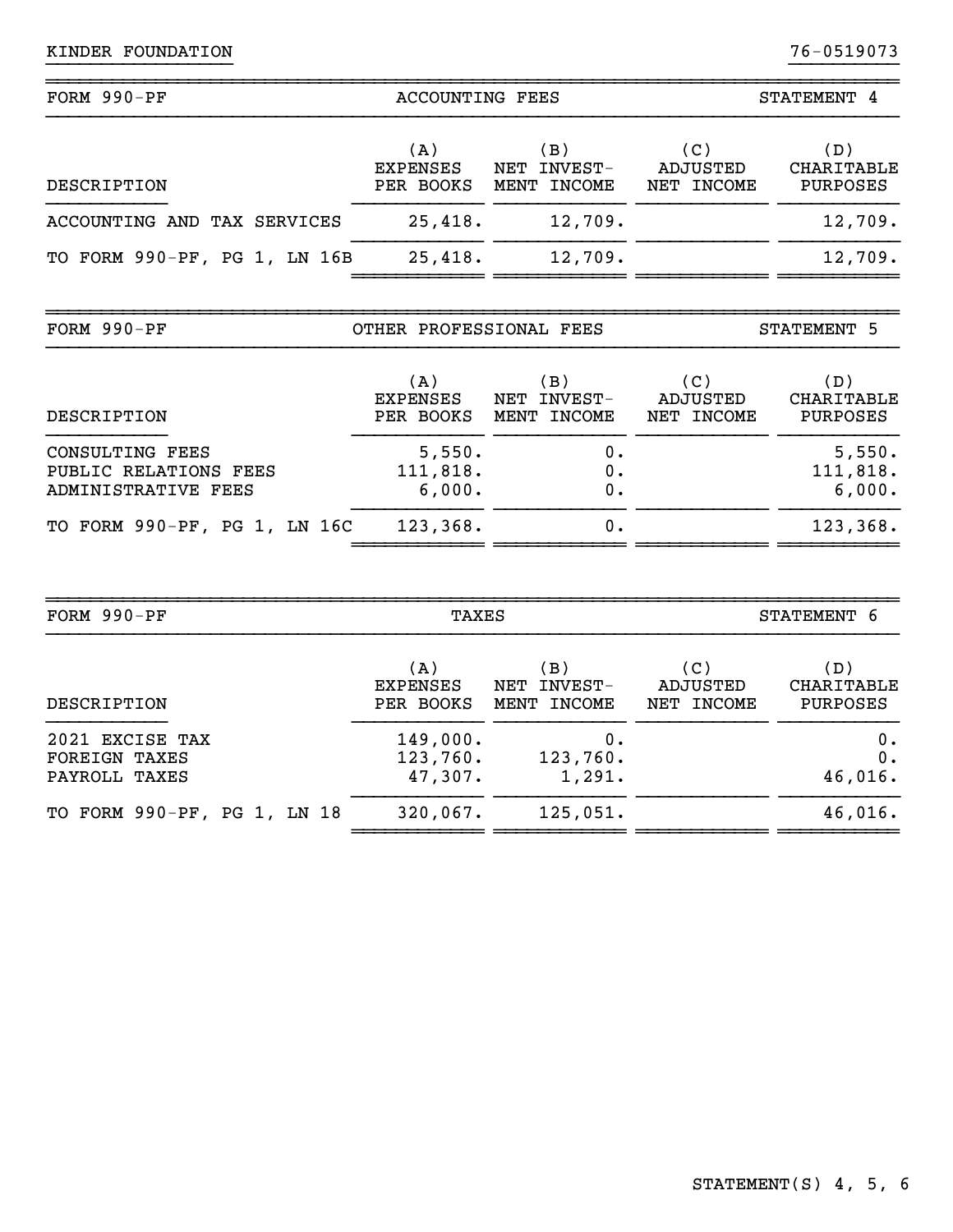| FORM 990-PF                                                                         | OTHER EXPENSES     |                    | STATEMENT 7 |              |  |
|-------------------------------------------------------------------------------------|--------------------|--------------------|-------------|--------------|--|
| DESCRIPTION                                                                         | (A)                | (B)                | (C)         | (D)          |  |
|                                                                                     | EXPENSES           | NET INVEST-        | ADJUSTED    | CHARITABLE   |  |
|                                                                                     | PER BOOKS          | MENT INCOME        | NET INCOME  | PURPOSES     |  |
| INVESTMENT MANAGEMENT FEES<br>BANKING FEES/CHECK ORDER FEE<br>OFFICE AND TECHNOLOGY | 973,791.<br>7,463. | 973,791.<br>3,732. |             | 0.<br>3,731. |  |
| <b>EXPENSES</b>                                                                     | 66,610.            | 1,816.             |             | 64,794.      |  |
| CHARITABLE ENTITY EVENTS                                                            | 15,000.            | 0.                 |             | 15,000.      |  |
| EXPENSE REIMBURSEMENT                                                               | 4,341.             | 0.                 |             | 4,341.       |  |
| PAYROLL PROCESSING FEES                                                             | 1,013.             | 0.                 |             | 1,013.       |  |
| MEALS AND ENTERTAINMENT                                                             | 975.               | 0.                 |             | 975.         |  |
| MEMBERSHIPS                                                                         | 37,000.            | 0.                 |             | 37,000.      |  |
| TO FORM 990-PF, PG 1, LN 23                                                         | 1,106,193.         | 979,339.           |             | 126,854.     |  |
|                                                                                     |                    |                    |             |              |  |

~~~~~~~~~~~~~~~~~~~~~~~~~~~~~~~~~~~~~~~~~~~~~~~~~~~~~~~~~~~~~~~~~~~~~~~~~~~~~~

| FORM $990-PF$                          | OTHER INCREASES IN NET ASSETS OR FUND BALANCES |                            |                   | STATEMENT 8                 |
|----------------------------------------|------------------------------------------------|----------------------------|-------------------|-----------------------------|
| DESCRIPTION                            |                                                |                            |                   | <b>AMOUNT</b>               |
| UNREALIZED GAIN ON STOCK CONTRIBUTION  |                                                |                            |                   | 5,086,079.                  |
| TOTAL TO FORM 990-PF, PART III, LINE 3 |                                                |                            |                   | 5,086,079.                  |
| FORM 990-PF                            |                                                | OTHER INVESTMENTS          |                   | STATEMENT 9                 |
| DESCRIPTION                            |                                                | <b>VALUATION</b><br>METHOD | <b>BOOK VALUE</b> | <b>FAIR MARKET</b><br>VALUE |

~~~~~~~~~~~~~~~~~~~~~~~~~~~~~~~~~~~~~~~~~~~~~~~~~~~~~~~~~~~~~~~~~~~~~~~~~~~~~~

|              | ML ACCT 02135 |                                        |  |  | COST | $12,751,303$ . | 14,951,001.  |
|--------------|---------------|----------------------------------------|--|--|------|----------------|--------------|
|              | ML ACCT 04A63 |                                        |  |  | COST | 16,529,010.    | 25,190,791.  |
| ML ACCT 2066 |               |                                        |  |  | COST | 55,752,421.    | 126,205,552. |
| ML ACCT 4002 |               |                                        |  |  | COST | 13, 225, 898.  | 25,635,036.  |
| ML ACCT 4003 |               |                                        |  |  | COST | 24,771,313.    | 44,913,115.  |
|              |               | TOTAL TO FORM 990-PF, PART II, LINE 13 |  |  |      | 123,029,945.   | 236,895,495. |

~~~~~~~~~~~~~~ ~~~~~~~~~~~~~~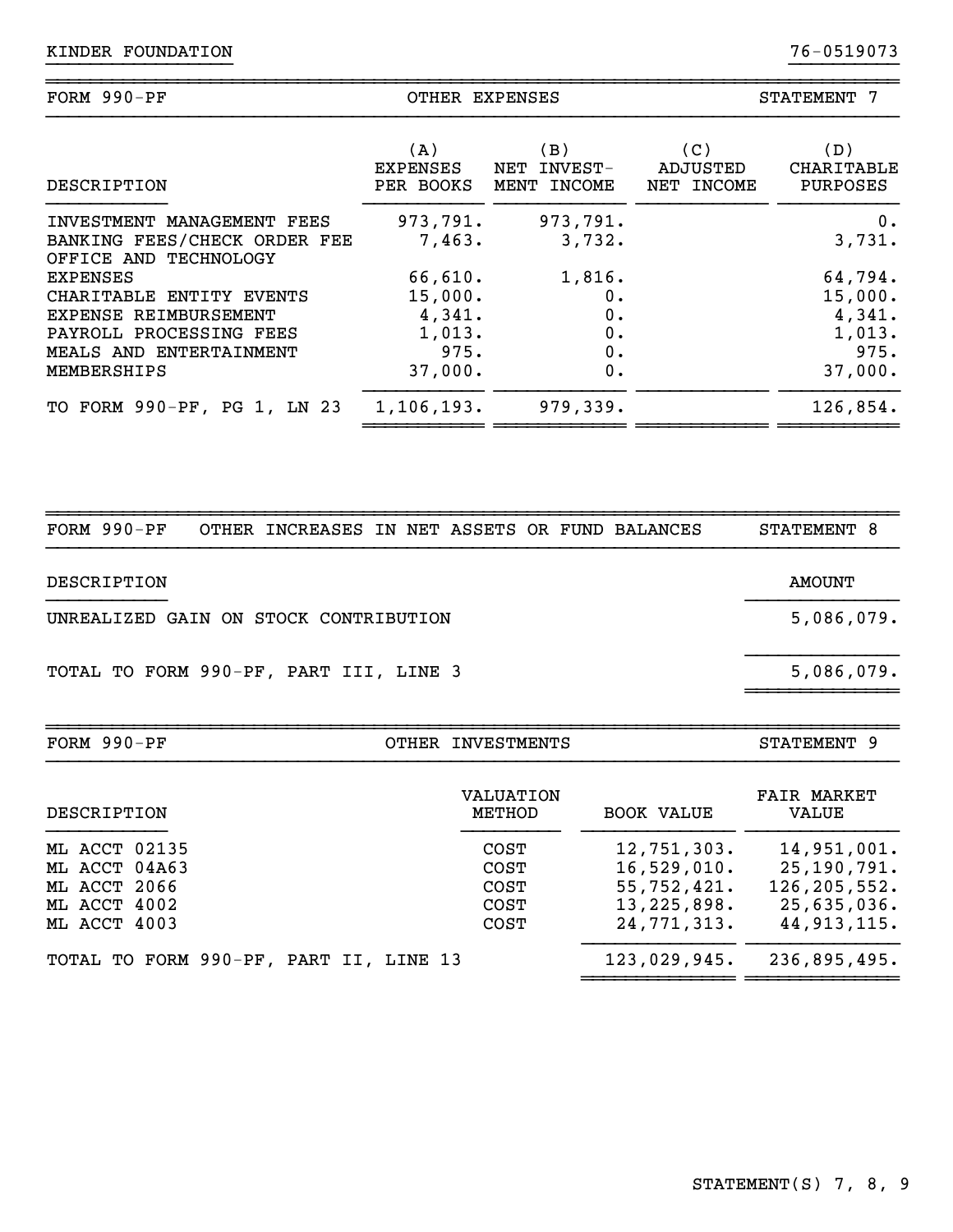| FORM 990-PF | DEPRECIATION OF ASSETS NOT HELD FOR INVESTMENT |  |  |  | STATEMENT |  |
|-------------|------------------------------------------------|--|--|--|-----------|--|

| DESCRIPTION                        | COST OR<br>OTHER BASIS | <b>ACCUMULATED</b><br>DEPRECIATION | <b>BOOK VALUE</b> |
|------------------------------------|------------------------|------------------------------------|-------------------|
| OFFICE DECOR AND FURNISHINGS       | 3,269.                 | 3,019.                             | 250.              |
| <b>SIGNAGE</b>                     | 1,918.                 | 1,771.                             | 147.              |
| COMPUTER AND TECHNOLOGY            | 21,108.                | 21,108.                            | 0.                |
| OFFICE DECOR AND FURNISHINGS       | 110,473.               | 102,033.                           | 8,440.            |
| TELEPHONE SYSTEM                   | 17,999.                | 17,999.                            | 0.                |
| FURNITURE AND FIXTURES             | 184,717.               | 170,605.                           | 14,112.           |
| AV EQUIPMENT                       | 16,702.                | 16,702.                            | 0.                |
| OFFICE DECOR AND FURNISHINGS       | 1,666.                 | 1,443.                             | 223.              |
| OFFICE DECOR AND FURNISHINGS       | 7,452.                 | 6,454.                             | 998.              |
| OFFICE DECOR AND FURNISHINGS       | 262.                   | 227.                               | 35.               |
| OFFICE DECOR AND FURNISHINGS       | 3,667.                 | 3,176.                             | 491.              |
| OFFICE DECOR AND FURNISHINGS       | 659.                   | 571.                               | 88.               |
| LCD NETWORK PHONE                  | 275.                   | 259.                               | 16.               |
| LEASEHOLD IMPROVEMENT              | 7,518.                 | 2,833.                             | 4,685.            |
| OFFICE DECOR AND FURNISHINGS       | 2,251.                 | 1,749.                             | 502.              |
| OFFICE DECOR AND FURNISHINGS       | 2,251.                 | 1,749.                             | 502.              |
| OFFICE DECOR AND FURNISHINGS       | 2,751.                 | 2,137.                             | 614.              |
| OFFICE DECOR AND FURNISHINGS       | 2,751.                 | 2,137.                             | 614.              |
| COMPUTER AND TECHNOLOGY            | 1,799.                 | 1,488.                             | 311.              |
| COMPUTER AND TECHNOLOGY            | 1,159.                 | 959.                               | 200.              |
| AV EQUIPMENT                       | 899.                   | 744.                               | 155.              |
| AV EQUIPMENT                       | 1,299.                 | 1,075.                             | 224.              |
| ICE MAKER                          | 3,083.                 | 2,119.                             | 964.              |
| COMPUTER AND TECHNOLOGY            | 1,691.                 | 1,032.                             | 659.              |
| COMPUTER AND TECHNOLOGY            | 1,951.                 | 839.                               | 1,112.            |
| COMPUTER EQUIPMENT                 | 401.                   | 172.                               | 229.              |
| COMPUTER AND TECHNOLOGY            | 1,680.                 | 84.                                | 1,596.            |
| COMPUTER AND TECHNOLOGY            | 2, 274.                | 341.                               | 1,933.            |
| TOTAL TO FM 990-PF, PART II, LN 14 | 403,925.               | 364,825.                           | 39,100.           |

| $FORM 990-PF$ | EXPLANATION CONCERNING PART VI-A, LINE 12 |                                   |  |  | STATEMENT 11 |
|---------------|-------------------------------------------|-----------------------------------|--|--|--------------|
|               |                                           | OUALIFYING DISTRIBUTION STATEMENT |  |  |              |

#### EXPLANATION

DURING THE YEAR, THE KINDER FOUNDATION TRANSFERRED \$200,000 TO DONOR ADVISED FUNDS MANAGED AT AND BY THE GREATER HOUSTON COMMUNITY FOUNDATION. THE DONOR ADVISED FUNDS ARE ADVISED BY CURRENT KINDER FOUNDATION BOARD AND ADVISORY BOARD MEMBERS, OTHER THAN THE FOUNDERS AND SUBSTANTIAL CONTRIBUTIONS. THE TRANSFERS ARE INCLUDED IN THE 2021 QUALIFYING DISTRIBUTIONS OF THE KINDER FOUNDATION.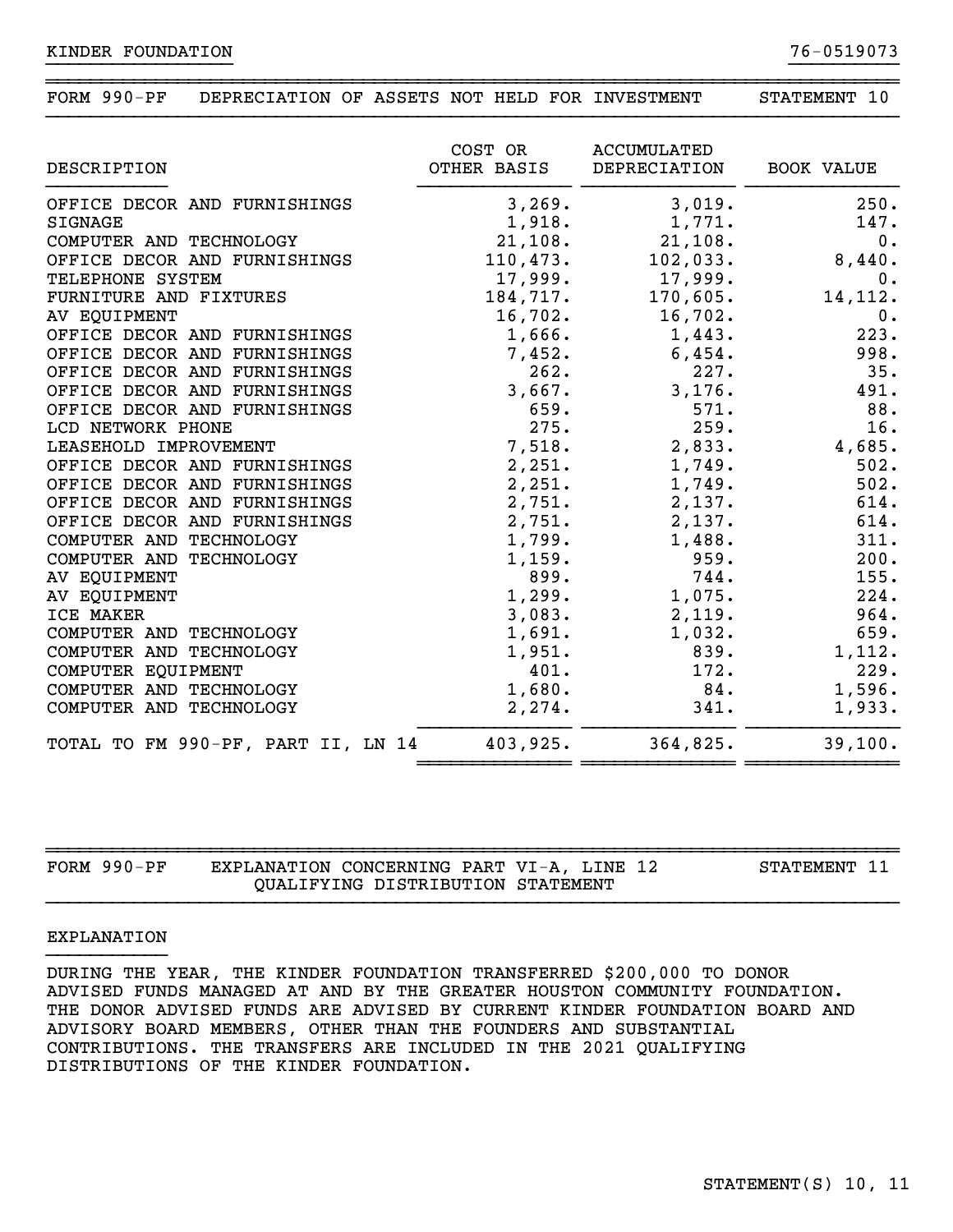### FORM 990-PF EXPLANATION CONCERNING PART VI-A, LINE 12 STATEMENT 12 SECTION 170(C)(2)(B) STATEMENT

#### EXPLANATION

ALL DISTRIBUTIONS FROM THE DONOR ADVISED FUNDS AT THE GREATER HOUSTON COMMUNITY FOUNDATION ARE REQUIRED TO BE FOR THE BENEFIT OF  $501(C)(3)$ CHARITIES THAT MEET THE DEFINITIONAL PURPOSES OF THE IRC  $170(C)(2)(B)$ .

}}}}}}}}}}}}}}}}} }}}}}}}}}}

~~~~~~~~~~~~~~~~~~~~~~~~~~~~~~~~~~~~~~~~~~~~~~~~~~~~~~~~~~~~~~~~~~~~~~~~~~~~~~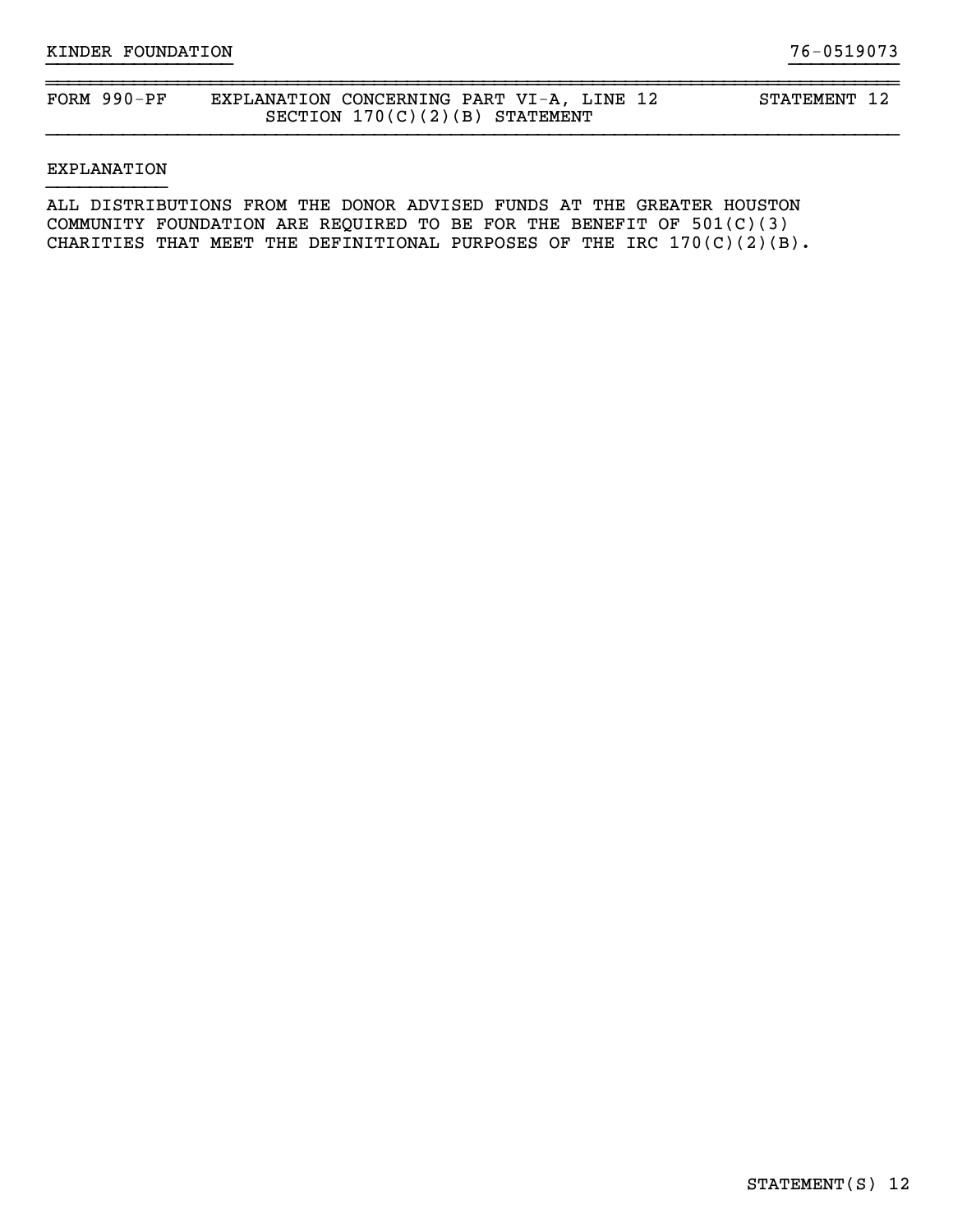| FORM 990-PF                                                              | PART VII - LIST OF OFFICERS, DIRECTORS<br>TRUSTEES AND FOUNDATION MANAGERS |                 | STATEMENT 13                    |          |  |  |
|--------------------------------------------------------------------------|----------------------------------------------------------------------------|-----------------|---------------------------------|----------|--|--|
| NAME AND ADDRESS                                                         | TITLE AND COMPEN- BEN PLAN EXPENSE<br>AVRG HRS/WK SATION CONTRIB ACCOUNT   |                 | EMPLOYEE                        |          |  |  |
| RICHARD D. KINDER<br>2229 SAN FELIPE, SUITE 1700<br>HOUSTON, TX 77019    | CHAIRMAN<br>10.00                                                          |                 | 0. 0.                           | 0.       |  |  |
| NANCY G. KINDER<br>2229 SAN FELIPE, SUITE 1700<br>HOUSTON, TX 77019      | PRESIDENT/CEO/TREASURER<br>40.00                                           | 0.              | 0.                              | 0.       |  |  |
| KARA K. VIDAL<br>2229 SAN FELIPE, SUITE 1700<br>HOUSTON, TX 77019        | <b>BOARD MEMBER</b><br>0.00                                                | 0.              | 0.                              | 0.       |  |  |
| DAVID D. KINDER<br>2229 SAN FELIPE, SUITE 1700<br>HOUSTON, TX 77019      | <b>BOARD MEMBER</b><br>0.00                                                |                 | 0.<br>0.                        | 0.       |  |  |
| GARY C. DUDLEY<br>2229 SAN FELIPE, SUITE 1700<br>HOUSTON, TX 77019       | CHIEF OF STAFF & BOARD MEMBER                                              | $10.00$ 89,936. | 0.                              | 3,713.   |  |  |
| ROXANN S. NEUMANN<br>2229 SAN FELIPE, SUITE 1700<br>HOUSTON, TX 77019    | <b>BOARD MEMBER</b><br>10.00                                               |                 | 0.<br>$\overline{\mathbf{0}}$ . | 0.       |  |  |
| JAMES V. DERRICK JR.<br>2229 SAN FELIPE, SUITE 1700<br>HOUSTON, TX 77019 | SECRETARY & BOARD MEMBER<br>$0.00$ $0.$                                    |                 |                                 | 0.<br>0. |  |  |
| GINGER A. CORLEY<br>2229 SAN FELIPE, SUITE 1700<br>HOUSTON, TX 77019     | <b>BOARD MEMBER</b><br>0.00                                                | 0.              | $0 \cdot$                       | 0.       |  |  |
| TODD V. ADAM<br>2229 SAN FELIPE, SUITE 1700<br>HOUSTON, TX 77019         | <b>BOARD MEMBER</b><br>0.00                                                | 0.              | 0.                              | 0.       |  |  |
| POLLY K. WHITTLE<br>2229 SAN FELIPE, SUITE 1700<br>HOUSTON, TX 77019     | <b>BOARD MEMBER</b><br>0.00                                                | $0$ .           | $0$ .                           | 0.       |  |  |

~~~~~~~~~~~~~~~~~~~~~~~~~~~~~~~~~~~~~~~~~~~~~~~~~~~~~~~~~~~~~~~~~~~~~~~~~~~~~~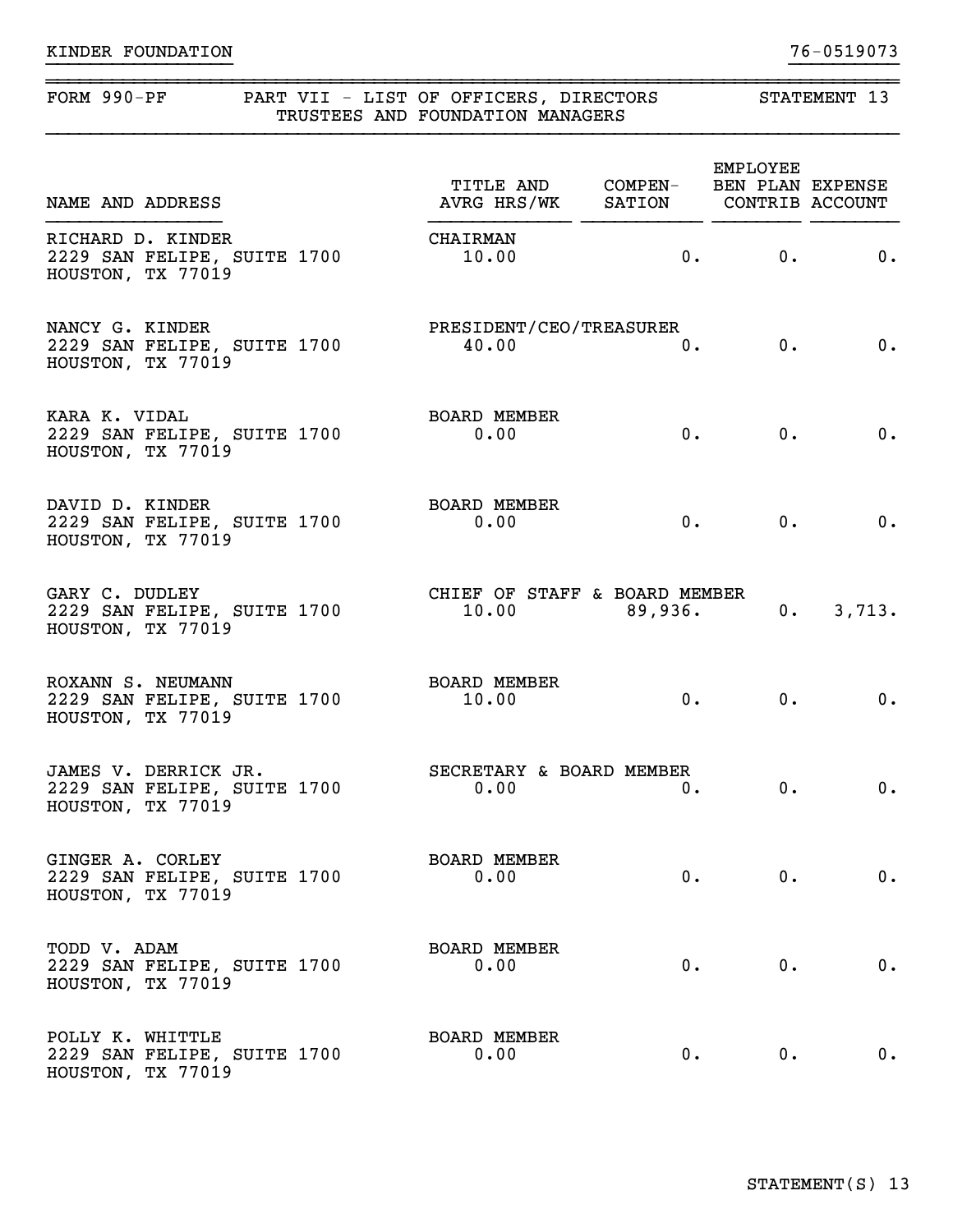| KINDER FOUNDATION                                                        |                                                              |                 |                  | 76-0519073                |
|--------------------------------------------------------------------------|--------------------------------------------------------------|-----------------|------------------|---------------------------|
| KATHRYN DOLLINS<br>2229 SAN FELIPE, SUITE 1700<br>HOUSTON, TX 77019      | ASSISTANT SECRETARY<br>$20.00$ 57,772. 1,733.                |                 |                  | $\overline{\mathbf{0}}$ . |
| SABRINA W. KIRWIN<br>2229 SAN FELIPE, SUITE 1700<br>HOUSTON, TX 77019    | ASSISTANT TREASURER<br>$6.00$ 22,387. 672.                   |                 |                  | 0.                        |
| AARTI K. GAREHGRAT<br>2229 SAN FELIPE, SUITE 1700<br>HOUSTON, TX 77019   | ASSISTANT TREASURER<br>$6.00$ 21,514. 645.                   |                 |                  | 0.                        |
| <b>SARAH NEWBERY</b><br>2229 SAN FELIPE, SUITE 1700<br>HOUSTON, TX 77019 | DIRECTOR OF PARKS & GREENSPACE<br>$40.00$ 216,640. 6,499.    |                 |                  | $0$ .                     |
| <b>GUY HAGSTETTE</b><br>2229 SAN FELIPE, SUITE 1700<br>HOUSTON, TX 77019 | SR. VP OF PARKS & CIVIC PROJECTS<br>$40.00$ 340,462. 10,214. |                 |                  | 628.                      |
| PATRA BRANNON<br>2229 SAN FELIPE, SUITE 1700<br>HOUSTON, TX 77019        | DIR. OF EDUCATION & COMMUNITY PROJECTS<br>40.00              | 195,955. 5,879. |                  | $0$ .                     |
| TOTALS INCLUDED ON 990-PF, PAGE 6, PART VII                              |                                                              |                 | 944,666. 25,642. | 4,341.                    |

~~~~~~~~~~~ ~~~~~~~~ ~~~~~~~~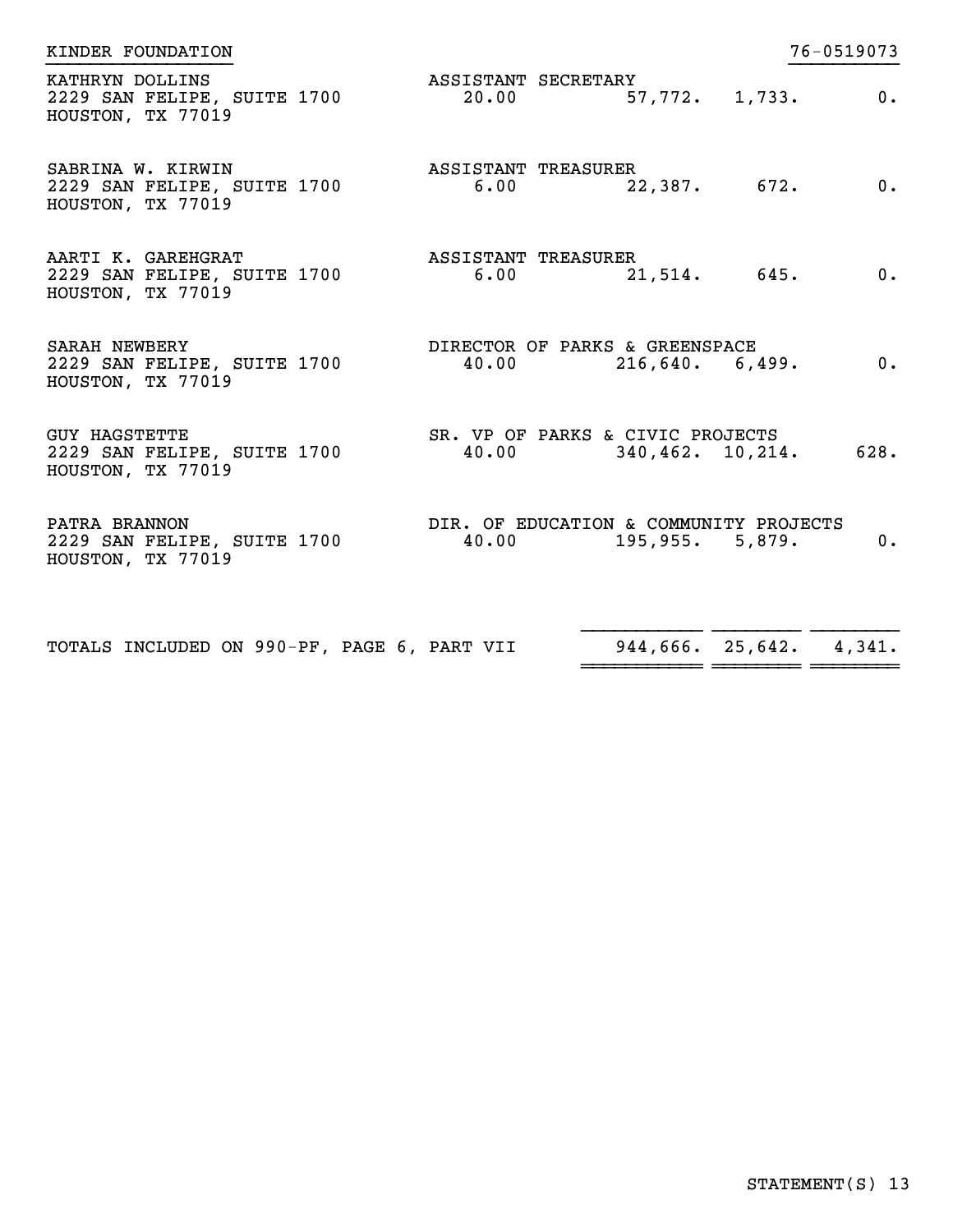FORM 990-PF GRANT APPLICATION SUBMISSION INFORMATION STATEMENT 14 PART XIV, LINES 2A THROUGH 2D

#### NAME AND ADDRESS OF PERSON TO WHOM APPLICATIONS SHOULD BE SUBMITTED

}}}}}}}}}}}}}}}}} }}}}}}}}}}

~~~~~~~~~~~~~~~~~~~~~~~~~~~~~~~~~~~~~~~~~~~~~~~~~~~~~~~~~~~~~~~~~~~~~~~~~~~~~~

NANCY G. KINDER, PRESIDENT & CEO 2229 SAN FELIPE, SUITE 1700 HOUSTON, TX 77019

TELEPHONE NUMBER

713-529-5537

FORM AND CONTENT OF APPLICATIONS }}}}}}}}}}}}}}}}}}}}}}}}}}}}}}}}

PRESELECTED APPLICATIONS, WHEN NOTIFIED BY THE FOUNDATION, SHOULD BE SUBMITTED IN WRITING AND CONTAIN THE NAME AND ADDRESS OF THE CHARITABLE ORGANIZATION AS WELL AS A DISCUSSION OF THE PURPOSE OF THE GRANT

ANY SUBMISSION DEADLINES }}}}}}}}}}}}}}}}}}}}}}}}

NONE

RESTRICTIONS AND LIMITATIONS ON AWARDS

THE KINDER FOUNDATION IS PRIMARILY, BUT NOT EXCLUSIVELY, FOCUSED ON THE GREATER HOUSTON COMMUNITY. THE FOUNDATION ONLY MAKES CONTRIBUTIONS TO PRE-SELECTED CHARITABLE ORGANIZATIONS AND DOES NOT ACCEPT UNSOLICITED REQUESTS FOR FUNDS.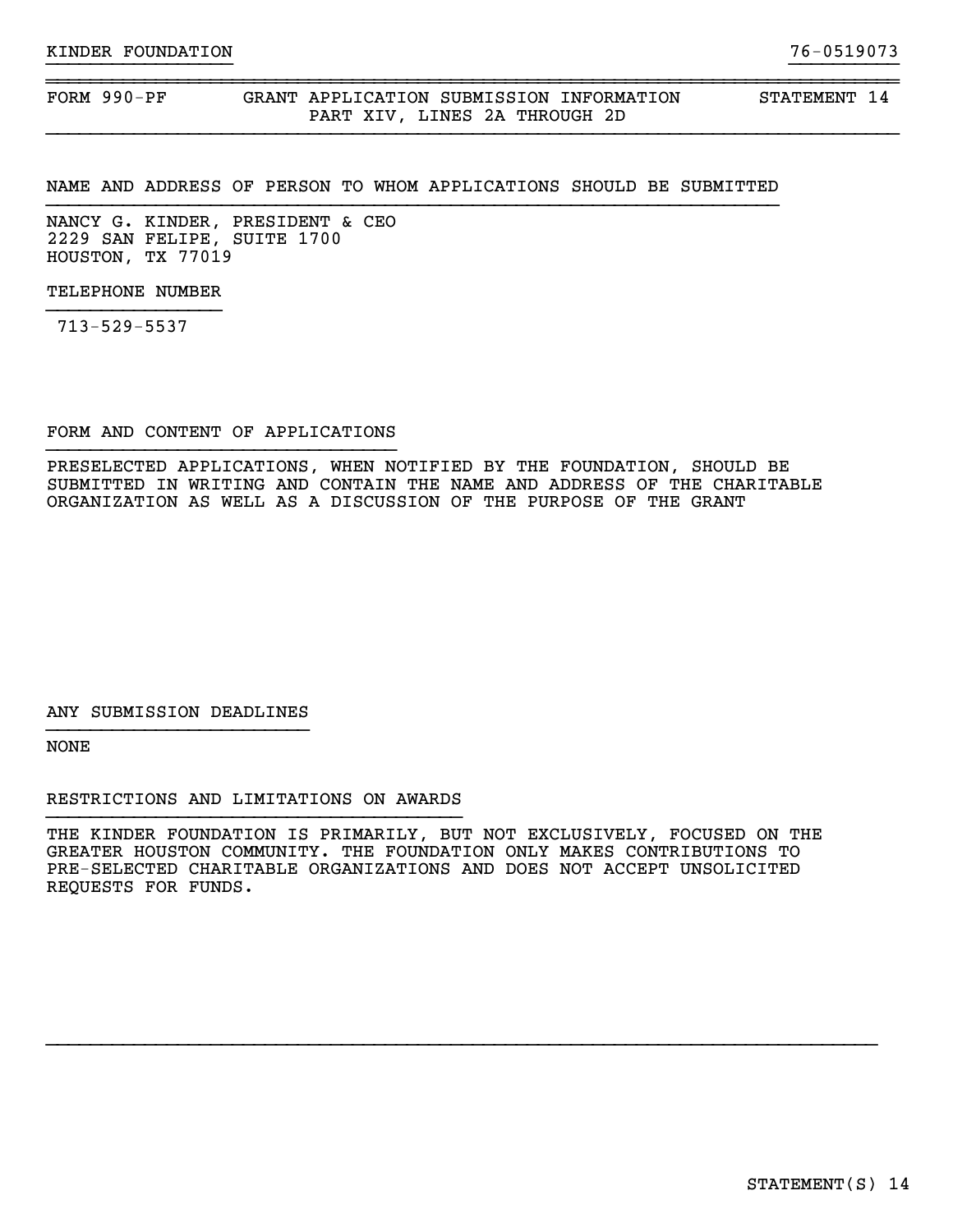### FORM 990-PF PART XIV - LINE 1A STATEMENT 15 LIST OF FOUNDATION MANAGERS

}}}}}}}}}}}}}}}}} }}}}}}}}}}

~~~~~~~~~~~~~~~~~~~~~~~~~~~~~~~~~~~~~~~~~~~~~~~~~~~~~~~~~~~~~~~~~~~~~~~~~~~~~~

NAME OF MANAGER

RICHARD D. KINDER NANCY G. KINDER

GENERAL EXPLANATION STATEMENT 16

~~~~~~~~~~~~~~~~~~~~~~~~~~~~~~~~~~~~~~~~~~~~~~~~~~~~~~~~~~~~~~~~~~~~~~~~~~~~~~

}}}}}}}}}}}}}}}}}}}}}}}}}}}}}}}}}}}}}}}}}}}}}}}}}}}}}}}}}}}}}}}}}}}}}}}}}

### FORM/LINE IDENTIFIER

PART VI-B 1B

EXPLANATION:

PART VI-B 1B: THE KINDER FOUNDATION IS ANSWERING YES TO PART VI-B 1A(3) BECAUSE THE FOUNDATION IS PROVIDED OVER 7,000 SQUARE FEET OF OFFICE SPACE WITHOUT ANY RENT CHARGE OR COST BY THE KINDER FAMILY OFFICE.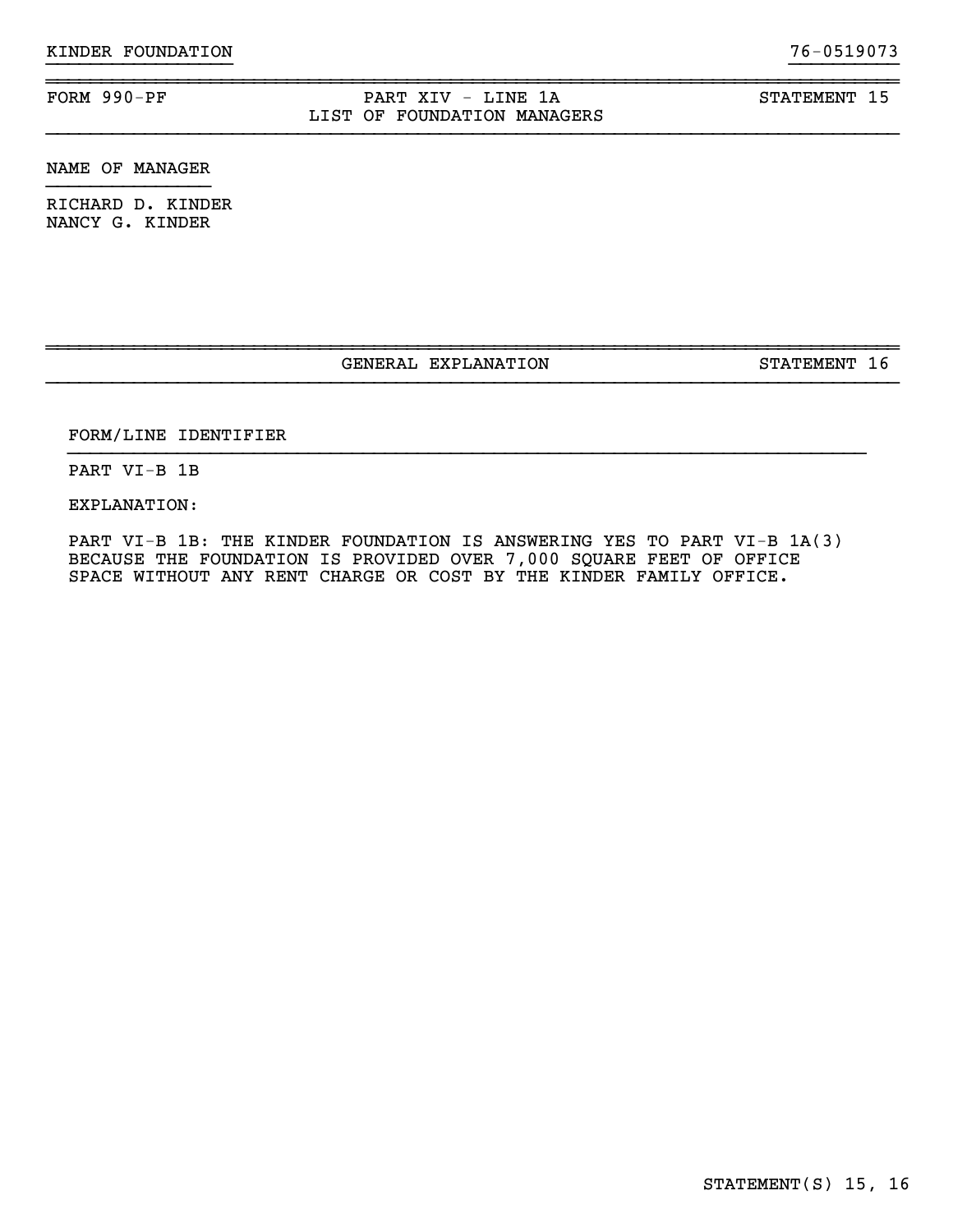#### **2021 DEPRECIATION AND AMORTIZATION REPORT**

|              | FORM 990-PF PAGE 1                                  |                           |            |            |                         |             |                             | $990 - PF$          |                        |                       |                                  |                                          |                               |                                  |                                       |
|--------------|-----------------------------------------------------|---------------------------|------------|------------|-------------------------|-------------|-----------------------------|---------------------|------------------------|-----------------------|----------------------------------|------------------------------------------|-------------------------------|----------------------------------|---------------------------------------|
| Asset<br>No. | Description                                         | Date<br>Acquired          | Method     | Life       | С<br>$_{\rm n}^{\rm o}$ | Line<br>No. | Unadjusted<br>Cost Or Basis | Bus<br>$\%$<br>Excl | Section 179<br>Expense | Reduction In<br>Basis | <b>Basis For</b><br>Depreciation | Beginning<br>Accumulated<br>Depreciation | Current<br>Sec 179<br>Expense | <b>Current Year</b><br>Deduction | Ending<br>Accumulated<br>Depreciation |
|              | 1 OFFICE DECOR AND FURNISHINGS                      | 12/22/15                  | 200DB 7.00 |            | MQ17                    |             | 3,269.                      |                     |                        |                       | 3,269.                           | 2,734.                                   |                               | 285.                             | 3,019.                                |
|              | 2 SIGNAGE                                           | 12/02/15                  |            | 200DB 7.00 | MQ17                    |             | 1,918.                      |                     |                        |                       | 1,918.                           | 1,604.                                   |                               | 167.                             | 1,771.                                |
|              | 3 COMPUTER AND TECHNOLOGY                           | 11/18/15                  |            | 200DB 5.00 | MQ17                    |             | 21,108.                     |                     |                        |                       | 21,108.                          | 21,108.                                  |                               | 0.                               | 21,108.                               |
|              | 4 OFFICE DECOR AND FURNISHINGS                      | 10/13/15                  |            | 200DB 7.00 | MQ17                    |             | 110,473.                    |                     |                        |                       | 110,473.                         | 92,388.                                  |                               | 9,645.                           | 102,033.                              |
|              | 5 TELEPHONE SYSTEM                                  | 09/28/15                  |            | 200DB 5.00 | MQ17                    |             | 17,999.                     |                     |                        |                       | 17,999.                          | 17,999.                                  |                               | 0.                               | 17,999.                               |
|              | 6 FURNITURE AND FIXTURES                            | 12/02/15                  |            | 200DB 7.00 | MQ17                    |             | 184,717.                    |                     |                        |                       | 184,717.                         | 154,478.                                 |                               | 16,127.                          | 170,605.                              |
|              | 7 AV EQUIPMENT                                      | 11/16/15                  |            | 200DB 5.00 | MQ17                    |             | 16,702.                     |                     |                        |                       | 16,702.                          | 16,702.                                  |                               | 0                                | 16,702.                               |
|              | 8 OFFICE DECOR AND FURNISHINGS                      | 01/19/16                  | 200DB 7.00 |            | HY <sub>17</sub>        |             | 1,666.                      |                     |                        |                       | 1,666.                           | 1,294.                                   |                               | 149.                             | 1,443.                                |
|              | 9 OFFICE DECOR AND FURNISHINGS                      | 03/22/16                  | 200DB 7.00 |            | HY17                    |             | 7,452.                      |                     |                        |                       | 7,452.                           | 5,789.                                   |                               | 665.                             | 6,454.                                |
|              | 10 OFFICE DECOR AND FURNISHINGS                     | 05/26/16                  | 200DB 7.00 |            | HY17                    |             | 262.                        |                     |                        |                       | 262.                             | 203.                                     |                               | 24,                              | 227.                                  |
|              | 11 OFFICE DECOR AND FURNISHINGS                     | 08/08/16                  | 200DB 7.00 |            | HY17                    |             | 3,667.                      |                     |                        |                       | 3,667.                           | 2,848.                                   |                               | 328.                             | 3,176.                                |
|              | 12 OFFICE DECOR AND FURNISHINGS                     | 08/22/16                  |            | 200DB 7.00 | HY <sub>17</sub>        |             | 659.                        |                     |                        |                       | 659.                             | 512.                                     |                               | 59.                              | 571.                                  |
|              | 18 LCD NETWORK PHONE                                | 08/16/17                  |            | 200DB 5.00 | HY17                    |             | 275.                        |                     |                        |                       | 275.                             | 228.                                     |                               | 31.                              | 259.                                  |
|              | 19 LEASEHOLD IMPROVEMENT                            | 03/09/17 150DB 15.00 HY17 |            |            |                         |             | 7,518.                      |                     |                        |                       | 7,518.                           | 2,312.                                   |                               | 521.                             | 2,833.                                |
| 20           | OFFICE DECOR AND FURNISHINGS                        | 01/17/17                  | 200DB 7.00 |            | HY17                    |             | 2,251.                      |                     |                        |                       | 2,251.                           | 1,548.                                   |                               | 201.                             | 1,749.                                |
|              | 21 OFFICE DECOR AND FURNISHINGS                     | 06/19/17                  |            | 200DB 7.00 |                         | HY17        | 2,251.                      |                     |                        |                       | 2,251.                           | 1,548.                                   |                               | 201.                             | 1,749.                                |
|              | 22 OFFICE DECOR AND FURNISHINGS                     | 07/13/17                  | 200DB 7.00 |            | HY17                    |             | 2,751.                      |                     |                        |                       | 2,751.                           | 1,892.                                   |                               | 245.                             | 2,137.                                |
|              | 23 OFFICE DECOR AND FURNISHINGS 10/30/17 200DB 7.00 |                           |            |            | HY17                    |             | 2,751.                      |                     |                        |                       | 2,751.                           | 1,892.                                   |                               | 245.                             | 2,137.                                |

128111 04-01-21

(D) - Asset disposed \* ITC, Salvage, Bonus, Commercial Revitalization Deduction, GO Zone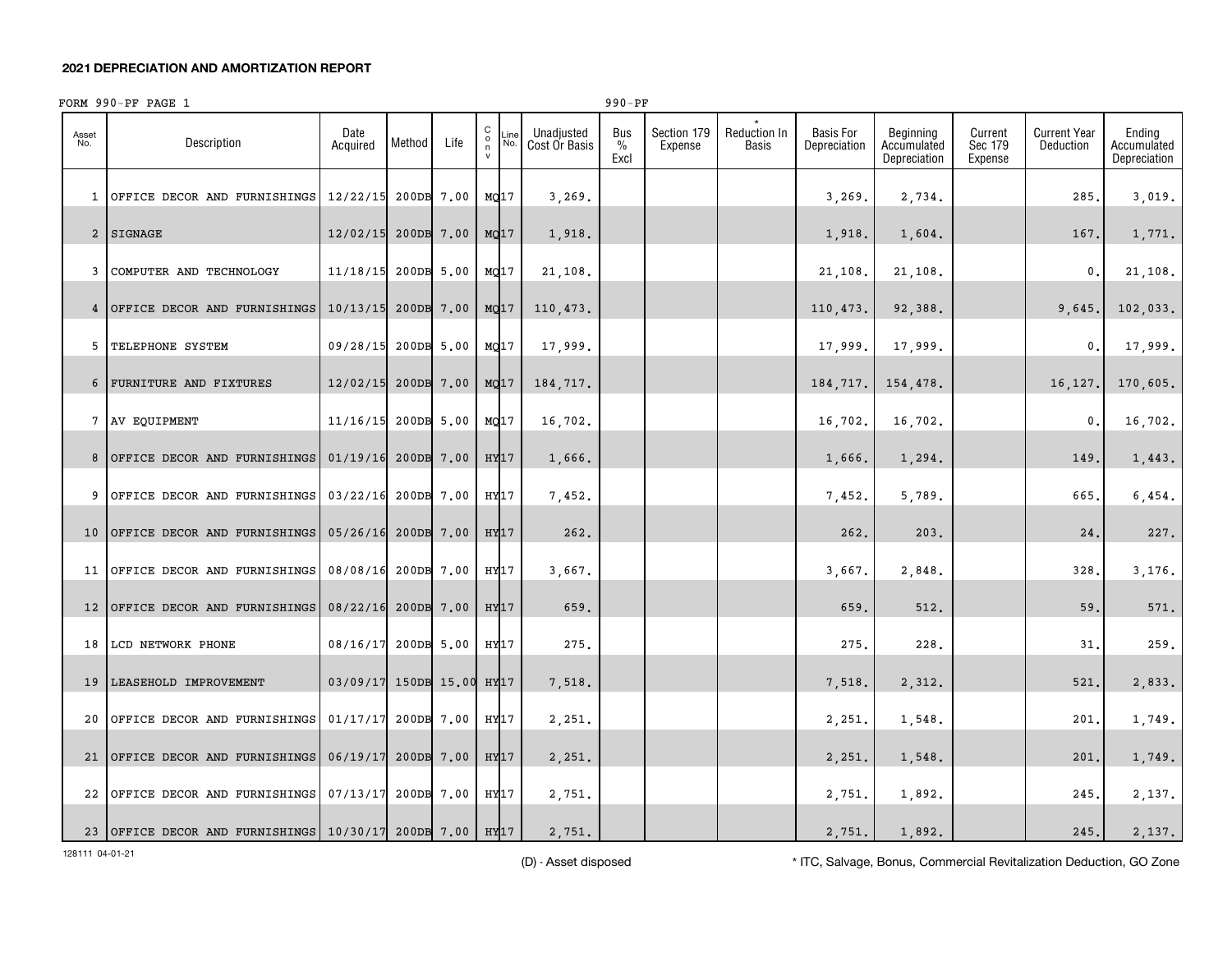#### **2021 DEPRECIATION AND AMORTIZATION REPORT**

#### C o n vAsset No.Line No.Dateon **Acquired Method** Life Unadjusted Cost Or Basis Bus % ExclSection 179 ExpenseReduction In Basis Basis For DepreciationBeginning Accumulated DepreciationCurrent Sec 179 ExpenseCurrent Year DeductionEnding Accumulated DepreciationDescription\*25 COMPUTER AND TECHNOLOGY 02/07/18 200DB 5.00 HY17 1,799. FORM 990-PF PAGE 1 990-PF 1,799. 1,281. 207. 1,488. 26COMPUTER AND TECHNOLOGY | 05/24/18 200DB 5.00 |HY17 | 1,159. | | | | | 1,159. | 825. | | 134. | 959. 27 AV EQUIPMENT 03/27/18 200DB 5.00 HY17 899. 899. 640. 104. 744. 28AV EQUIPMENT |03/27/18|200DB|5.00 |HY17 |1,299. | | | 1,299. | 925. | | 150. | 1,075. 29ICE MAKER | 11/01/18 200DB 7.00 | HY17 | 3,083. | | | 3,083. | 1,734. | 385. | 2,119 30 COMPUTER AND TECHNOLOGY 02/17/20 200DB 5.00 MQ17 1,691. 1,691. 592. 440. 1,032. 31 COMPUTER AND TECHNOLOGY 11/12/20 200DB 5.00 MQ17 1,951. 1,951. 98. 741. 839. 32COMPUTER EQUIPMENT (12/03/20 200DB 5.00 MQ17 401. | | | | 401. 401. 20. | 152. 172. 33COMPUTER AND TECHNOLOGY | 11/15/21 200DB 5.00 MQ19B 1,680. | | | | | | | | 1,680. | | | | | | | | | | | | | | | 34COMPUTER AND TECHNOLOGY | 07/15/21 200DB 5.00 | MQ19B 2,274. | 2,274. | 2,274. | 2,274. | 341. | 341. | 341. \* TOTAL 990-PF PG 1 DEPR 403,925. 403,925. 333,194. 31,631. 364,825. CURRENT YEAR ACTIVITY BEGINNING BALANCE | | | | 399,971. | | 0. 399,971. 333,194. | | 364,400. ACQUISITIONS 3 , 954. 0 . 3 , 954. 0 . 425. DISPOSITIONS/RETIRED **1** 1 1 0. 0. 0. 0. 0. 0. 0. 0. 0. ENDING BALANCE 403,925. 0. 403,925. 333,194. 364,825. ENDING ACCUM DEPR
<sub>1964</sub>,825.

128111 04-01-21

(D) - Asset disposed \* ITC, Salvage, Bonus, Commercial Revitalization Deduction, GO Zone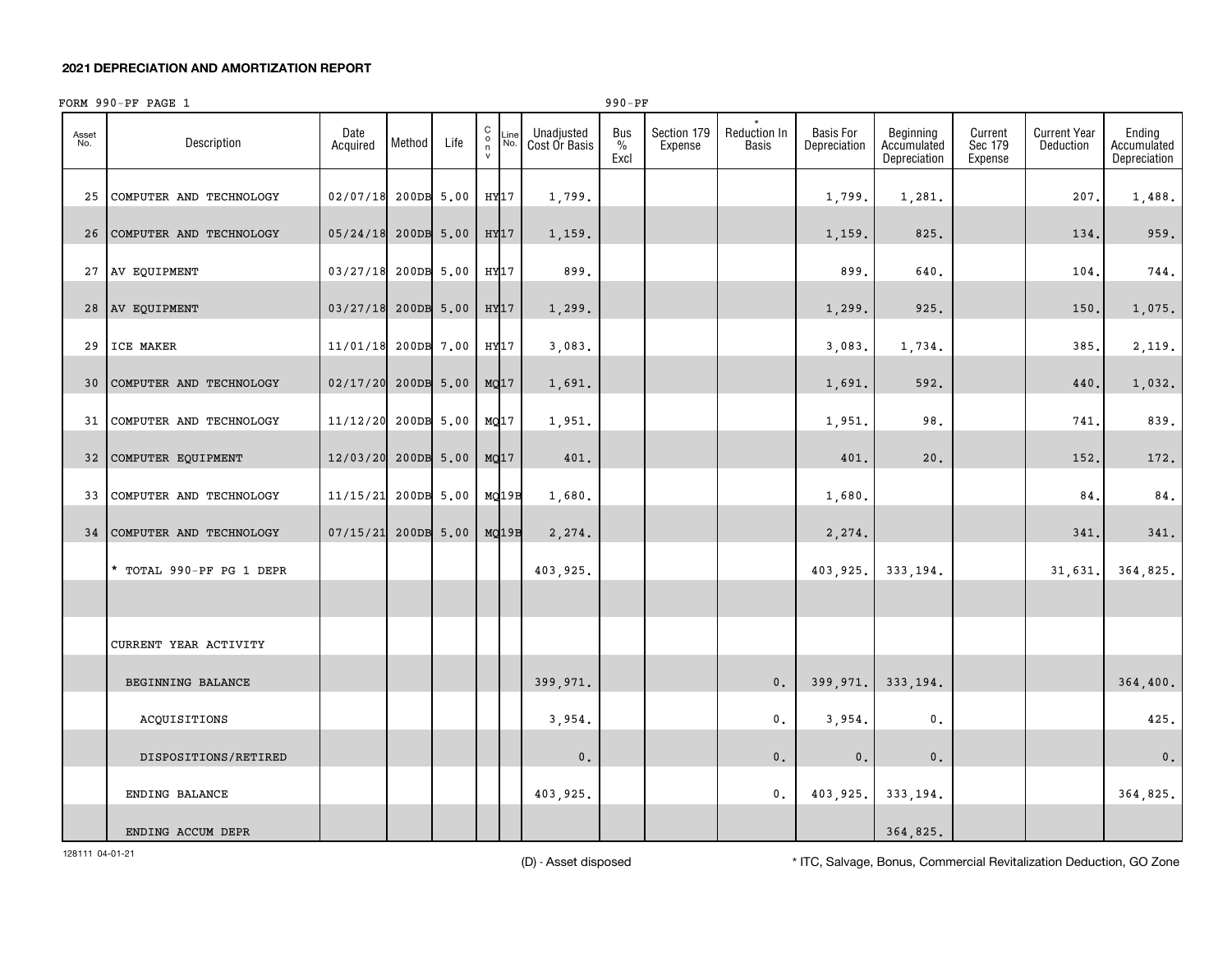#### **2021 DEPRECIATION AND AMORTIZATION REPORT**

|              | FORM 990-PF PAGE 1 |                  |        |      |  |                                                                                                                                                   | 990-PF           |                        |                                  |                           |                                          |                               |                                  |                                       |
|--------------|--------------------|------------------|--------|------|--|---------------------------------------------------------------------------------------------------------------------------------------------------|------------------|------------------------|----------------------------------|---------------------------|------------------------------------------|-------------------------------|----------------------------------|---------------------------------------|
| Asset<br>No. | Description        | Date<br>Acquired | Method | Life |  | $\begin{array}{cc} C \\ O \\ n \\ V \end{array}$ Line Unadjusted<br>$\begin{array}{cc} \text{Unadjusted} \\ \text{No.} \end{array}$ Cost Or Basis | Bus<br>%<br>Excl | Section 179<br>Expense | $\star$<br>Reduction In<br>Basis | Basis For<br>Depreciation | Beginning<br>Accumulated<br>Depreciation | Current<br>Sec 179<br>Expense | <b>Current Year</b><br>Deduction | Ending<br>Accumulated<br>Depreciation |
|              | ENDING BOOK VALUE  |                  |        |      |  |                                                                                                                                                   |                  |                        |                                  |                           | 39,100.                                  |                               |                                  |                                       |
|              |                    |                  |        |      |  |                                                                                                                                                   |                  |                        |                                  |                           |                                          |                               |                                  |                                       |
|              |                    |                  |        |      |  |                                                                                                                                                   |                  |                        |                                  |                           |                                          |                               |                                  |                                       |
|              |                    |                  |        |      |  |                                                                                                                                                   |                  |                        |                                  |                           |                                          |                               |                                  |                                       |
|              |                    |                  |        |      |  |                                                                                                                                                   |                  |                        |                                  |                           |                                          |                               |                                  |                                       |
|              |                    |                  |        |      |  |                                                                                                                                                   |                  |                        |                                  |                           |                                          |                               |                                  |                                       |
|              |                    |                  |        |      |  |                                                                                                                                                   |                  |                        |                                  |                           |                                          |                               |                                  |                                       |
|              |                    |                  |        |      |  |                                                                                                                                                   |                  |                        |                                  |                           |                                          |                               |                                  |                                       |
|              |                    |                  |        |      |  |                                                                                                                                                   |                  |                        |                                  |                           |                                          |                               |                                  |                                       |
|              |                    |                  |        |      |  |                                                                                                                                                   |                  |                        |                                  |                           |                                          |                               |                                  |                                       |
|              |                    |                  |        |      |  |                                                                                                                                                   |                  |                        |                                  |                           |                                          |                               |                                  |                                       |
|              |                    |                  |        |      |  |                                                                                                                                                   |                  |                        |                                  |                           |                                          |                               |                                  |                                       |
|              |                    |                  |        |      |  |                                                                                                                                                   |                  |                        |                                  |                           |                                          |                               |                                  |                                       |
|              |                    |                  |        |      |  |                                                                                                                                                   |                  |                        |                                  |                           |                                          |                               |                                  |                                       |
|              |                    |                  |        |      |  |                                                                                                                                                   |                  |                        |                                  |                           |                                          |                               |                                  |                                       |
|              |                    |                  |        |      |  |                                                                                                                                                   |                  |                        |                                  |                           |                                          |                               |                                  |                                       |
|              |                    |                  |        |      |  |                                                                                                                                                   |                  |                        |                                  |                           |                                          |                               |                                  |                                       |
|              |                    |                  |        |      |  |                                                                                                                                                   |                  |                        |                                  |                           |                                          |                               |                                  |                                       |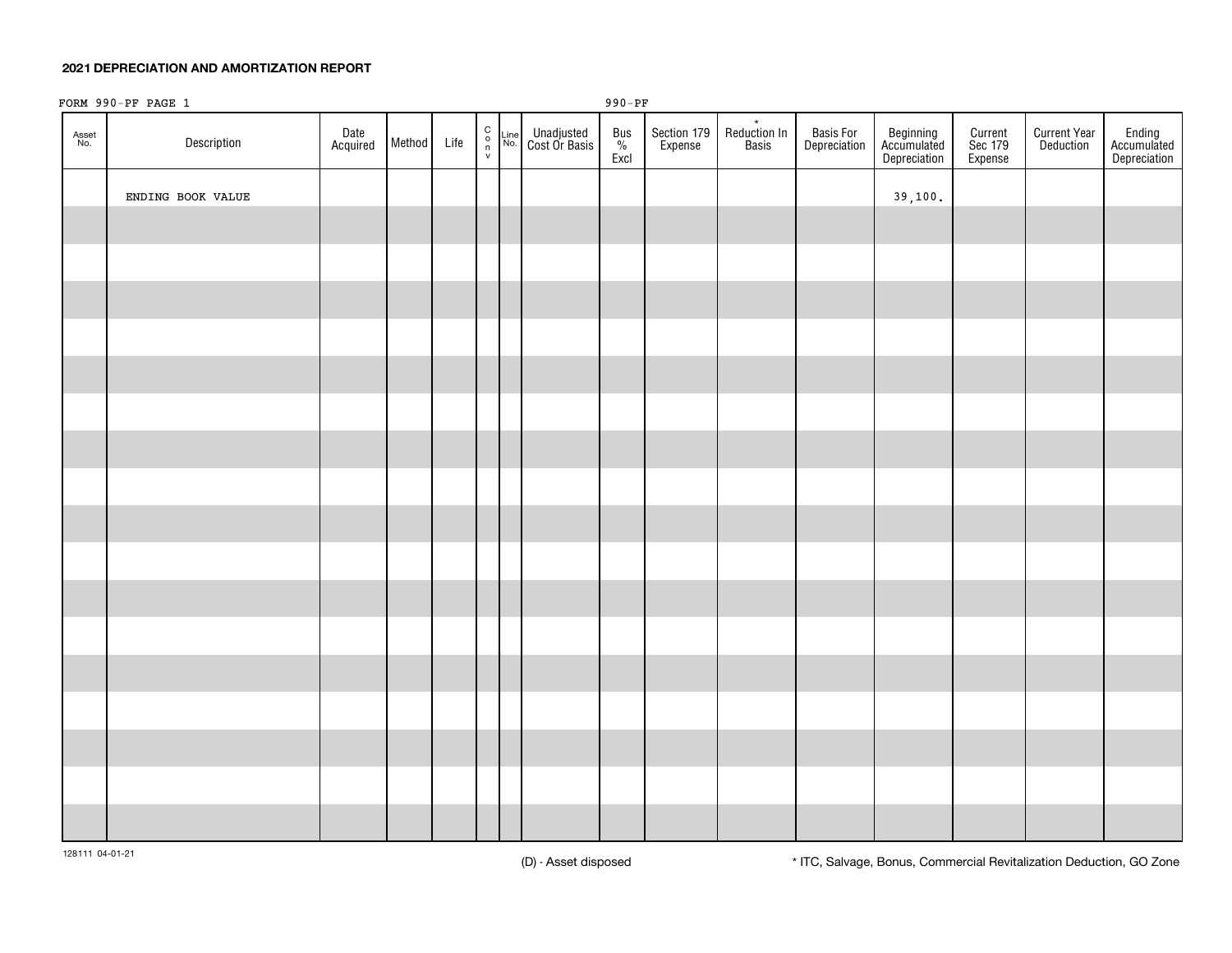| Form |                                                               |  |
|------|---------------------------------------------------------------|--|
|      | Department of the Treasury<br><b>Internal Revenue Service</b> |  |
|      | and the same                                                  |  |

# **Depreciation and Amortization**

**(Including Information on Listed Property)** 990-PF

**| Attach to your tax return. | Go to www.irs.gov/Form4562 for instructions and the latest information. <sup>179</sup>** Attachment Sequence No. **2021**

OMB No. 1545-0172

|         | Name(s) shown on return                                                                                                                                                                                                        |                                            |                                                                                    | Business or activity to which this form relates |                  | Identifying number |                            |
|---------|--------------------------------------------------------------------------------------------------------------------------------------------------------------------------------------------------------------------------------|--------------------------------------------|------------------------------------------------------------------------------------|-------------------------------------------------|------------------|--------------------|----------------------------|
|         | KINDER FOUNDATION                                                                                                                                                                                                              |                                            |                                                                                    | FORM 990-PF PAGE 1                              |                  |                    | 176-0519073                |
| Part I  | Election To Expense Certain Property Under Section 179 Note: If you have any listed property, complete Part V before you complete Part I.                                                                                      |                                            |                                                                                    |                                                 |                  |                    |                            |
|         | <b>1</b> Maximum amount (see instructions)                                                                                                                                                                                     |                                            |                                                                                    |                                                 |                  | 1                  | 1,050,000.                 |
|         |                                                                                                                                                                                                                                |                                            |                                                                                    |                                                 |                  | $\mathbf{2}$       |                            |
|         |                                                                                                                                                                                                                                |                                            |                                                                                    |                                                 |                  | 3                  | 2,620,000.                 |
| 4       | Reduction in limitation. Subtract line 3 from line 2. If zero or less, enter -0-                                                                                                                                               |                                            |                                                                                    |                                                 |                  | 4                  |                            |
| 5       | Dollar limitation for tax year. Subtract line 4 from line 1. If zero or less, enter -0-. If married filing separately, see instructions                                                                                        |                                            |                                                                                    |                                                 |                  | 5                  |                            |
| 6       | (a) Description of property                                                                                                                                                                                                    |                                            | (b) Cost (business use only)                                                       |                                                 | (c) Elected cost |                    |                            |
|         |                                                                                                                                                                                                                                |                                            |                                                                                    |                                                 |                  |                    |                            |
|         |                                                                                                                                                                                                                                |                                            |                                                                                    |                                                 |                  |                    |                            |
|         |                                                                                                                                                                                                                                |                                            |                                                                                    |                                                 |                  |                    |                            |
|         |                                                                                                                                                                                                                                |                                            |                                                                                    |                                                 |                  |                    |                            |
|         | 7 Listed property. Enter the amount from line 29                                                                                                                                                                               |                                            |                                                                                    | 7                                               |                  |                    |                            |
|         |                                                                                                                                                                                                                                |                                            |                                                                                    |                                                 |                  | 8                  |                            |
|         |                                                                                                                                                                                                                                |                                            |                                                                                    |                                                 |                  | 9                  |                            |
|         |                                                                                                                                                                                                                                | 10                                         |                                                                                    |                                                 |                  |                    |                            |
|         | 11 Business income limitation. Enter the smaller of business income (not less than zero) or line 5                                                                                                                             |                                            |                                                                                    |                                                 |                  | 11                 |                            |
|         |                                                                                                                                                                                                                                |                                            |                                                                                    |                                                 |                  | 12                 |                            |
|         | 13 Carryover of disallowed deduction to 2022. Add lines 9 and 10, less line 12                                                                                                                                                 |                                            |                                                                                    | 13                                              |                  |                    |                            |
|         | Note: Don't use Part II or Part III below for listed property. Instead, use Part V.                                                                                                                                            |                                            |                                                                                    |                                                 |                  |                    |                            |
| Part II | Special Depreciation Allowance and Other Depreciation (Don't include listed property.)                                                                                                                                         |                                            |                                                                                    |                                                 |                  |                    |                            |
|         | 14 Special depreciation allowance for qualified property (other than listed property) placed in service during                                                                                                                 |                                            |                                                                                    |                                                 |                  |                    |                            |
|         | the tax year                                                                                                                                                                                                                   | 14                                         |                                                                                    |                                                 |                  |                    |                            |
|         | 15 Property subject to section 168(f)(1) election material content content and a section 168(f)(1) election material content content content and a section 168(f)(1) election material content content content and content and | 15                                         |                                                                                    |                                                 |                  |                    |                            |
|         | <b>16</b> Other depreciation (including ACRS)                                                                                                                                                                                  | 16                                         |                                                                                    |                                                 |                  |                    |                            |
|         | Part III<br><b>MACRS Depreciation (Don't include listed property. See instructions.)</b>                                                                                                                                       |                                            |                                                                                    |                                                 |                  |                    |                            |
|         |                                                                                                                                                                                                                                |                                            | <b>Section A</b>                                                                   |                                                 |                  |                    |                            |
|         | 17 MACRS deductions for assets placed in service in tax years beginning before 2021                                                                                                                                            |                                            |                                                                                    |                                                 |                  | 17                 | 31, 206.                   |
|         | 18 If you are electing to group any assets placed in service during the tax year into one or more general asset accounts, check here                                                                                           |                                            |                                                                                    |                                                 |                  |                    |                            |
|         | Section B - Assets Placed in Service During 2021 Tax Year Using the General Depreciation System                                                                                                                                |                                            |                                                                                    |                                                 |                  |                    |                            |
|         | (a) Classification of property                                                                                                                                                                                                 | (b) Month and<br>year placed<br>in service | (c) Basis for depreciation<br>(business/investment use<br>only - see instructions) | (d) Recovery<br>period                          | (e) Convention   | (f) Method         | (g) Depreciation deduction |
| 19a     | 3-year property                                                                                                                                                                                                                |                                            |                                                                                    |                                                 |                  |                    |                            |
| b       | 5-year property                                                                                                                                                                                                                |                                            | 3,954.                                                                             | 5 YRS.                                          | МQ               | 200DB              | 425.                       |
| с       | 7-year property                                                                                                                                                                                                                |                                            |                                                                                    |                                                 |                  |                    |                            |
| d       | 10-year property                                                                                                                                                                                                               |                                            |                                                                                    |                                                 |                  |                    |                            |
| е       | 15-year property                                                                                                                                                                                                               |                                            |                                                                                    |                                                 |                  |                    |                            |
| f       | 20-year property                                                                                                                                                                                                               |                                            |                                                                                    |                                                 |                  |                    |                            |
| g       | 25-year property                                                                                                                                                                                                               |                                            |                                                                                    | 25 yrs.                                         |                  | S/L                |                            |
|         |                                                                                                                                                                                                                                |                                            |                                                                                    | 27.5 yrs.                                       | МM               | S/L                |                            |
| h       | Residential rental property                                                                                                                                                                                                    |                                            |                                                                                    | 27.5 yrs.                                       | мм               | S/L                |                            |
|         |                                                                                                                                                                                                                                |                                            |                                                                                    | 39 yrs.                                         | мм               | S/L                |                            |
| Ĩ.      | Nonresidential real property                                                                                                                                                                                                   |                                            |                                                                                    |                                                 | MМ               | S/L                |                            |
|         | Section C - Assets Placed in Service During 2021 Tax Year Using the Alternative Depreciation System                                                                                                                            |                                            |                                                                                    |                                                 |                  |                    |                            |
| 20a     | Class life                                                                                                                                                                                                                     |                                            |                                                                                    |                                                 |                  | S/L                |                            |
| b       | 12-year                                                                                                                                                                                                                        |                                            |                                                                                    | 12 yrs.                                         |                  | S/L                |                            |
| c       | 30-year                                                                                                                                                                                                                        | $\prime$                                   |                                                                                    | 30 yrs.                                         | мм               | S/L                |                            |
| d       | 40-year                                                                                                                                                                                                                        |                                            |                                                                                    | 40 yrs.                                         | мм               | S/L                |                            |
|         | <b>Part IV</b><br><b>Summary (See instructions.)</b>                                                                                                                                                                           |                                            |                                                                                    |                                                 |                  |                    |                            |
|         | 21 Listed property. Enter amount from line 28                                                                                                                                                                                  |                                            |                                                                                    |                                                 |                  | 21                 |                            |
|         | 22 Total. Add amounts from line 12, lines 14 through 17, lines 19 and 20 in column (g), and line 21.                                                                                                                           |                                            |                                                                                    |                                                 |                  |                    |                            |
|         | Enter here and on the appropriate lines of your return. Partnerships and S corporations - see instr.                                                                                                                           |                                            |                                                                                    |                                                 |                  | 22                 | 31,631.                    |
|         | 23 For assets shown above and placed in service during the current year, enter the                                                                                                                                             |                                            |                                                                                    |                                                 |                  |                    |                            |

 $\vert$  23

portion of the basis attributable to section 263A costs